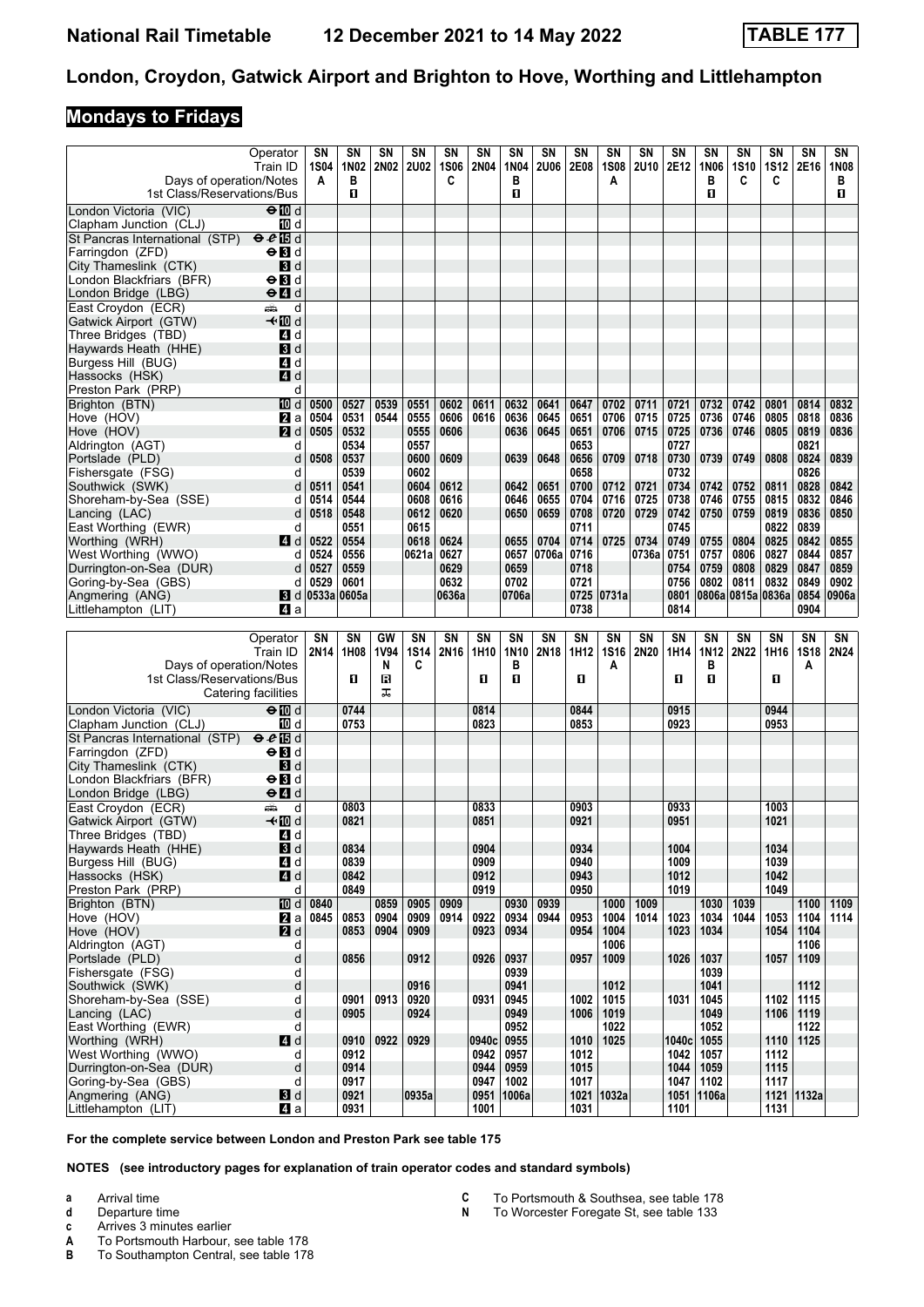# **Mondays to Fridays**

|                                        | Operator                           | SΝ               | SΝ    | SN           | <b>SN</b>           | SΝ          | SN   | SN        | SΝ           | SΝ   | SΝ          | SN          | <b>SN</b> | SΝ    | SN         | SΝ    | SΝ   | SN   |
|----------------------------------------|------------------------------------|------------------|-------|--------------|---------------------|-------------|------|-----------|--------------|------|-------------|-------------|-----------|-------|------------|-------|------|------|
|                                        | Train ID                           | 1H18             | 1N14  | 2N26         | 1H20                | <b>1S20</b> | 2N28 | 1H22      | 1N16         | 2N30 | <b>1S22</b> | 2N32        | 1H26      | 1N18  | 2N34       | 1S24  | 2N36 | 1H30 |
| Days of operation/Notes                |                                    |                  | в     |              |                     | A           |      |           | в            |      | A           |             |           | в     |            | A     |      |      |
| 1st Class/Reservations/Bus             |                                    | O.               | п     |              | O.                  |             |      | п         | п            |      |             |             | 0         | п     |            |       |      | П    |
| London Victoria (VIC)                  | $\Theta$ 10 d                      | 1015             |       |              | 1045                |             |      | 1115      |              |      |             |             | 1215      |       |            |       |      | 1315 |
| Clapham Junction (CLJ)                 | 10 d                               | 1022             |       |              | 1052                |             |      | 1122      |              |      |             |             | 1222      |       |            |       |      | 1322 |
| St Pancras International (STP)         | e e E d                            |                  |       |              |                     |             |      |           |              |      |             |             |           |       |            |       |      |      |
|                                        | $\Theta$ $\blacksquare$ d          |                  |       |              |                     |             |      |           |              |      |             |             |           |       |            |       |      |      |
| Farringdon (ZFD)                       |                                    |                  |       |              |                     |             |      |           |              |      |             |             |           |       |            |       |      |      |
| City Thameslink (CTK)                  | $\mathbf{3}$ d                     |                  |       |              |                     |             |      |           |              |      |             |             |           |       |            |       |      |      |
| London Blackfriars (BFR)               | $\Theta$ $\blacksquare$            |                  |       |              |                     |             |      |           |              |      |             |             |           |       |            |       |      |      |
| London Bridge (LBG)                    | $\Theta$ <sup><math>d</math></sup> |                  |       |              |                     |             |      |           |              |      |             |             |           |       |            |       |      |      |
| East Croydon (ECR)                     | یشته<br>d                          | 1033             |       |              | 1103                |             |      | 1133      |              |      |             |             | 1233      |       |            |       |      | 1333 |
| Gatwick Airport (GTW)                  | –t∙MDd                             | 1051             |       |              | 1121                |             |      | 1151      |              |      |             |             | 1251      |       |            |       |      | 1351 |
| Three Bridges (TBD)                    | 4 d                                |                  |       |              |                     |             |      |           |              |      |             |             |           |       |            |       |      |      |
| Haywards Heath (HHE)                   | $\mathbf{3}$ d                     | 1104             |       |              | 1134                |             |      | 1204      |              |      |             |             | 1304      |       |            |       |      | 1404 |
| Burgess Hill (BUG)                     | 4 d                                | 1109             |       |              | 1139                |             |      | 1209      |              |      |             |             | 1309      |       |            |       |      | 1409 |
| Hassocks (HSK)                         | ZI d                               | 1112             |       |              | 1142                |             |      | 1212      |              |      |             |             | 1312      |       |            |       |      | 1412 |
| Preston Park (PRP)                     | d                                  | 1119             |       |              | 1149                |             |      | 1219      |              |      |             |             | 1319      |       |            |       |      | 1419 |
| Brighton (BTN)                         | 10 d                               |                  | 1130  | 1139         |                     | 1200        | 1209 |           | 1230         | 1239 | 1300        | 1309        |           | 1330  | 1339       | 1400  | 1409 |      |
| Hove (HOV)                             | <b>Z</b> a                         | 1123             | 1134  | 1144         | 1153                | 1204        | 1214 | 1223      | 1234         | 1244 | 1304        | 1314        | 1323      | 1334  | 1344       | 1404  | 1414 | 1423 |
| Hove (HOV)                             | 2d                                 | 1123             | 1134  |              | 1153                | 1204        |      | 1223      | 1234         |      | 1304        |             | 1323      | 1334  |            | 1404  |      | 1423 |
|                                        |                                    |                  |       |              |                     | 1206        |      |           |              |      |             |             |           |       |            | 1406  |      |      |
| Aldrington (AGT)                       | d                                  |                  |       |              |                     |             |      |           |              |      | 1306        |             |           |       |            |       |      |      |
| Portslade (PLD)                        | d                                  | 1126             | 1137  |              | 1156                | 1209        |      | 1226      | 1237         |      | 1309        |             | 1326      | 1337  |            | 1409  |      | 1426 |
| Fishersgate (FSG)                      | d                                  |                  | 1139  |              |                     |             |      |           | 1239         |      |             |             |           | 1339  |            |       |      |      |
| Southwick (SWK)                        | d                                  |                  | 1141  |              |                     | 1212        |      |           | 1241         |      | 1312        |             |           | 1341  |            | 1412  |      |      |
| Shoreham-by-Sea (SSE)                  | d                                  | 1131             | 1145  |              | 1201                | 1215        |      | 1231      | 1245         |      | 1315        |             | 1331      | 1345  |            | 1415  |      | 1431 |
| Lancing (LAC)                          | d                                  |                  | 1149  |              | 1205                | 1219        |      | 1235      | 1249         |      | 1319        |             | 1335      | 1349  |            | 1419  |      | 1435 |
| East Worthing (EWR)                    | d                                  |                  | 1152  |              |                     | 1222        |      |           | 1252         |      | 1322        |             |           | 1352  |            | 1422  |      |      |
| Worthing (WRH)                         | 4 d                                | 1140c            | 1155  |              | 1210                | 1225        |      | 1240      | 1255         |      | 1325        |             | 1340      | 1355  |            | 1425  |      | 1440 |
| West Worthing (WWO)                    | d                                  | 1142             | 1157  |              | 1212                |             |      | 1242      | 1257         |      |             |             | 1342      | 1357  |            |       |      | 1442 |
| Durrington-on-Sea (DUR)                | d                                  | 1144             | 1159  |              | 1214                |             |      | 1244      | 1259         |      |             |             | 1344      | 1359  |            |       |      | 1444 |
| Goring-by-Sea (GBS)                    | d                                  | 1147             | 1202  |              | 1217                |             |      | 1247      | 1302         |      |             |             | 1347      | 1402  |            |       |      | 1447 |
| Angmering (ANG)                        | 3d                                 | 1151             | 1206a |              |                     | 1221 1232a  |      | 1251      | 1306a        |      | 1332a       |             | 1351      | 1406a |            | 1432a |      | 1451 |
| Littlehampton (LIT)                    | 41 a                               | 1201             |       |              | 1231                |             |      | 1301      |              |      |             |             | 1401      |       |            |       |      | 1503 |
|                                        |                                    |                  |       |              |                     |             |      |           |              |      |             |             |           |       |            |       |      |      |
|                                        |                                    |                  |       |              |                     |             |      |           |              |      |             |             |           |       |            |       |      |      |
|                                        |                                    |                  |       |              |                     |             |      |           |              |      |             |             |           |       |            |       |      |      |
|                                        | Operator                           | SΝ               | SN    | SΝ           | SN                  | SΝ          | SN   | <b>SN</b> | SN           | SΝ   | SN          | SN          | <b>SN</b> | SΝ    | <b>SN</b>  | SN    | SΝ   | SN   |
|                                        | Train ID                           | 1N20             | 2N38  | 1H32         | 2E44                | <b>1S26</b> | 2N40 | 1H34      | 1N22         | 2N42 | 1H36        | <b>1S28</b> | 2N44      | 1H38  | 1N24       | 2N46  | 1H40 | 2E52 |
| Days of operation/Notes                |                                    | в                |       |              |                     | C           |      |           | в            |      |             | C           |           |       | в          |       |      |      |
| 1st Class/Reservations/Bus             |                                    | O                |       | п            |                     |             |      | п         | п            |      | O           |             |           | п     | O.         |       | 0    |      |
| London Victoria (VIC)                  | $\Theta$ M d                       |                  |       | 1345         |                     |             |      | 1415      |              |      | 1445        |             |           | 1515  |            |       | 1545 |      |
| Clapham Junction (CLJ)                 | m d                                |                  |       | 1352         |                     |             |      | 1422      |              |      | 1452        |             |           | 1522  |            |       | 1552 |      |
| St Pancras International (STP)         | e e E d                            |                  |       |              |                     |             |      |           |              |      |             |             |           |       |            |       |      |      |
| Farringdon (ZFD)                       | $\Theta$ $\blacksquare$ d          |                  |       |              |                     |             |      |           |              |      |             |             |           |       |            |       |      |      |
| City Thameslink (CTK)                  | <b>3</b> d                         |                  |       |              |                     |             |      |           |              |      |             |             |           |       |            |       |      |      |
|                                        | $\Theta$ $\blacksquare$ d          |                  |       |              |                     |             |      |           |              |      |             |             |           |       |            |       |      |      |
| London Blackfriars (BFR)               |                                    |                  |       |              |                     |             |      |           |              |      |             |             |           |       |            |       |      |      |
| London Bridge (LBG)                    | $\Theta$ $\blacksquare$ d          |                  |       |              |                     |             |      |           |              |      |             |             |           |       |            |       |      |      |
| East Croydon (ECR)                     | پیشته<br>d                         |                  |       | 1403         |                     |             |      | 1433      |              |      | 1503        |             |           | 1533  |            |       | 1603 |      |
| Gatwick Airport (GTW)                  | —tn∏ d                             |                  |       | 1421         |                     |             |      | 1451      |              |      | 1521        |             |           | 1551  |            |       | 1621 |      |
| Three Bridges (TBD)                    | 4 d                                |                  |       |              |                     |             |      |           |              |      |             |             |           |       |            |       |      |      |
| Haywards Heath (HHE)                   | $\overline{\mathbf{B}}$ d          |                  |       | 1434         |                     |             |      | 1504      |              |      | 1534        |             |           | 1604  |            |       | 1634 |      |
| Burgess Hill (BUG)                     | 4 d                                |                  |       | 1439         |                     |             |      | 1509      |              |      | 1539        |             |           | 1609  |            |       | 1639 |      |
| Hassocks (HSK)                         | $\blacksquare$ d                   |                  |       | 1442         |                     |             |      | 1512      |              |      | 1542        |             |           | 1612  |            |       | 1642 |      |
| Preston Park (PRP)                     | d                                  |                  |       | 1449         |                     |             |      | 1519      |              |      | 1549        |             |           | 1619  |            |       | 1649 |      |
| Brighton (BTN)                         | III d                              | 1430             | 1439  |              | 1451                | 1500        | 1509 |           | 1530         | 1539 |             | 1600        | 1609      |       | 1630       | 1639  |      | 1651 |
| Hove (HOV)                             | $\mathbf{z}$ a                     | 1434             | 1444  | 1453         | 1457                | 1504        | 1514 | 1523      | 1534         | 1544 | 1553        | 1604        | 1614      | 1623  | 1634       | 1644  | 1653 | 1656 |
| Hove (HOV)                             | 2d                                 | 1434             |       | 1453         | 1457                | 1504        |      | 1523      | 1534         |      | 1553        | 1604        |           | 1623  | 1634       |       | 1653 | 1656 |
| Aldrington (AGT)                       | d                                  |                  |       |              | 1459                | 1506        |      |           |              |      |             | 1606        |           |       |            |       |      | 1658 |
| Portslade (PLD)                        | d                                  | 1437             |       | 1456         | 1502                | 1509        |      | 1526      | 1537         |      | 1556        | 1609        |           | 1626  | 1637       |       | 1656 | 1701 |
| Fishersgate (FSG)                      | d                                  | 1439             |       |              | 1504                |             |      |           | 1539         |      |             |             |           |       | 1639       |       |      | 1703 |
| Southwick (SWK)                        | d                                  | 1441             |       |              | 1506                | 1512        |      |           | 1541         |      |             | 1612        |           |       | 1641       |       |      | 1705 |
| Shoreham-by-Sea (SSE)                  | d                                  | 1445             |       | 1501         | 1509                | 1515        |      | 1531      | 1545         |      | 1601        | 1615        |           | 1631  | 1645       |       | 1701 | 1708 |
| Lancing (LAC)                          | d                                  | 1449             |       | 1505         | 1513                | 1519        |      |           | 1549         |      | 1605        | 1619        |           |       | 1649       |       | 1705 | 1712 |
| East Worthing (EWR)                    | d                                  | 1452             |       |              | 1516                | 1522        |      | 1536      | 1552         |      |             | 1622        |           |       | 1652       |       |      | 1715 |
| Worthing (WRH)                         | 4d                                 | 1455             |       | 1510         | 1518                | 1525        |      | 1540      | 1555         |      | 1610        | 1626        |           | 1640c | 1655       |       | 1710 | 1718 |
| West Worthing (WWO)                    | d                                  | 1457             |       | 1512         | 1520                |             |      | 1542      | 1557         |      | 1612        |             |           | 1642  | 1657       |       | 1712 | 1721 |
| Durrington-on-Sea (DUR)                | d                                  | 1459             |       |              | 1523                |             |      | 1544      | 1559         |      | 1614        |             |           | 1644  | 1659       |       | 1714 |      |
|                                        | d                                  | 1502             |       | 1514<br>1517 | 1525                |             |      | 1547      | 1602         |      | 1617        |             |           | 1647  | 1702       |       | 1717 |      |
| Goring-by-Sea (GBS)<br>Angmering (ANG) |                                    | <b>8</b> d 1506a |       |              | 1521   1529   1533a |             |      |           | 1551   1606a |      |             | 1621 1633a  |           |       | 1651 1706a |       | 1721 |      |

**NOTES (see introductory pages for explanation of train operator codes and standard symbols)**

**a** Arrival time<br>**d** Departure t

**d** Departure time

**c** Arrives 3 minutes earlier<br>**A** To Portsmouth Harbour,

**A** To Portsmouth Harbour, see table 178<br>**B** To Southampton Central, see table 178

To Southampton Central, see table 178

**C** To Portsmouth & Southsea, see table 178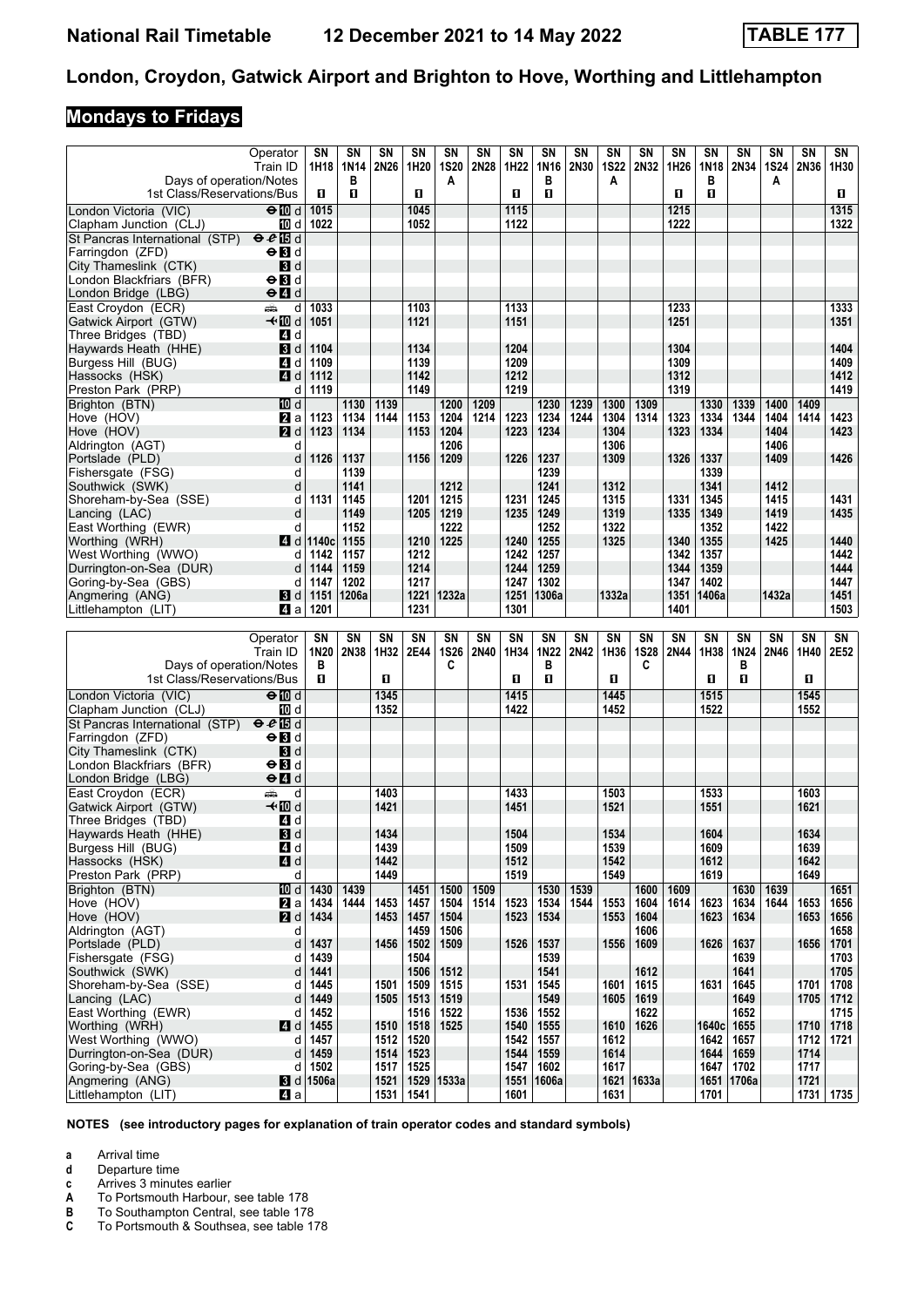#### **Mondays to Fridays**

|                                | Operator                           | GW   | SN          | SN          | SN             | SN          | TL        | <b>SN</b> | SN          | SN   | SN    | SN          | SΝ   | SΝ   | SN          | SN   | SN               | SN          |
|--------------------------------|------------------------------------|------|-------------|-------------|----------------|-------------|-----------|-----------|-------------|------|-------|-------------|------|------|-------------|------|------------------|-------------|
|                                | Train ID                           | 1V98 | 2N48        | 1H42        | 1N26           | <b>2N50</b> | 9N93      | 1H44      | <b>1S32</b> | 2N52 | 1H46  | 1N28        | 2N54 | 1H48 | <b>1S34</b> | 2N56 | 1H <sub>50</sub> | 1N30        |
| Days of operation/Notes        |                                    | P    |             |             | в              |             | D         |           | C           |      |       | в           |      | Е    | C           |      | F                | в           |
| 1st Class/Reservations/Bus     |                                    | в    |             | O           | П              |             | O         | п         |             |      | п     | П           |      | П    |             |      | $\mathbf{u}$     | 0.          |
|                                |                                    |      |             |             |                |             |           |           |             |      |       |             |      |      |             |      |                  |             |
| London Victoria (VIC)          | $\Theta$ III d                     |      |             | 1615        |                |             |           | 1654      |             |      | 1724  |             |      | 1754 |             |      | 1824             |             |
| Clapham Junction (CLJ)         | iD d                               |      |             | 1622        |                |             |           | 1702      |             |      | 1732  |             |      | 1802 |             |      | 1831             |             |
| St Pancras International (STP) | eE                                 |      |             |             |                |             | 1640      |           |             |      |       |             |      |      |             |      |                  |             |
| Farringdon (ZFD)               | $\Theta$ $\blacksquare$ d          |      |             |             |                |             | 1644      |           |             |      |       |             |      |      |             |      |                  |             |
|                                |                                    |      |             |             |                |             |           |           |             |      |       |             |      |      |             |      |                  |             |
| City Thameslink (CTK)          | <b>3</b> d                         |      |             |             |                |             | 1646      |           |             |      |       |             |      |      |             |      |                  |             |
| London Blackfriars (BFR)       | $\Theta$ $\blacksquare$ d          |      |             |             |                |             | 1649      |           |             |      |       |             |      |      |             |      |                  |             |
| London Bridge (LBG)            | $\Theta$ <sup><math>d</math></sup> |      |             |             |                |             | 1655      |           |             |      |       |             |      |      |             |      |                  |             |
| East Croydon (ECR)             | یشته<br>d                          |      |             | 1633        |                |             | 1709      | 1712      |             |      | 1741  |             |      | 1812 |             |      | 1841             |             |
|                                | <b>√</b> IIId                      |      |             |             |                |             |           |           |             |      |       |             |      |      |             |      |                  |             |
| Gatwick Airport (GTW)          |                                    |      |             | 1651        |                |             |           |           |             |      |       |             |      |      |             |      |                  |             |
| Three Bridges (TBD)            | 4 d                                |      |             |             |                |             | 1728      |           |             |      |       |             |      |      |             |      |                  |             |
| Haywards Heath (HHE)           | $\blacksquare$                     |      |             | 1704        |                |             | 1737      | 1741      |             |      | 1808  |             |      | 1842 |             |      | 1908             |             |
| Burgess Hill (BUG)             | 4 d                                |      |             | 1709        |                |             |           | 1747      |             |      | 1814  |             |      | 1848 |             |      | 1914             |             |
| Hassocks (HSK)                 | 4d                                 |      |             | 1713        |                |             |           |           |             |      | 1818  |             |      |      |             |      | 1918             |             |
| Preston Park (PRP)             | d                                  |      |             | 1720        |                |             | 1750      | 1756      |             |      | 1825  |             |      | 1857 |             |      | 1925             |             |
|                                |                                    |      |             |             |                |             |           |           |             |      |       |             |      |      |             |      |                  |             |
| Brighton (BTN)                 | III d                              | 1702 | 1712        |             | 1730           | 1745        |           |           | 1800        | 1822 |       | 1830        | 1854 |      | 1900        | 1922 |                  | 1930        |
| Hove (HOV)                     | <b>2</b> a                         | 1706 | 1716        | 1723        | 1734           | 1750        | 1754      | 1800      | 1804        | 1827 | 1830  | 1834        | 1859 | 1901 | 1905        | 1927 | 1930             | 1934        |
| Hove (HOV)                     | <b>2</b> d                         | 1706 |             | 1724        | 1735           |             | 1755      | 1801      | 1805        |      | 1831  | 1835        |      | 1902 | 1906        |      | 1931             | 1935        |
| Aldrington (AGT)               | d                                  |      |             |             |                |             |           |           | 1807        |      |       |             |      |      | 1908        |      |                  |             |
| Portslade (PLD)                | d                                  |      |             | 1727        | 1738           |             | 1759      | 1805      | 1809        |      | 1834  | 1838        |      | 1905 | 1910        |      | 1934             | 1938        |
|                                |                                    |      |             |             |                |             |           |           |             |      |       |             |      |      |             |      |                  |             |
| Fishersgate (FSG)              | d                                  |      |             | 1729        | 1740           |             |           |           |             |      |       | 1840        |      |      |             |      |                  | 1940        |
| Southwick (SWK)                | d                                  |      |             | 1731        | 1742           |             |           |           | 1812        |      |       | 1842        |      |      | 1913        |      |                  | 1942        |
| Shoreham-by-Sea (SSE)          | d                                  | 1712 |             | 1735        | 1746           |             | 1804      | 1810      | 1815        |      | 1839  | 1846        |      | 1910 | 1916        |      | 1939             | 1946        |
| Lancing (LAC)                  | d                                  |      |             |             | 1750           |             | 1808      | 1815      | 1819        |      | 1844  | 1850        |      | 1915 | 1920        |      | 1944             | 1950        |
| East Worthing (EWR)            | d                                  |      |             | 1740        | 1753           |             |           |           | 1822        |      |       | 1853        |      |      | 1923        |      |                  | 1953        |
|                                |                                    |      |             |             |                |             |           |           |             |      |       |             |      |      |             |      |                  |             |
| Worthing (WRH)                 | 4 d                                | 1723 |             | 1743        | 1756           |             | 1813      | 1819      | 1825        |      | 1848  | 1856        |      | 1919 | 1926        |      | 1948             | 1956        |
| West Worthing (WWO)            | d                                  |      |             | 1745        | 1758           |             | 1815      | 1822      | 1827        |      | 1851  | 1858        |      | 1922 |             |      | 1951             | 1958        |
| Durrington-on-Sea (DUR)        | d                                  |      |             | 1747        | 1800           |             | 1818      | 1825      | 1830        |      | 1854  | 1900        |      | 1925 | 1930        |      | 1954             | 2000        |
| Goring-by-Sea (GBS)            | d                                  |      |             | 1750        | 1803           |             | 1821      | 1828      | 1832        |      | 1857  | 1903        |      | 1928 | 1932        |      | 1957             | 2003        |
| Angmering (ANG)                | $\blacksquare$                     |      |             | 1754        | 1807a          |             | 1826      | 1832      | 1836a       |      | 1901  | 1907a       |      | 1932 | 1936a       |      | 2001             | 2007a       |
|                                |                                    |      |             |             |                |             | 1837      |           |             |      |       |             |      |      |             |      |                  |             |
| Littlehampton (LIT)            | ZI a                               |      |             | 1804        |                |             |           | 1843      |             |      | 1913  |             |      | 1943 |             |      | 2013             |             |
|                                |                                    |      |             |             |                |             |           |           |             |      |       |             |      |      |             |      |                  |             |
|                                |                                    |      |             |             |                |             |           |           |             |      |       |             |      |      |             |      |                  |             |
|                                | Operator                           | SΝ   | SN          | SN          | SN             | SN          | <b>SN</b> | <b>SN</b> | SN          | SN   | SN    | SN          | SN   | SN   | <b>SN</b>   | SΝ   | <b>SN</b>        | SN          |
|                                |                                    |      |             |             |                |             |           |           |             |      |       |             |      |      |             |      |                  |             |
|                                | Train ID                           | 2N58 | <b>1S36</b> | <b>2N60</b> | 1H54           | 1N32        | 2N62      | 1H56      | <b>1S38</b> | 2N64 | 1H58  | <b>1S90</b> | 2N66 | 1H60 | <b>1S42</b> | 2N68 | 1H62             | <b>1S94</b> |
| Days of operation/Notes        |                                    |      | C           |             |                | в           |           |           | A           |      |       | G           |      |      | A           |      |                  | н.          |
| 1st Class/Reservations/Bus     |                                    |      |             |             | $\blacksquare$ | O           |           | п         |             |      | п     |             |      | П    |             |      | п                |             |
| London Victoria (VIC)          | $\Theta$ M d                       |      |             |             | 1915           |             |           | 1945      |             |      | 2015  |             |      | 2045 |             |      | 2115             |             |
|                                |                                    |      |             |             |                |             |           |           |             |      |       |             |      |      |             |      |                  |             |
| Clapham Junction (CLJ)         | TO d                               |      |             |             | 1922           |             |           | 1952      |             |      | 2022  |             |      | 2052 |             |      | 2122             |             |
| St Pancras International (STP) | $e \in \mathbb{E}$ d               |      |             |             |                |             |           |           |             |      |       |             |      |      |             |      |                  |             |
| Farringdon (ZFD)               | $\Theta$ $\blacksquare$ d          |      |             |             |                |             |           |           |             |      |       |             |      |      |             |      |                  |             |
| City Thameslink (CTK)          | $\blacksquare$                     |      |             |             |                |             |           |           |             |      |       |             |      |      |             |      |                  |             |
| London Blackfriars (BFR)       | $\Theta$ $\blacksquare$            |      |             |             |                |             |           |           |             |      |       |             |      |      |             |      |                  |             |
|                                |                                    |      |             |             |                |             |           |           |             |      |       |             |      |      |             |      |                  |             |
| London Bridge (LBG)            | $\Theta$ <sup><math>d</math></sup> |      |             |             |                |             |           |           |             |      |       |             |      |      |             |      |                  |             |
| East Croydon (ECR)             | d<br>یشته                          |      |             |             | 1933           |             |           | 2003      |             |      | 2033  |             |      | 2103 |             |      | 2133             |             |
| Gatwick Airport (GTW)          | <b>√</b> IIId                      |      |             |             | 1951           |             |           | 2021      |             |      | 2051  |             |      | 2121 |             |      | 2150             |             |
| Three Bridges (TBD)            | 4 d                                |      |             |             |                |             |           |           |             |      |       |             |      |      |             |      |                  |             |
| Haywards Heath (HHE)           | $\mathbf{B}$ d                     |      |             |             | 2004           |             |           | 2034      |             |      | 2104  |             |      | 2134 |             |      | 2204             |             |
| Burgess Hill (BUG)             |                                    |      |             |             | 2009           |             |           | 2039      |             |      | 2109  |             |      | 2139 |             |      | 2209             |             |
|                                | $\blacksquare$ d                   |      |             |             |                |             |           |           |             |      |       |             |      |      |             |      |                  |             |
| Hassocks (HSK)                 | $\blacksquare$ d                   |      |             |             | 2012           |             |           | 2042      |             |      | 2112  |             |      | 2142 |             |      | 2212             |             |
| Preston Park (PRP)             | d                                  |      |             |             | 2019           |             |           | 2049      |             |      | 2119  |             |      | 2149 |             |      | 2220             |             |
| Brighton (BTN)                 | 10d                                | 1952 | 2001        | 2012        |                | 2030        | 2039      |           | 2100        | 2109 |       | 2130        | 2139 |      | 2200        | 2209 |                  | 2232        |
| Hove (HOV)                     | 2l a                               | 1957 | 2005        | 2016        | 2023           | 2034        | 2044      | 2053      | 2104        | 2114 | 2123  | 2134        | 2144 | 2153 | 2204        | 2214 | 2223             | 2236        |
| Hove (HOV)                     |                                    |      | 2005        |             | 2023           | 2034        |           | 2053      | 2104        |      | 2123  | 2134        |      | 2153 | 2204        |      | 2224             | 2237        |
|                                | 2d                                 |      |             |             |                |             |           |           |             |      |       |             |      |      |             |      |                  |             |
| Aldrington (AGT)               | d                                  |      | 2007        |             |                |             |           |           | 2106        |      |       |             |      |      | 2206        |      |                  | 2239        |
| Portslade (PLD)                | d                                  |      | 2010        |             | 2026           | 2037        |           | 2056      | 2109        |      | 2126  | 2137        |      | 2156 | 2209        |      | 2227             | 2241        |
| Fishersgate (FSG)              | d                                  |      |             |             |                | 2039        |           |           |             |      |       | 2139        |      |      |             |      |                  | 2243        |
| Southwick (SWK)                | d                                  |      | 2013        |             |                | 2041        |           | 2059      | 2112        |      |       | 2141        |      | 2159 | 2212        |      |                  | 2245        |
| Shoreham-by-Sea (SSE)          | d                                  |      | 2016        |             | 2031           | 2045        |           | 2103      | 2115        |      | 2131  | 2145        |      | 2203 | 2215        |      | 2232             | 2249        |
| Lancing (LAC)                  | d                                  |      | 2020        |             | 2035           | 2049        |           | 2107      | 2119        |      |       | 2149        |      | 2207 | 2219        |      |                  | 2253        |
| East Worthing (EWR)            | d                                  |      |             |             |                | 2052        |           |           | 2122        |      |       | 2152        |      |      | 2222        |      |                  | 2256        |
|                                |                                    |      | 2023        |             |                |             |           |           |             |      |       |             |      |      |             |      |                  |             |
| Worthing (WRH)                 | 4 d                                |      | 2026        |             | 2040           | 2055        |           | 2112      | 2125        |      | 2140c | 2155        |      | 2212 | 2225        |      | 2240             | 2259        |
| West Worthing (WWO)            | d                                  |      | 2028        |             | 2042           | 2057        |           | 2114      | 2127        |      | 2142  | 2157        |      | 2214 | 2227        |      | 2242             | 2301        |
| Durrington-on-Sea (DUR)        | d                                  |      | 2030        |             | 2044           | 2059        |           | 2116      | 2129        |      | 2144  | 2159        |      | 2216 | 2229        |      | 2244             | 2303        |
| Goring-by-Sea (GBS)            | d                                  |      | 2033        |             | 2047           | 2102        |           |           | 2119 2132   |      | 2147  | 2202        |      | 2219 | 2232        |      | 2247             | 2306        |
| Angmering (ANG)                | <b>3</b> d                         |      | 2037a       |             |                | 2051 2106a  |           |           | 2123 2136a  |      |       | 2151 2206a  |      |      | 2223 2236a  |      |                  | 2251 2310a  |

**NOTES (see introductory pages for explanation of train operator codes and standard symbols)**

**a** Arrival time<br>**d** Departure t

- **d** Departure time
- **c** Arrives 3 minutes earlier<br>**A** To Portsmouth Harbour,
- **A** To Portsmouth Harbour, see table 178<br>**B** To Southampton Central, see table 178
- To Southampton Central, see table 178
- **C** To Portsmouth & Southsea, see table 178
- **D** From Bedford, see table 170<br>**E** Also calls at Balcombe 1835
- **(** Also calls at Balcombe 135
- **F** Also calls at Balcombe 1903<br>**G** To Chichester see table 178
- To Chichester, see table 178
- **+** To Havant, see table 178<br>**P** To Bristol Parkway, see ta
	- To Bristol Parkway, see table 133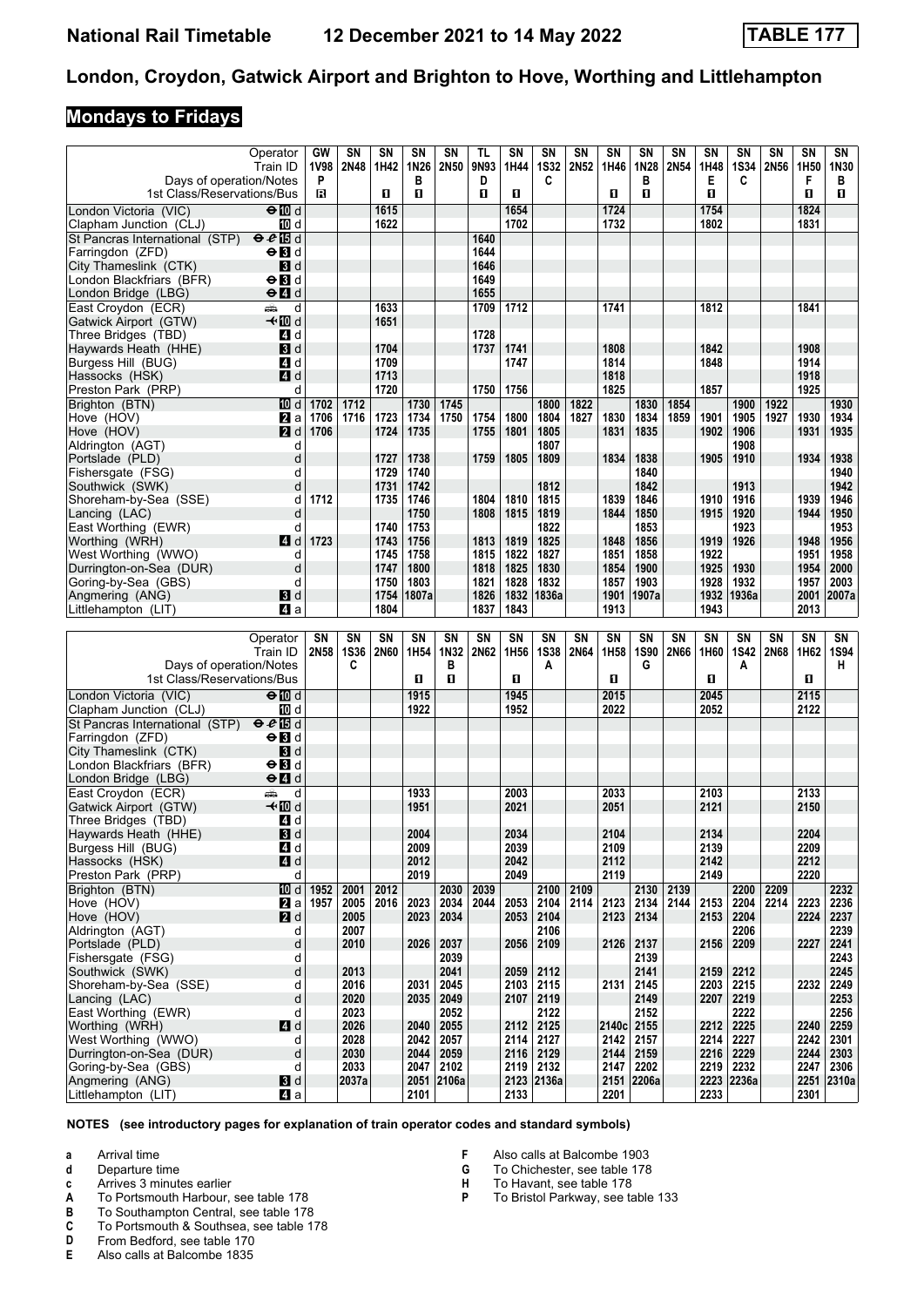#### **Mondays to Fridays**

|                                | Operator                           | SN   | SN   | <b>SN</b> | SN    | SN   | SN    | SN          | SN   | SN          | SN         |
|--------------------------------|------------------------------------|------|------|-----------|-------|------|-------|-------------|------|-------------|------------|
|                                | Train ID                           | 2N70 | 1H64 | 2N72      | 1H92  | 2N74 | 1H94  | <b>2U78</b> | 2N76 | 1H96        | 1H72       |
| Days of operation/Notes        |                                    |      |      |           | J     |      | κ     |             |      | L           | М          |
| 1st Class/Reservations/Bus     |                                    |      | п    |           | П     |      | П     |             |      | п           | 0          |
| London Victoria (VIC)          | $\Theta$ M d                       |      | 2145 |           | 2215  |      | 2245  |             |      | 2315        | 0002       |
| Clapham Junction (CLJ)         | TO d                               |      | 2152 |           | 2222  |      | 2252  |             |      | 2322        | 0009       |
| St Pancras International (STP) | $e e$ $d$                          |      |      |           |       |      |       |             |      |             |            |
| Farringdon (ZFD)               | $\Theta$ <b>B</b> d                |      |      |           |       |      |       |             |      |             |            |
| City Thameslink (CTK)          | $\blacksquare$                     |      |      |           |       |      |       |             |      |             |            |
| London Blackfriars (BFR)       | $\Theta$ $\blacksquare$ d          |      |      |           |       |      |       |             |      |             |            |
| London Bridge (LBG)            | $\Theta$ <sup><math>d</math></sup> |      |      |           |       |      |       |             |      |             |            |
| East Croydon (ECR)             | æ<br>d                             |      | 2203 |           | 2233  |      | 2303  |             |      | 2333        | 0024       |
| Gatwick Airport (GTW)          | –k¶ld                              |      | 2221 |           | 2250  |      | 2321  |             |      | 2354        | 0044       |
| Three Bridges (TBD)            | 41 d                               |      |      |           |       |      |       |             |      |             | 0049       |
| Haywards Heath (HHE)           | $\blacksquare$                     |      | 2234 |           | 2306  |      | 2338  |             |      | 0010        | 0102       |
| Burgess Hill (BUG)             | 41 d                               |      | 2239 |           |       |      |       |             |      |             |            |
| Hassocks (HSK)                 | $\blacksquare$ d                   |      | 2242 |           |       |      |       |             |      |             |            |
| Preston Park (PRP)             | d                                  |      | 2249 |           | 2318  |      | 2349  |             |      | 0022        |            |
| Brighton (BTN)                 | <b>TO</b> d                        | 2239 |      | 2309      |       | 2342 |       | 0004        | 0012 |             |            |
| Hove (HOV)                     | <b>2</b> a                         | 2244 | 2253 | 2314      | 2322  | 2348 | 2353  | 0008        | 0017 | 0026        | 0125s      |
| Hove (HOV)                     | $\blacksquare$ d                   |      | 2253 |           | 2322  |      | 2353  | 0009        |      | 0026        |            |
| Aldrington (AGT)               | d                                  |      |      |           |       |      |       | 0011        |      |             |            |
| Portslade (PLD)                | d                                  |      | 2256 |           | 2325  |      | 2356  | 0014        |      | 0029        | 0128s      |
| Fishersgate (FSG)              | d                                  |      |      |           |       |      |       | 0016        |      |             |            |
| Southwick (SWK)                | d                                  |      | 2259 |           | 2328  |      | 2359  | 0018        |      |             | 0032 0131s |
| Shoreham-by-Sea (SSE)          | d                                  |      | 2303 |           | 2332  |      | 0003  | 0022        |      | 0036        | 0134s      |
| Lancing (LAC)                  | d                                  |      | 2307 |           | 2336  |      | 0007  | 0026        |      | 0040        | 0138s      |
| East Worthing (EWR)            | d                                  |      |      |           |       |      |       | 0029        |      |             |            |
| Worthing (WRH)                 | ZI d                               |      | 2311 |           | 2341  |      | 0011a | 0032        |      | 0045a 0143a |            |
| West Worthing (WWO)            | d                                  |      | 2313 |           | 2343  |      |       | 0034a       |      |             |            |
| Durrington-on-Sea (DUR)        | d                                  |      | 2316 |           | 2345  |      |       |             |      |             |            |
| Goring-by-Sea (GBS)            | d                                  |      | 2318 |           | 2348  |      |       |             |      |             |            |
| Angmering (ANG)                | $\blacksquare$ d                   |      | 2322 |           | 2352a |      |       |             |      |             |            |
| Littlehampton (LIT)            | 41 a                               |      | 2333 |           |       |      |       |             |      |             |            |

- **a** Arrival time
- **d** Departure time
- **v** Stops to set down passengers only<br> **J** To Bognor Regis, see table 178. Tra
- To Bognor Regis, see table 178. Train divides at Haywards Heath, front portion for Bognor Regis, rear portion for **Eastbourne**
- **K** Train divides at Haywards Heath; front portion for Hastings, rear portion for Worthing
- L Also calls at Wivelsfield 0014<br>M Train divides at Haywards He
- Train divides at Haywards Heath; front portion for Worthing, rear portion for Eastbourne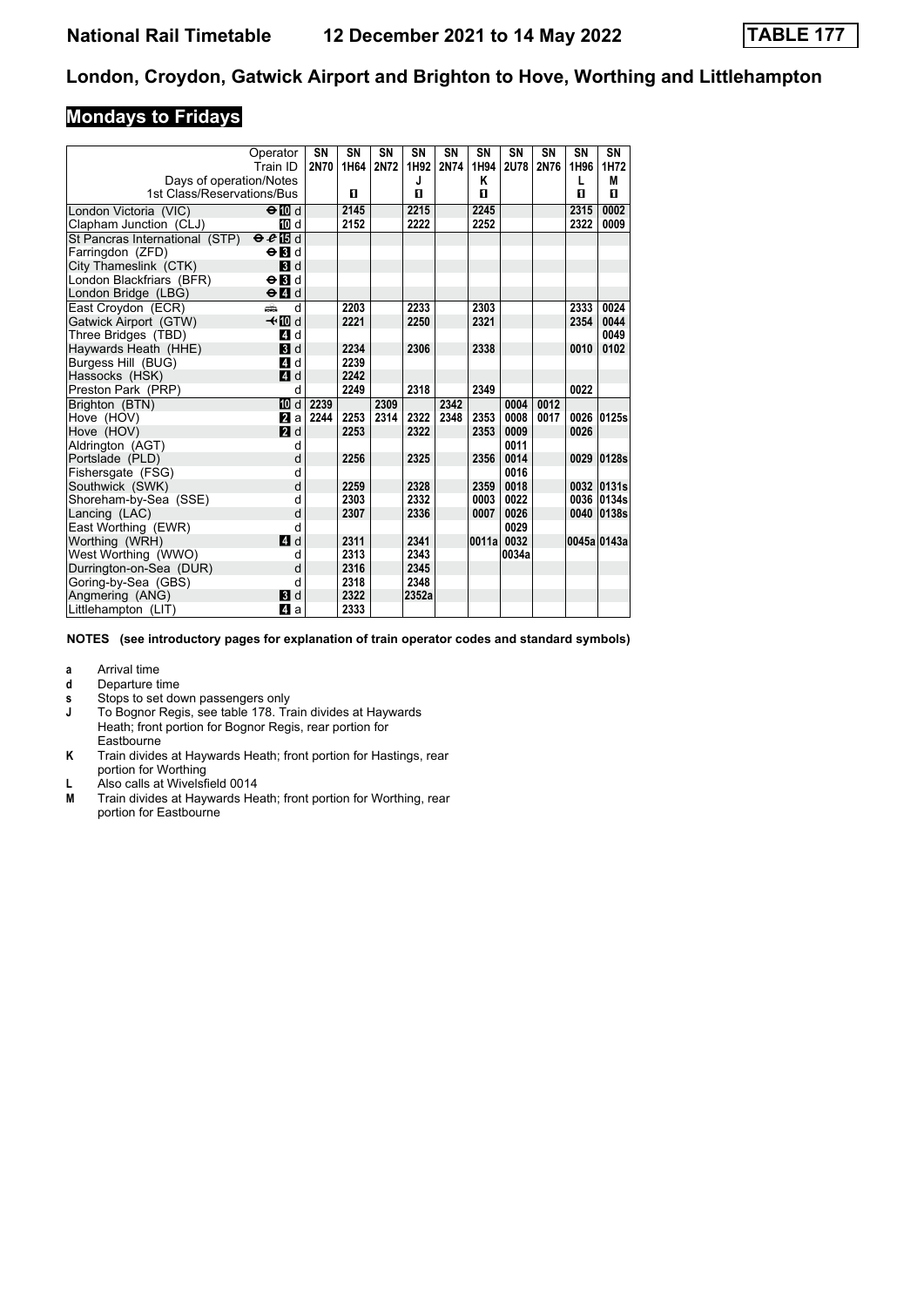# **Saturdays**

| Days of operation/Notes                                   | Operator<br>Train ID                                 | SΝ<br>1N96<br>A        | SN<br>1N02<br>Α   | SN<br><b>2N02</b> | SN<br><b>2U02</b> | SΝ<br>1S04<br>в   | SN<br><b>2N04</b> | <b>SN</b><br><b>2U04</b> | SΝ<br>1N04<br>A | SN<br><b>2N06</b> | SΝ<br>2E00        | SN<br><b>2U06</b> | SΝ<br><b>1S06</b><br>в        | SΝ<br><b>2N08</b> | SΝ<br><b>2U10</b>        | SΝ<br><b>1N06</b><br>Α | SΝ<br>2N <sub>10</sub> | SN<br>1H06           |
|-----------------------------------------------------------|------------------------------------------------------|------------------------|-------------------|-------------------|-------------------|-------------------|-------------------|--------------------------|-----------------|-------------------|-------------------|-------------------|-------------------------------|-------------------|--------------------------|------------------------|------------------------|----------------------|
| 1st Class/Reservations/Bus                                |                                                      | П                      | O                 |                   |                   |                   |                   |                          | п               |                   | O                 |                   |                               |                   |                          | O.                     |                        | 0.                   |
| London Victoria (VIC)<br>Clapham Junction (CLJ)           | $\Theta$ M d<br>III d                                |                        |                   |                   |                   |                   |                   |                          |                 |                   |                   |                   |                               |                   |                          |                        |                        |                      |
| St Pancras International (STP) $\theta \ell$ is d         |                                                      |                        |                   |                   |                   |                   |                   |                          |                 |                   |                   |                   |                               |                   |                          |                        |                        |                      |
| Farringdon (ZFD)                                          | $\Theta$ <b>B</b> d                                  |                        |                   |                   |                   |                   |                   |                          |                 |                   |                   |                   |                               |                   |                          |                        |                        |                      |
| City Thameslink (CTK)                                     | $\blacksquare$                                       |                        |                   |                   |                   |                   |                   |                          |                 |                   |                   |                   |                               |                   |                          |                        |                        |                      |
| London Blackfriars (BFR)                                  | $\Theta$ <b>B</b> d                                  |                        |                   |                   |                   |                   |                   |                          |                 |                   |                   |                   |                               |                   |                          |                        |                        |                      |
| London Bridge (LBG)<br>East Croydon (ECR)                 | $\Theta$ <sup><math>\blacksquare</math> d</sup><br>d |                        |                   |                   |                   |                   |                   |                          |                 |                   |                   |                   |                               |                   |                          |                        |                        |                      |
| Gatwick Airport (GTW)                                     | یشته<br>–≁Mid                                        |                        |                   |                   |                   |                   |                   |                          |                 |                   |                   |                   |                               |                   |                          |                        |                        |                      |
| Three Bridges (TBD)                                       | 4 d                                                  |                        |                   |                   |                   |                   |                   |                          |                 |                   |                   |                   |                               |                   |                          |                        |                        |                      |
| Haywards Heath (HHE)                                      | $\blacksquare$                                       |                        |                   |                   |                   |                   |                   |                          |                 |                   |                   |                   |                               |                   |                          |                        |                        | 0734                 |
| Burgess Hill (BUG)                                        | 4 d                                                  |                        |                   |                   |                   |                   |                   |                          |                 |                   |                   |                   |                               |                   |                          |                        |                        | 0739                 |
| Hassocks (HSK)                                            | 4d                                                   |                        |                   |                   |                   |                   |                   |                          |                 |                   |                   |                   |                               |                   |                          |                        |                        | 0742                 |
| Preston Park (PRP)                                        | d                                                    |                        |                   |                   |                   |                   |                   |                          |                 |                   |                   |                   |                               |                   |                          |                        |                        | 0749                 |
| Brighton (BTN)<br>Hove (HOV)                              | <b>ID</b> d<br><b>Z</b> a                            | 0514<br>0518           | 0532<br>0536      | 0539<br>0544      | 0551<br>0555      | 0602<br>0606      | 0609<br>0614      | 0621<br>0625             | 0632<br>0636    | 0639<br>0644      | 0646<br>0650      | 0651<br>0656      | 0702<br>0706                  | 0709<br>0714      | 0721<br>0725             | 0732<br>0736           | 0739<br>0744           | 0753                 |
| Hove (HOV)                                                | 2d                                                   | 0520                   | 0536              |                   | 0556              | 0606              |                   | 0626                     | 0636            |                   | 0652              | 0656              | 0706                          |                   | 0726                     | 0736                   |                        | 0753                 |
| Aldrington (AGT)                                          | d                                                    |                        |                   |                   | 0558              |                   |                   | 0628                     |                 |                   |                   | 0658              |                               |                   | 0728                     |                        |                        |                      |
| Portslade (PLD)                                           | d                                                    | 0523                   | 0539              |                   | 0601              | 0609              |                   | 0631                     | 0639            |                   | 0655              | 0701              | 0709                          |                   | 0731                     | 0739                   |                        | 0756                 |
| Fishersgate (FSG)                                         | d                                                    |                        |                   |                   | 0603              |                   |                   | 0633                     |                 |                   |                   | 0703              |                               |                   | 0733                     |                        |                        |                      |
| Southwick (SWK)                                           | d                                                    | 0526                   | 0542              |                   | 0605              | 0612              |                   | 0635                     | 0642            |                   |                   | 0705              | 0712                          |                   | 0735                     | 0742                   |                        |                      |
| Shoreham-by-Sea (SSE)                                     | d                                                    | 0529                   | 0546              |                   | 0609              | 0616              |                   | 0639                     | 0646            |                   | 0700              | 0709              | 0716                          |                   | 0739                     | 0746                   |                        | 0801                 |
| Lancing (LAC)<br>East Worthing (EWR)                      | d<br>d                                               | 0533                   | 0550              |                   | 0613<br>0616      | 0620              |                   | 0643<br>0646             | 0650            |                   | 0704              | 0713<br>0716      | 0720                          |                   | 0743<br>0746             | 0750                   |                        | 0805                 |
| Worthing (WRH)                                            | 4d                                                   | 0537                   | 0555              |                   | 0619              | 0625              |                   | 0649                     | 0655            |                   | 0709              | 0719              | 0725                          |                   | 0749                     | 0755                   |                        | 0810                 |
| West Worthing (WWO)                                       | d                                                    | 0539                   | 0557              |                   | 0621a             |                   |                   | 0651a                    | 0657            |                   | 0711              | 0721a             |                               |                   | 0751a                    | 0757                   |                        | 0812                 |
| Durrington-on-Sea (DUR)                                   | d                                                    | 0542                   | 0559              |                   |                   |                   |                   |                          | 0659            |                   | 0713              |                   |                               |                   |                          | 0759                   |                        | 0814                 |
| Goring-by-Sea (GBS)                                       | d                                                    | 0544                   | 0602              |                   |                   |                   |                   |                          | 0702            |                   | 0716              |                   |                               |                   |                          | 0802                   |                        | 0817                 |
| Angmering (ANG)                                           |                                                      | $\bf{8}$ d 0548a 0606a |                   |                   |                   | 0632a             |                   |                          | 0706a           |                   | 0720              |                   | 0732a                         |                   |                          | 0806a                  |                        | 0821                 |
| Littlehampton (LIT)                                       | ZI a                                                 |                        |                   |                   |                   |                   |                   |                          |                 |                   | 0731              |                   |                               |                   |                          |                        |                        | 0831                 |
|                                                           |                                                      |                        |                   |                   |                   |                   |                   |                          |                 |                   |                   |                   |                               |                   |                          |                        |                        |                      |
|                                                           |                                                      |                        |                   |                   |                   |                   |                   | SN                       |                 |                   |                   |                   |                               |                   |                          |                        |                        |                      |
|                                                           | Operator<br>Train ID                                 | SΝ<br>2U14             | SN<br><b>1S10</b> | SΝ<br>2N12        | SN<br>1H86        | SN<br><b>2U18</b> | SΝ<br><b>1N08</b> | 2N14                     | SN<br>1H08      | SΝ<br>2U20        | GW<br><b>1V94</b> | SN<br><b>1S12</b> | <b>SN</b><br>2N <sub>16</sub> | SΝ<br>1H10        | <b>SN</b><br><b>2U22</b> | SΝ<br>1N10             | SN<br><b>2N18</b>      | SN<br>1H12           |
| Days of operation/Notes                                   |                                                      |                        | в                 |                   |                   |                   | Α                 |                          |                 |                   | J                 | в                 |                               |                   |                          | A                      |                        |                      |
| 1st Class/Reservations/Bus                                |                                                      |                        |                   |                   | O.                |                   | O                 |                          | п               |                   | B                 |                   |                               | 0                 |                          | O.                     |                        | 0                    |
| London Victoria (VIC)                                     | $\Theta$ M d                                         |                        |                   |                   | 0715              |                   |                   |                          | 0745            |                   |                   |                   |                               | 0815              |                          |                        |                        | 0845                 |
| Clapham Junction (CLJ)                                    | III d                                                |                        |                   |                   | 0722              |                   |                   |                          | 0752            |                   |                   |                   |                               | 0822              |                          |                        |                        | 0852                 |
| St Pancras International (STP) $\Theta \cdot \Theta$ Is d |                                                      |                        |                   |                   |                   |                   |                   |                          |                 |                   |                   |                   |                               |                   |                          |                        |                        |                      |
| Farringdon (ZFD)                                          | $\Theta$ $\blacksquare$ d                            |                        |                   |                   |                   |                   |                   |                          |                 |                   |                   |                   |                               |                   |                          |                        |                        |                      |
| City Thameslink (CTK)                                     | BI d<br>$\Theta$ $\blacksquare$ d                    |                        |                   |                   |                   |                   |                   |                          |                 |                   |                   |                   |                               |                   |                          |                        |                        |                      |
| London Blackfriars (BFR)<br>London Bridge (LBG)           | $\Theta$ $\blacksquare$ d                            |                        |                   |                   |                   |                   |                   |                          |                 |                   |                   |                   |                               |                   |                          |                        |                        |                      |
| East Croydon (ECR)                                        | پیشته<br>d                                           |                        |                   |                   | 0733              |                   |                   |                          | 0803            |                   |                   |                   |                               | 0833              |                          |                        |                        | 0903                 |
| Gatwick Airport (GTW)                                     | —tMDd                                                |                        |                   |                   | 0751              |                   |                   |                          | 0821            |                   |                   |                   |                               | 0851              |                          |                        |                        | 0921                 |
| Three Bridges (TBD)                                       | 4 d                                                  |                        |                   |                   |                   |                   |                   |                          |                 |                   |                   |                   |                               |                   |                          |                        |                        |                      |
| Haywards Heath (HHE)                                      | $\blacksquare$                                       |                        |                   |                   | 0804              |                   |                   |                          | 0834            |                   |                   |                   |                               | 0904              |                          |                        |                        | 0934                 |
| Burgess Hill (BUG)<br>Hassocks (HSK)                      | 4 d                                                  |                        |                   |                   | 0809              |                   |                   |                          | 0839<br>0842    |                   |                   |                   |                               | 0909              |                          |                        |                        | 0939<br>0942         |
| Preston Park (PRP)                                        | 4d<br>d                                              |                        |                   |                   | 0812<br>0819      |                   |                   |                          | 0849            |                   |                   |                   |                               | 0912<br>0919      |                          |                        |                        | 0949                 |
| Brighton (BTN)                                            | iD d                                                 | 0751                   | 0802              | 0809              |                   | 0821              | 0833              | 0839                     |                 | 0851              | 0900              | 0904              | 0909                          |                   | 0921                     | 0932                   | 0939                   |                      |
| Hove (HOV)                                                | $\mathbf{z}$ a                                       | 0756                   | 0806              | 0814              | 0823              | 0826              | 0837              | 0844                     | 0853            | 0856              | 0904              | 0908              | 0914                          | 0923              | 0926                     | 0936                   | 0944                   | 0953                 |
| Hove (HOV)                                                | 2d                                                   | 0757                   | 0806              |                   | 0823              | 0827              | 0837              |                          | 0853            | 0857              | 0904              | 0908              |                               | 0923              | 0927                     | 0936                   |                        | 0953                 |
| Aldrington (AGT)                                          | d                                                    | 0759                   |                   |                   |                   | 0829              |                   |                          |                 | 0859              |                   |                   |                               |                   | 0929                     |                        |                        |                      |
| Portslade (PLD)<br>Fishersgate (FSG)                      | d<br>d                                               | 0802<br>0804           | 0809              |                   | 0826              | 0832<br>0834      | 0840              |                          | 0856            | 0902<br>0904      |                   | 0911              |                               | 0926              | 0932<br>0934             | 0939                   |                        | 0956                 |
| Southwick (SWK)                                           | d                                                    | 0806                   | 0812              |                   |                   | 0836              | 0843              |                          |                 | 0906              |                   | 0914              |                               |                   | 0936                     | 0942                   |                        |                      |
| Shoreham-by-Sea (SSE)                                     | d                                                    | 0809                   | 0816              |                   | 0831              | 0839              | 0847              |                          | 0901            | 0909              | 0913              | 0918              |                               | 0931              | 0939                     | 0946                   |                        | 1001                 |
| Lancing (LAC)                                             | d                                                    | 0813                   | 0820              |                   | 0835              | 0843              | 0851              |                          | 0905            | 0913              |                   | 0922              |                               |                   | 0943                     | 0950                   |                        | 1005                 |
| East Worthing (EWR)                                       | d                                                    | 0816                   |                   |                   |                   | 0846              |                   |                          |                 | 0916              |                   |                   |                               |                   | 0946                     |                        |                        |                      |
| Worthing (WRH)                                            | ZI d                                                 | 0819                   | 0825              |                   | 0840              | 0849              | 0856              |                          | 0910            | 0919              | 0923              | 0927              |                               | 0940c             | 0949                     | 0955                   |                        | 1010                 |
| West Worthing (WWO)<br>Durrington-on-Sea (DUR)            | d<br>d                                               | 0821a                  |                   |                   | 0844              | 0842 0851a        | 0858<br>0900      |                          | 0912<br>0914    | 0921a             |                   |                   |                               | 0942<br>0944      | 0951a                    | 0957<br>0959           |                        | 1012<br>1014         |
| Goring-by-Sea (GBS)                                       | d                                                    |                        |                   |                   | 0847              |                   | 0903              |                          | 0917            |                   |                   |                   |                               | 0947              |                          | 1002                   |                        |                      |
| Angmering (ANG)<br>Littlehampton (LIT)                    | $\blacksquare$<br>41 a                               |                        | 0832a             |                   | 0851<br>0901      |                   | 0907a             |                          | 0921<br>0931    |                   |                   | 0935a             |                               | 0951<br>1001      |                          | 1006a                  |                        | 1017<br>1021<br>1031 |

**NOTES (see introductory pages for explanation of train operator codes and standard symbols)**

**a** Arrival time

- **d** Departure time<br>**c** Arrives 3 minut
- **c** Arrives 3 minutes earlier<br>**A** To Southampton Central
- **A** To Southampton Central, see table 178<br>**B** To Portsmouth Harbour, see table 178
- **B** To Portsmouth Harbour, see table 178<br>**J** To Worcester Foregate St, see table 13 To Worcester Foregate St, see table 133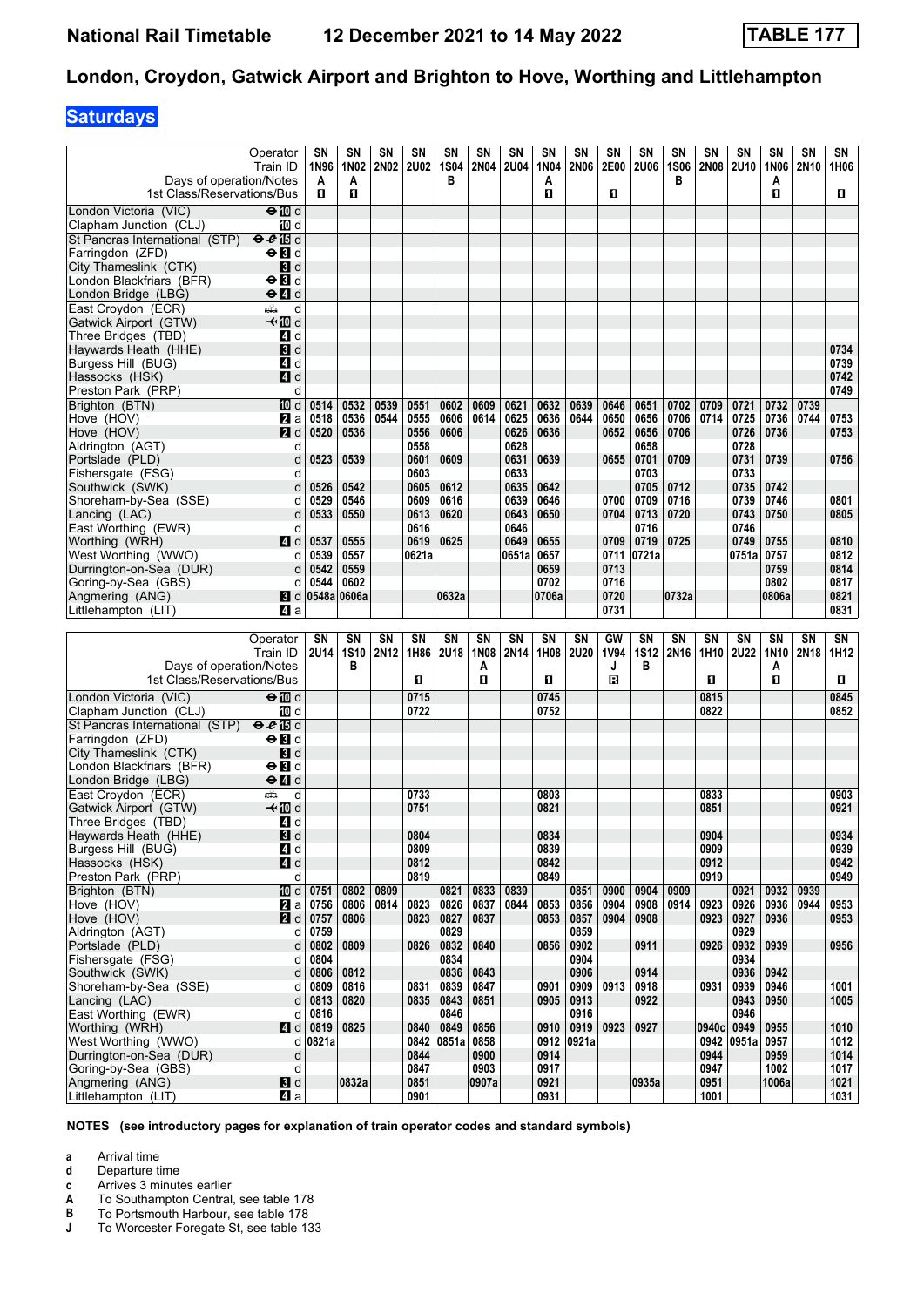# **Saturdays**

| Days of operation/Notes                                                  | Operator<br>Train ID                      | SΝ<br><b>2U24</b>        | SΝ<br>1S14<br>в | SN<br>2N20   | SΝ<br>1H14                        | SΝ<br><b>2U26</b> | SΝ<br>1N12<br>A | <b>SN</b><br>2N22 | SΝ<br>1H16             | SΝ<br>2U28   | SΝ<br><b>1S16</b><br>в | SN<br>2N24   | SΝ<br>1H18    | SN<br><b>2U30</b> | SN<br>1N14<br>A | SN<br>2N26   | SN<br>1H20         | SN<br><b>2U32</b> |
|--------------------------------------------------------------------------|-------------------------------------------|--------------------------|-----------------|--------------|-----------------------------------|-------------------|-----------------|-------------------|------------------------|--------------|------------------------|--------------|---------------|-------------------|-----------------|--------------|--------------------|-------------------|
| 1st Class/Reservations/Bus                                               |                                           |                          |                 |              | O.                                |                   | O.              |                   | п                      |              |                        |              | O             |                   | п               |              | п                  |                   |
| London Victoria (VIC)                                                    | $\Theta$ $\overline{w}$ d                 |                          |                 |              | 0915                              |                   |                 |                   | 0945                   |              |                        |              | 1015          |                   |                 |              | 1045               |                   |
| Clapham Junction (CLJ)<br>St Pancras International (STP) $\Theta$ # in d | iD d                                      |                          |                 |              | 0922                              |                   |                 |                   | 0952                   |              |                        |              | 1022          |                   |                 |              | 1052               |                   |
| Farringdon (ZFD)                                                         | $\Theta$ $\blacksquare$ d                 |                          |                 |              |                                   |                   |                 |                   |                        |              |                        |              |               |                   |                 |              |                    |                   |
| City Thameslink (CTK)                                                    | $\mathbf{3}$ d                            |                          |                 |              |                                   |                   |                 |                   |                        |              |                        |              |               |                   |                 |              |                    |                   |
| London Blackfriars (BFR)                                                 | $\Theta$ $\blacksquare$                   |                          |                 |              |                                   |                   |                 |                   |                        |              |                        |              |               |                   |                 |              |                    |                   |
| London Bridge (LBG)                                                      | $e$ $d$                                   |                          |                 |              |                                   |                   |                 |                   |                        |              |                        |              |               |                   |                 |              |                    |                   |
| East Croydon (ECR)                                                       | d<br>پیش                                  |                          |                 |              | 0933                              |                   |                 |                   | 1003                   |              |                        |              | 1033          |                   |                 |              | 1103               |                   |
| Gatwick Airport (GTW)                                                    | <b>√</b> IIId                             |                          |                 |              | 0951                              |                   |                 |                   | 1021                   |              |                        |              | 1051          |                   |                 |              | 1121               |                   |
| Three Bridges (TBD)                                                      | 4 d                                       |                          |                 |              |                                   |                   |                 |                   |                        |              |                        |              |               |                   |                 |              |                    |                   |
| Haywards Heath (HHE)                                                     | <b>3</b> d                                |                          |                 |              | 1004                              |                   |                 |                   | 1034                   |              |                        |              | 1104          |                   |                 |              | 1134               |                   |
| Burgess Hill (BUG)                                                       | 4 d                                       |                          |                 |              | 1009                              |                   |                 |                   | 1039                   |              |                        |              | 1109          |                   |                 |              | 1139               |                   |
| Hassocks (HSK)<br>Preston Park (PRP)                                     | 4d<br>d                                   |                          |                 |              | 1012<br>1019                      |                   |                 |                   | 1042<br>1049           |              |                        |              | 1112<br>1119  |                   |                 |              | 1142<br>1149       |                   |
| Brighton (BTN)                                                           | <b>ID</b> d                               | 0951                     | 1002            | 1009         |                                   | 1021              | 1032            | 1039              |                        | 1051         | 1102                   | 1109         |               | 1121              | 1132            | 1139         |                    | 1151              |
| Hove (HOV)                                                               | 2a                                        | 0956                     | 1006            | 1014         | 1023                              | 1026              | 1036            | 1044              | 1053                   | 1056         | 1106                   | 1114         | 1123          | 1126              | 1136            | 1144         | 1153               | 1156              |
| Hove (HOV)                                                               | 2d                                        | 0957                     | 1006            |              | 1023                              | 1027              | 1036            |                   | 1053                   | 1057         | 1106                   |              | 1123          | 1127              | 1136            |              | 1153               | 1157              |
| Aldrington (AGT)                                                         | d                                         | 0959                     |                 |              |                                   | 1029              |                 |                   |                        | 1059         |                        |              |               | 1129              |                 |              |                    | 1159              |
| Portslade (PLD)                                                          | d                                         | 1002                     | 1009            |              | 1026                              | 1032              | 1039            |                   | 1056                   | 1102         | 1109                   |              | 1126          | 1132              | 1139            |              | 1156               | 1202              |
| Fishersgate (FSG)                                                        | d                                         | 1004                     |                 |              |                                   | 1034              |                 |                   |                        | 1104         |                        |              |               | 1134              |                 |              |                    | 1204              |
| Southwick (SWK)                                                          | d                                         | 1006                     | 1012            |              |                                   | 1036              | 1042            |                   |                        | 1106         | 1112                   |              |               | 1136              | 1142            |              |                    | 1206              |
| Shoreham-by-Sea (SSE)                                                    | d                                         | 1009                     | 1016            |              | 1031                              | 1039              | 1046            |                   | 1101                   | 1109         | 1116                   |              | 1131          | 1139              | 1146            |              | 1201               | 1209              |
| Lancing (LAC)                                                            | d                                         | 1013                     | 1020            |              |                                   | 1043              | 1050            |                   | 1105                   | 1113         | 1120                   |              |               | 1143              | 1150            |              | 1205               | 1213              |
| East Worthing (EWR)                                                      | d                                         | 1016<br>1019             | 1025            |              |                                   | 1046<br>1049      | 1055            |                   | 1110                   | 1116<br>1119 | 1125                   |              | 1140c         | 1146              | 1155            |              | 1210               | 1216<br>1219      |
| Worthing (WRH)<br>West Worthing (WWO)                                    | ZI d<br>d                                 | 1021a                    |                 |              | 1040c<br>1042                     | 1051a             | 1057            |                   | 1112                   | 1121a        |                        |              | 1142          | 1149<br>1151a     | 1157            |              | 1212               | 1221a             |
| Durrington-on-Sea (DUR)                                                  | d                                         |                          |                 |              | 1044                              |                   | 1059            |                   | 1114                   |              |                        |              | 1144          |                   | 1159            |              | 1214               |                   |
| Goring-by-Sea (GBS)                                                      | d                                         |                          |                 |              | 1047                              |                   | 1102            |                   | 1117                   |              |                        |              | 1147          |                   | 1202            |              | 1217               |                   |
| Angmering (ANG)                                                          | 3d                                        |                          | 1032a           |              | 1051                              |                   | 1106a           |                   | 1121                   |              | 1132a                  |              | 1151          |                   | 1206a           |              | 1221               |                   |
| Littlehampton (LIT)                                                      | 41 a                                      |                          |                 |              | 1101                              |                   |                 |                   | 1131                   |              |                        |              | 1201          |                   |                 |              | 1231               |                   |
|                                                                          |                                           |                          |                 |              |                                   |                   |                 |                   |                        |              |                        |              |               |                   |                 |              |                    |                   |
|                                                                          |                                           |                          |                 |              |                                   |                   |                 |                   |                        |              |                        |              |               |                   |                 |              |                    |                   |
|                                                                          | Operator                                  | SΝ                       | SN              | SN           | $\overline{\text{SN}}$            | SN                | <b>SN</b>       | SN                | $\overline{\text{SN}}$ | SN           | <b>SN</b>              | SN           | <b>SN</b>     | <b>SN</b>         | <b>SN</b>       | SN           | SN                 | SN                |
|                                                                          | Train ID                                  | <b>1S18</b>              | <b>2N28</b>     | 1H22         | <b>2U34</b>                       | 1N16              | <b>2N30</b>     | 1H24              | 2U36                   | <b>1S20</b>  | 2N32                   | 1H26         | 2U38          | <b>1N18</b>       | 2N34            | 1H28         | <b>2U40</b>        | <b>1S22</b>       |
| Days of operation/Notes                                                  |                                           | в                        |                 |              |                                   | Α                 |                 |                   |                        | B            |                        |              |               | Α                 |                 |              |                    | в                 |
| 1st Class/Reservations/Bus                                               |                                           |                          |                 | П            |                                   | п                 |                 | п                 |                        |              |                        | O            |               | O                 |                 | 0            |                    |                   |
| London Victoria (VIC)                                                    | $\Theta$ M d                              |                          |                 | 1115         |                                   |                   |                 | 1145              |                        |              |                        | 1215         |               |                   |                 | 1245         |                    |                   |
| Clapham Junction (CLJ)                                                   | 吅 d                                       |                          |                 | 1122         |                                   |                   |                 | 1152              |                        |              |                        | 1222         |               |                   |                 | 1252         |                    |                   |
| St Pancras International (STP) $\Theta \cdot \Theta$ Is d                |                                           |                          |                 |              |                                   |                   |                 |                   |                        |              |                        |              |               |                   |                 |              |                    |                   |
| Farringdon (ZFD)                                                         | $\Theta$ $\blacksquare$ d                 |                          |                 |              |                                   |                   |                 |                   |                        |              |                        |              |               |                   |                 |              |                    |                   |
| City Thameslink (CTK)<br>London Blackfriars (BFR)                        | 3d<br>$\Theta$ <b>B</b> d                 |                          |                 |              |                                   |                   |                 |                   |                        |              |                        |              |               |                   |                 |              |                    |                   |
| London Bridge (LBG)                                                      | $\Theta$ <sup><math>\Omega</math></sup> d |                          |                 |              |                                   |                   |                 |                   |                        |              |                        |              |               |                   |                 |              |                    |                   |
| East Croydon (ECR)                                                       | پیش<br>d                                  |                          |                 | 1133         |                                   |                   |                 | 1203              |                        |              |                        | 1233         |               |                   |                 | 1303         |                    |                   |
| Gatwick Airport (GTW)                                                    | <b>√</b> IIId                             |                          |                 | 1151         |                                   |                   |                 | 1221              |                        |              |                        | 1251         |               |                   |                 | 1321         |                    |                   |
| Three Bridges (TBD)                                                      | 4 d                                       |                          |                 |              |                                   |                   |                 |                   |                        |              |                        |              |               |                   |                 |              |                    |                   |
| Haywards Heath (HHE)                                                     | 3d                                        |                          |                 | 1204         |                                   |                   |                 | 1234              |                        |              |                        | 1304         |               |                   |                 | 1334         |                    |                   |
| Burgess Hill (BUG)                                                       | 4 d                                       |                          |                 | 1209         |                                   |                   |                 | 1239              |                        |              |                        | 1309         |               |                   |                 | 1339         |                    |                   |
| Hassocks (HSK)                                                           | 4d                                        |                          |                 | 1212         |                                   |                   |                 | 1242              |                        |              |                        | 1312         |               |                   |                 | 1342         |                    |                   |
| Preston Park (PRP)                                                       | d                                         |                          |                 | 1219         |                                   |                   |                 | 1249              |                        |              |                        | 1319         |               |                   |                 | 1349         |                    |                   |
| Brighton (BTN)<br>Hove (HOV)                                             | <b>ID</b> d                               | 1202                     | 1209<br>1214    | 1223         | 1221<br>1226                      | 1232              | 1239<br>1244    | 1253              | 1251<br>1256           | 1302         | 1309<br>1314           | 1323         | 1321<br>1326  | 1332              | 1339<br>1344    |              | 1351<br>1356       | 1402<br>1406      |
| Hove (HOV)                                                               | 2a<br>2d                                  | 1206<br>1206             |                 | 1223         | 1227                              | 1236<br>1236      |                 | 1253              | 1257                   | 1306<br>1306 |                        | 1323         | 1327          | 1336<br>1336      |                 | 1353<br>1353 | 1357               | 1406              |
| Aldrington (AGT)                                                         | d                                         |                          |                 |              | 1229                              |                   |                 |                   | 1259                   |              |                        |              | 1329          |                   |                 |              | 1359               |                   |
| Portslade (PLD)                                                          | d                                         | 1209                     |                 |              | 1226   1232                       | 1239              |                 | 1256              | 1302                   | 1309         |                        | 1326         | 1332          | 1339              |                 | 1356         | 1402               | 1409              |
| Fishersgate (FSG)                                                        | d                                         |                          |                 |              | 1234                              |                   |                 |                   | 1304                   |              |                        |              | 1334          |                   |                 |              | 1404               |                   |
| Southwick (SWK)                                                          | d                                         | 1212                     |                 |              | 1236                              | 1242              |                 |                   | 1306                   | 1312         |                        |              | 1336          | 1342              |                 |              | 1406               | 1412              |
| Shoreham-by-Sea (SSE)                                                    | d                                         | 1216                     |                 | 1231         | 1239                              | 1246              |                 | 1301              | 1309                   | 1316         |                        | 1331         | 1339          | 1346              |                 | 1401         | 1409               | 1416              |
| Lancing (LAC)                                                            | d<br>d                                    | 1220                     |                 |              | 1243                              | 1250              |                 | 1305              | 1313                   | 1320         |                        |              | 1343          | 1350              |                 | 1405         | 1413               | 1420              |
| East Worthing (EWR)                                                      |                                           | 1225                     |                 |              | 1246                              |                   |                 |                   | 1316                   |              |                        | 1340c        | 1346          |                   |                 |              | 1416               | 1425              |
| Worthing (WRH)<br>West Worthing (WWO)                                    | 4d<br>d                                   |                          |                 |              | 1240c   1249  <br>1242 1251a 1257 | 1255              |                 | 1310<br>1312      | 1319<br>∣1321a         | 1325         |                        | 1342         | 1349<br>1351a | 1355<br>1357      |                 | 1410         | 1419<br>1412 1421a |                   |
| Durrington-on-Sea (DUR)                                                  | d                                         |                          |                 | 1244         |                                   | 1259              |                 | 1314              |                        |              |                        | 1344         |               | 1359              |                 | 1414         |                    |                   |
| Goring-by-Sea (GBS)                                                      | d                                         |                          |                 | 1247         |                                   | 1302              |                 | 1317              |                        |              |                        | 1347         |               | 1402              |                 | 1417         |                    |                   |
| Angmering (ANG)<br>Littlehampton (LIT)                                   | 41 a                                      | $\blacksquare$ d   1232a |                 | 1251<br>1301 |                                   | 1306a             |                 | 1321<br>1331      |                        | 1332a        |                        | 1351<br>1401 |               | 1406a             |                 | 1421<br>1431 |                    | 1432a             |

**NOTES (see introductory pages for explanation of train operator codes and standard symbols)**

**a** Arrival time

**d** Departure time

**c** Arrives 3 minutes earlier<br>**A** To Southampton Central

**A** To Southampton Central, see table 178<br>**B** To Portsmouth Harbour, see table 178 To Portsmouth Harbour, see table 178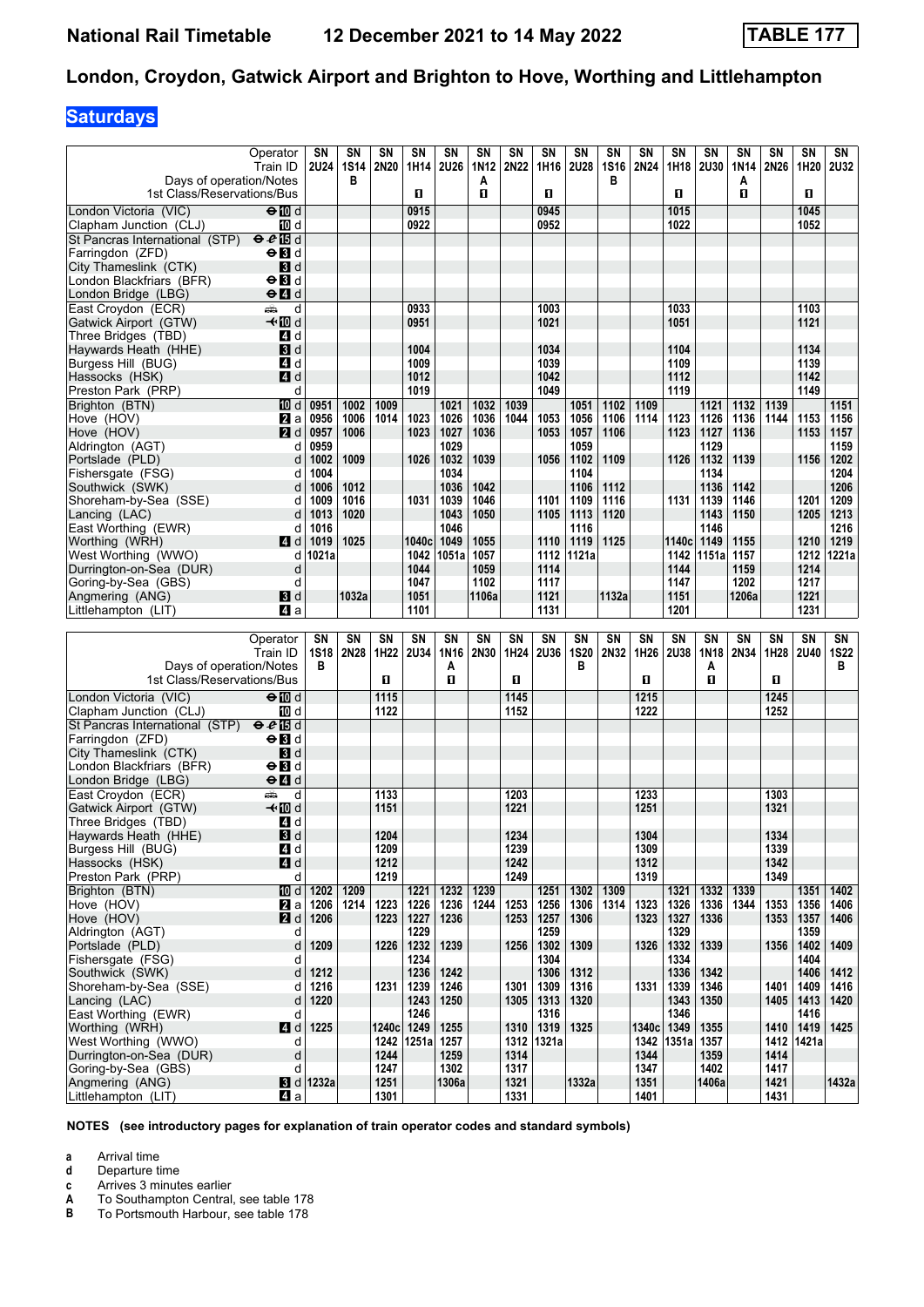# **Saturdays**

| Days of operation/Notes                                                       | Operator<br>Train ID                                         | SΝ<br>2N36          | SN<br>1H30   | SN<br><b>2U42</b> | SΝ<br>1N20<br>A | SΝ<br>2N38   | SΝ<br>1H32   | <b>SN</b><br><b>2U44</b> | SN<br><b>1S24</b><br>в | SΝ<br>2N40   | SΝ<br>1H34   | SN<br>2U46 | SΝ<br>1N <sub>22</sub><br>A | SN<br>2N42   | SN<br>1H36   | SN<br><b>2U48</b> | SN<br><b>1S26</b><br>в | SN<br>2N44   |
|-------------------------------------------------------------------------------|--------------------------------------------------------------|---------------------|--------------|-------------------|-----------------|--------------|--------------|--------------------------|------------------------|--------------|--------------|------------|-----------------------------|--------------|--------------|-------------------|------------------------|--------------|
| 1st Class/Reservations/Bus                                                    |                                                              |                     | O.           |                   | П               |              | п            |                          |                        |              | п            |            | O                           |              | D.           |                   |                        |              |
| London Victoria (VIC)                                                         | $\Theta$ $\blacksquare$ $d$                                  |                     | 1315         |                   |                 |              | 1345         |                          |                        |              | 1415         |            |                             |              | 1445         |                   |                        |              |
| Clapham Junction (CLJ)                                                        | 10 d                                                         |                     | 1322         |                   |                 |              | 1352         |                          |                        |              | 1422         |            |                             |              | 1452         |                   |                        |              |
| St Pancras International (STP) $\Theta \cdot \Theta$ II d<br>Farringdon (ZFD) | $\Theta$ $\blacksquare$ d                                    |                     |              |                   |                 |              |              |                          |                        |              |              |            |                             |              |              |                   |                        |              |
| City Thameslink (CTK)                                                         | 3d                                                           |                     |              |                   |                 |              |              |                          |                        |              |              |            |                             |              |              |                   |                        |              |
| London Blackfriars (BFR)                                                      | $\Theta$ $\blacksquare$                                      |                     |              |                   |                 |              |              |                          |                        |              |              |            |                             |              |              |                   |                        |              |
| London Bridge (LBG)                                                           | $\Theta$ <sup><math>\blacksquare</math> <math>d</math></sup> |                     |              |                   |                 |              |              |                          |                        |              |              |            |                             |              |              |                   |                        |              |
| East Croydon (ECR)                                                            | añ.<br>d                                                     |                     | 1333         |                   |                 |              | 1403         |                          |                        |              | 1433         |            |                             |              | 1503         |                   |                        |              |
| Gatwick Airport (GTW)                                                         | –≁Mid                                                        |                     | 1351         |                   |                 |              | 1421         |                          |                        |              | 1451         |            |                             |              | 1521         |                   |                        |              |
| Three Bridges (TBD)                                                           | 4 d                                                          |                     |              |                   |                 |              |              |                          |                        |              |              |            |                             |              |              |                   |                        |              |
| Haywards Heath (HHE)                                                          | $\mathbf{3}$ d                                               |                     | 1404         |                   |                 |              | 1434         |                          |                        |              | 1504         |            |                             |              | 1534         |                   |                        |              |
| Burgess Hill (BUG)                                                            | 4 d                                                          |                     | 1409         |                   |                 |              | 1439         |                          |                        |              | 1509         |            |                             |              | 1539         |                   |                        |              |
| Hassocks (HSK)                                                                | 4d                                                           |                     | 1412         |                   |                 |              | 1442         |                          |                        |              | 1512         |            |                             |              | 1542         |                   |                        |              |
| Preston Park (PRP)                                                            | d<br><b>ID</b> d                                             |                     | 1419         | 1421              |                 | 1439         | 1449         | 1451                     |                        | 1509         | 1519         | 1521       | 1532                        |              | 1549         | 1551              | 1602                   | 1608         |
| Brighton (BTN)<br>Hove (HOV)                                                  | 2a                                                           | 1409<br>1414        | 1423         | 1426              | 1432<br>1436    | 1444         | 1453         | 1456                     | 1502<br>1506           | 1514         | 1523         | 1526       | 1536                        | 1539<br>1544 | 1553         | 1556              | 1606                   | 1612         |
| Hove (HOV)                                                                    | <b>2</b> d                                                   |                     | 1423         | 1427              | 1436            |              | 1453         | 1457                     | 1506                   |              | 1523         | 1527       | 1536                        |              | 1553         | 1557              | 1606                   |              |
| Aldrington (AGT)                                                              | d                                                            |                     |              | 1429              |                 |              |              | 1459                     |                        |              |              | 1529       |                             |              |              | 1559              |                        |              |
| Portslade (PLD)                                                               | d                                                            |                     | 1426         | 1432              | 1439            |              | 1456         | 1502                     | 1509                   |              | 1526         | 1532       | 1539                        |              | 1556         | 1602              | 1609                   |              |
| Fishersgate (FSG)                                                             | d                                                            |                     |              | 1434              |                 |              |              | 1504                     |                        |              |              | 1534       |                             |              |              | 1604              |                        |              |
| Southwick (SWK)                                                               | d                                                            |                     |              | 1436              | 1442            |              |              | 1506                     | 1512                   |              |              | 1536       | 1542                        |              |              | 1606              | 1612                   |              |
| Shoreham-by-Sea (SSE)                                                         | d                                                            |                     | 1431         | 1439              | 1446            |              | 1501         | 1509                     | 1516                   |              | 1531         | 1539       | 1546                        |              | 1601         | 1609              | 1616                   |              |
| Lancing (LAC)                                                                 | d                                                            |                     |              | 1443              | 1450            |              | 1505         | 1513                     | 1520                   |              |              | 1543       | 1550                        |              | 1605         | 1613              | 1620                   |              |
| East Worthing (EWR)                                                           | d                                                            |                     |              | 1446              |                 |              |              | 1516                     |                        |              |              | 1546       |                             |              |              | 1616              |                        |              |
| Worthing (WRH)                                                                | 4 d                                                          |                     | 1440c        | 1449              | 1455            |              | 1510         | 1519                     | 1525                   |              | 1540c        | 1549       | 1555                        |              | 1610         | 1619              | 1625                   |              |
| West Worthing (WWO)                                                           | d<br>d                                                       |                     | 1444         | 1442 1451a        | 1457<br>1459    |              | 1512<br>1514 | 1521a                    |                        |              | 1542<br>1544 | 1551a      | 1557<br>1559                |              | 1612<br>1614 | 1621a             |                        |              |
| Durrington-on-Sea (DUR)<br>Goring-by-Sea (GBS)                                | d                                                            |                     | 1447         |                   | 1502            |              | 1517         |                          |                        |              | 1547         |            | 1602                        |              | 1617         |                   |                        |              |
| Angmering (ANG)                                                               | 3d                                                           |                     | 1451         |                   | 1506a           |              | 1521         |                          | 1532a                  |              | 1551         |            | 1606a                       |              | 1621         |                   | 1632a                  |              |
| Littlehampton (LIT)                                                           | Z1 a                                                         |                     | 1501         |                   |                 |              | 1531         |                          |                        |              | 1601         |            |                             |              | 1631         |                   |                        |              |
|                                                                               |                                                              |                     |              |                   |                 |              |              |                          |                        |              |              |            |                             |              |              |                   |                        |              |
|                                                                               |                                                              |                     |              |                   |                 |              |              |                          |                        |              |              |            |                             |              |              |                   |                        |              |
|                                                                               | Operator                                                     | SΝ                  | SN           | SΝ                | SN              | SΝ           | <b>SN</b>    | SN                       | <b>SN</b>              | SΝ           | <b>SN</b>    | SΝ         | <b>SN</b>                   | SN           | SN           | SΝ                | SN                     | SN           |
|                                                                               | Train ID                                                     |                     | 1H38   2U50  | 1N24              | 2N46            | 1H40         | <b>2U52</b>  | <b>1S28</b>              | 2N48                   | 1H42         | <b>2U54</b>  | 1N26       | 2N50                        | 1H44         | <b>2U56</b>  | <b>1S30</b>       | 2N52                   | 1H46         |
| Days of operation/Notes                                                       |                                                              |                     |              | A                 |                 |              |              | в                        |                        |              |              | A          |                             |              |              | в                 |                        |              |
| 1st Class/Reservations/Bus                                                    |                                                              | п                   |              | П                 |                 | П            |              |                          |                        | п            |              | O          |                             | П            |              |                   |                        | 0            |
| London Victoria (VIC)                                                         | $\Theta$ M d                                                 | 1515                |              |                   |                 | 1545         |              |                          |                        | 1615         |              |            |                             | 1645         |              |                   |                        | 1715         |
| Clapham Junction (CLJ)                                                        | 10 d                                                         | 1522                |              |                   |                 | 1552         |              |                          |                        | 1622         |              |            |                             | 1652         |              |                   |                        | 1722         |
| St Pancras International (STP) $\Theta \cdot \Theta$ Is d                     |                                                              |                     |              |                   |                 |              |              |                          |                        |              |              |            |                             |              |              |                   |                        |              |
| Farringdon (ZFD)                                                              | $\Theta$ $\blacksquare$ d                                    |                     |              |                   |                 |              |              |                          |                        |              |              |            |                             |              |              |                   |                        |              |
| City Thameslink (CTK)                                                         | <b>B</b> d                                                   |                     |              |                   |                 |              |              |                          |                        |              |              |            |                             |              |              |                   |                        |              |
| London Blackfriars (BFR)                                                      | $\Theta$ <b>B</b> d                                          |                     |              |                   |                 |              |              |                          |                        |              |              |            |                             |              |              |                   |                        |              |
| London Bridge (LBG)                                                           | $\Theta$ $\blacksquare$ d                                    |                     |              |                   |                 |              |              |                          |                        |              |              |            |                             | 1703         |              |                   |                        |              |
| East Croydon (ECR)<br>Gatwick Airport (GTW)                                   | $\frac{1}{\frac{1}{2}}$<br>d<br>—t110 d                      | 1533<br>1551        |              |                   |                 | 1603<br>1621 |              |                          |                        | 1633<br>1651 |              |            |                             | 1721         |              |                   |                        | 1733<br>1751 |
| Three Bridges (TBD)                                                           | 4 d                                                          |                     |              |                   |                 |              |              |                          |                        |              |              |            |                             |              |              |                   |                        |              |
| Haywards Heath (HHE)                                                          | $\mathbf{B}$ d                                               | 1604                |              |                   |                 | 1634         |              |                          |                        | 1704         |              |            |                             | 1734         |              |                   |                        | 1804         |
| Burgess Hill (BUG)                                                            | 4 d                                                          | 1609                |              |                   |                 | 1639         |              |                          |                        | 1709         |              |            |                             | 1739         |              |                   |                        | 1809         |
| Hassocks (HSK)                                                                | 4d                                                           | 1612                |              |                   |                 | 1642         |              |                          |                        | 1712         |              |            |                             | 1742         |              |                   |                        | 1812         |
| Preston Park (PRP)                                                            | d                                                            | 1619                |              |                   |                 | 1649         |              |                          |                        | 1719         |              |            |                             | 1749         |              |                   |                        | 1819         |
| Brighton (BTN)                                                                | iD d                                                         |                     | 1621         | 1632              | 1639            |              | 1651         | 1704                     | 1709                   |              | 1721         | 1732       | 1739                        |              | 1751         | 1802              | 1809                   |              |
| Hove (HOV)                                                                    | a                                                            | 1623                | 1626         | 1636              | 1644            | 1653         | 1656         | 1708                     | 1714                   | 1723         | 1726         | 1736       | 1744                        | 1753         | 1756         | 1806              | 1814                   | 1823         |
| Hove (HOV)                                                                    | 2d                                                           | 1623                | 1627         | 1636              |                 | 1653         | 1657         | 1708                     |                        | 1723         | 1727         | 1736       |                             | 1753         | 1757         | 1806              |                        | 1823         |
| Aldrington (AGT)                                                              | d                                                            |                     | 1629         |                   |                 |              | 1659         |                          |                        |              | 1729         |            |                             |              | 1759         |                   |                        |              |
| Portslade (PLD)<br>Fishersgate (FSG)                                          | d<br>d                                                       | 1626                | 1632<br>1634 | 1639              |                 | 1656         | 1702<br>1704 | 1711                     |                        | 1726         | 1732<br>1734 | 1739       |                             | 1756         | 1802<br>1804 | 1809              |                        | 1826         |
| Southwick (SWK)                                                               | d                                                            |                     | 1636         | 1642              |                 |              | 1706         | 1714                     |                        |              |              | 1742       |                             |              | 1806         | 1812              |                        |              |
| Shoreham-by-Sea (SSE)                                                         | d                                                            | 1631                | 1639         | 1646              |                 | 1701         | 1709         | 1718                     |                        | 1731         | 1736<br>1739 | 1746       |                             | 1801         | 1809         | 1816              |                        | 1831         |
| Lancing (LAC)                                                                 | d                                                            |                     | 1643         | 1650              |                 | 1705         | 1713         | 1722                     |                        |              | 1743         | 1750       |                             | 1805         | 1813         | 1820              |                        |              |
| East Worthing (EWR)                                                           | d                                                            |                     | 1646         |                   |                 |              | 1716         |                          |                        |              | 1746         |            |                             |              | 1816         |                   |                        |              |
| Worthing (WRH)                                                                | 4 d                                                          | 1640c               | 1649         | 1655              |                 | 1710         | 1719         | 1727                     |                        | 1740c        | 1749         | 1755       |                             | 1810         | 1819         | 1825              |                        | 1840c        |
| West Worthing (WWO)                                                           | d                                                            | 1642                | 1651a 1657   |                   |                 |              | 1712 1721a   |                          |                        | 1742         | 1751a        | 1757       |                             | 1812         | ∣1821a       |                   |                        | 1842         |
| Durrington-on-Sea (DUR)                                                       | d                                                            | 1644                |              | 1659              |                 | 1714         |              |                          |                        | 1744         |              | 1759       |                             | 1814         |              |                   |                        | 1844         |
| Goring-by-Sea (GBS)                                                           | d                                                            | 1647                |              | 1702              |                 | 1717         |              |                          |                        | 1747         |              | 1802       |                             | 1817         |              |                   |                        | 1847         |
| Angmering (ANG)<br>Littlehampton (LIT)                                        | 3d                                                           | 1651<br>Z] a   1701 |              | 1706a             |                 | 1721<br>1731 |              | 1734a                    |                        | 1751<br>1801 |              | 1806a      |                             | 1821<br>1831 |              | 1832a             |                        | 1851<br>1901 |

**NOTES (see introductory pages for explanation of train operator codes and standard symbols)**

**a** Arrival time

**d** Departure time

**c** Arrives 3 minutes earlier<br>**A** To Southampton Central

**A** To Southampton Central, see table 178<br>**B** To Portsmouth Harbour, see table 178 To Portsmouth Harbour, see table 178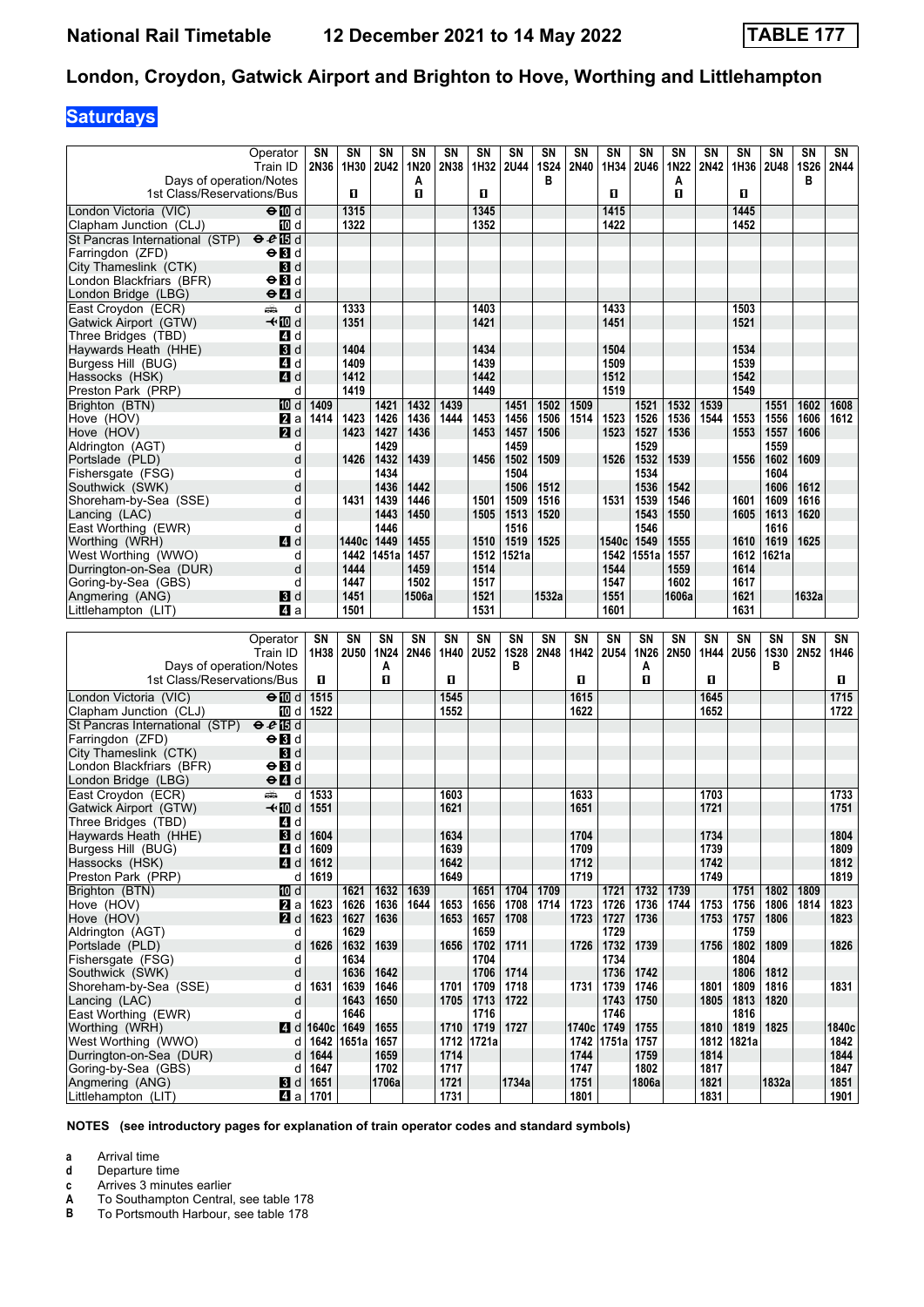# **Saturdays**

|                                                           | Operator                                                                                                                                                                                                                                            | SN                     | SΝ           | SΝ           | SΝ             | SN           | SN               | SN               | SΝ                | SN           | SΝ           | SN           | SΝ           | <b>SN</b>    | <b>SN</b>        | SN   | SN               | SN           |
|-----------------------------------------------------------|-----------------------------------------------------------------------------------------------------------------------------------------------------------------------------------------------------------------------------------------------------|------------------------|--------------|--------------|----------------|--------------|------------------|------------------|-------------------|--------------|--------------|--------------|--------------|--------------|------------------|------|------------------|--------------|
| Days of operation/Notes                                   | Train ID                                                                                                                                                                                                                                            | <b>2U58</b>            | 1N28<br>Α    | 2N54         | 1H48           | <b>2U60</b>  | <b>1S32</b><br>в | 2N56             | 1H50              | <b>2U62</b>  | 1N30<br>A    | 2N58         | 1H52         | <b>2U64</b>  | <b>1S34</b><br>в | 2N60 | 1H <sub>54</sub> | 2U66         |
| 1st Class/Reservations/Bus                                |                                                                                                                                                                                                                                                     |                        | $\mathbf{u}$ |              | $\mathbf{u}$   |              |                  |                  | п                 |              | п            |              | O            |              |                  |      | п                |              |
| London Victoria (VIC)                                     | $\Theta$ M d                                                                                                                                                                                                                                        |                        |              |              | 1745           |              |                  |                  | 1815              |              |              |              | 1845         |              |                  |      | 1915             |              |
| Clapham Junction (CLJ)                                    | iD d                                                                                                                                                                                                                                                |                        |              |              | 1752           |              |                  |                  | 1822              |              |              |              | 1852         |              |                  |      | 1922             |              |
| St Pancras International (STP) $\theta \ell$ 個 d          |                                                                                                                                                                                                                                                     |                        |              |              |                |              |                  |                  |                   |              |              |              |              |              |                  |      |                  |              |
| Farringdon (ZFD)                                          | $\Theta$ $\blacksquare$ d                                                                                                                                                                                                                           |                        |              |              |                |              |                  |                  |                   |              |              |              |              |              |                  |      |                  |              |
| City Thameslink (CTK)                                     | $\mathbf{B}$ d                                                                                                                                                                                                                                      |                        |              |              |                |              |                  |                  |                   |              |              |              |              |              |                  |      |                  |              |
| London Blackfriars (BFR)                                  | $\Theta$ $\blacksquare$                                                                                                                                                                                                                             |                        |              |              |                |              |                  |                  |                   |              |              |              |              |              |                  |      |                  |              |
| London Bridge (LBG)                                       | $\Theta$ <sup><math>\blacksquare</math> d</sup>                                                                                                                                                                                                     |                        |              |              | 1803           |              |                  |                  | 1833              |              |              |              |              |              |                  |      | 1933             |              |
| East Croydon (ECR)<br>Gatwick Airport (GTW)               | and the second second second second the second second second second second second second second second second second second second second second second second second second second second second second second second second<br>d<br><b>√</b> IIId |                        |              |              | 1821           |              |                  |                  | 1851              |              |              |              | 1903<br>1921 |              |                  |      | 1951             |              |
| Three Bridges (TBD)                                       | 4 d                                                                                                                                                                                                                                                 |                        |              |              |                |              |                  |                  |                   |              |              |              |              |              |                  |      |                  |              |
| Haywards Heath (HHE)                                      | 3d                                                                                                                                                                                                                                                  |                        |              |              | 1834           |              |                  |                  | 1904              |              |              |              | 1934         |              |                  |      | 2004             |              |
| Burgess Hill (BUG)                                        | 4 d                                                                                                                                                                                                                                                 |                        |              |              | 1839           |              |                  |                  | 1909              |              |              |              | 1939         |              |                  |      | 2009             |              |
| Hassocks (HSK)                                            | 4 d                                                                                                                                                                                                                                                 |                        |              |              | 1842           |              |                  |                  | 1912              |              |              |              | 1942         |              |                  |      | 2012             |              |
| Preston Park (PRP)                                        | d                                                                                                                                                                                                                                                   |                        |              |              | 1849           |              |                  |                  | 1919              |              |              |              | 1949         |              |                  |      | 2019             |              |
| Brighton (BTN)                                            | iD d                                                                                                                                                                                                                                                | 1821                   | 1832         | 1839         |                | 1851         | 1902             | 1909             |                   | 1921         | 1932         | 1939         |              | 1951         | 2002             | 2009 |                  | 2021         |
| Hove (HOV)                                                | $\mathbf{z}$ a                                                                                                                                                                                                                                      | 1826                   | 1836         | 1844         | 1853           | 1856         | 1906             | 1914             | 1923              | 1926         | 1936         | 1945         | 1953         | 1956         | 2006             | 2014 | 2023             | 2026         |
| Hove (HOV)<br>Aldrington (AGT)                            | <b>2</b> d                                                                                                                                                                                                                                          | 1827<br>1829           | 1836         |              | 1853           | 1857<br>1859 | 1906             |                  | 1923              | 1927<br>1929 | 1936         |              | 1953         | 1957<br>1959 | 2006             |      | 2023             | 2027<br>2029 |
| Portslade (PLD)                                           | d<br>d                                                                                                                                                                                                                                              | 1832                   | 1839         |              | 1856           | 1902         | 1909             |                  | 1926              | 1932         | 1939         |              | 1956         | 2002         | 2009             |      | 2026             | 2032         |
| Fishersgate (FSG)                                         | d                                                                                                                                                                                                                                                   | 1834                   |              |              |                | 1904         |                  |                  |                   | 1934         |              |              |              | 2004         |                  |      |                  | 2034         |
| Southwick (SWK)                                           | d                                                                                                                                                                                                                                                   | 1836                   | 1842         |              |                | 1906         | 1912             |                  |                   | 1936         | 1942         |              |              | 2006         | 2012             |      |                  | 2036         |
| Shoreham-by-Sea (SSE)                                     | d                                                                                                                                                                                                                                                   | 1839                   | 1846         |              | 1901           | 1909         | 1916             |                  | 1931              | 1939         | 1946         |              | 2001         | 2009         | 2016             |      | 2031             | 2039         |
| Lancing (LAC)                                             | d                                                                                                                                                                                                                                                   | 1843                   | 1850         |              | 1905           | 1913         | 1920             |                  |                   | 1943         | 1950         |              | 2005         | 2013         | 2020             |      |                  | 2043         |
| East Worthing (EWR)                                       | d                                                                                                                                                                                                                                                   | 1846                   |              |              |                | 1916         |                  |                  |                   | 1946         |              |              |              | 2016         |                  |      |                  | 2046         |
| Worthing (WRH)                                            | 4 d                                                                                                                                                                                                                                                 | 1849                   | 1855         |              | 1910           | 1919         | 1925             |                  | 1940 <sub>c</sub> | 1949         | 1955         |              | 2010         | 2019         | 2025             |      | 2040c            | 2049         |
| West Worthing (WWO)                                       | d                                                                                                                                                                                                                                                   | 1851a                  | 1857         |              |                | 1912 1921a   |                  |                  | 1942              | 1951a        | 1957         |              | 2012         | 2021a        |                  |      | 2042             | 2051a        |
| Durrington-on-Sea (DUR)<br>Goring-by-Sea (GBS)            | d<br>d                                                                                                                                                                                                                                              |                        | 1859<br>1902 |              | 1914<br>1917   |              |                  |                  | 1944<br>1947      |              | 1959<br>2002 |              | 2014<br>2017 |              |                  |      | 2044<br>2047     |              |
| Angmering (ANG)                                           | 3d                                                                                                                                                                                                                                                  |                        | 1906a        |              | 1921           |              | 1932a            |                  | 1951              |              | 2006a        |              | 2021         |              | 2032a            |      | 2051             |              |
| Littlehampton (LIT)                                       | 4a                                                                                                                                                                                                                                                  |                        |              |              | 1931           |              |                  |                  | 2001              |              |              |              | 2031         |              |                  |      | 2101             |              |
|                                                           |                                                                                                                                                                                                                                                     |                        |              |              |                |              |                  |                  |                   |              |              |              |              |              |                  |      |                  |              |
|                                                           |                                                                                                                                                                                                                                                     |                        |              |              |                |              |                  |                  |                   |              |              |              |              |              |                  |      |                  |              |
|                                                           | Operator                                                                                                                                                                                                                                            | SN                     | SN           | SN           | SN             | SΝ           | <b>SN</b>        | SN               | SN                | SN           | <b>SN</b>    | SN           | SN           | <b>SN</b>    | <b>SN</b>        | SN   | SN               | SN           |
|                                                           | Train ID                                                                                                                                                                                                                                            | 1N32                   | 2N62         | 1H56         | <b>2U68</b>    | <b>1S36</b>  | <b>2N64</b>      | 1H <sub>58</sub> | 2U70              | <b>1S38</b>  | 2N66         | 1H60         | 2U72         | <b>1S40</b>  | 2N68             | 1H62 | <b>1S94</b>      | 2N70         |
| Days of operation/Notes                                   |                                                                                                                                                                                                                                                     | A                      |              |              |                | в            |                  |                  |                   | в            |              |              |              | в            |                  |      | C                |              |
| 1st Class/Reservations/Bus                                |                                                                                                                                                                                                                                                     | п                      |              | п            |                |              |                  | п                |                   |              |              | п            |              |              |                  | п    |                  |              |
| London Victoria (VIC)                                     | $\Theta$ M d                                                                                                                                                                                                                                        |                        |              | 1945         |                |              |                  | 2015             |                   |              |              | 2045         |              |              |                  | 2115 |                  |              |
| Clapham Junction (CLJ)                                    | 吅 d                                                                                                                                                                                                                                                 |                        |              | 1952         |                |              |                  | 2022             |                   |              |              | 2052         |              |              |                  | 2122 |                  |              |
| St Pancras International (STP) $\Theta \cdot \Theta$ is d |                                                                                                                                                                                                                                                     |                        |              |              |                |              |                  |                  |                   |              |              |              |              |              |                  |      |                  |              |
| Farringdon (ZFD)                                          | $\Theta$ $\blacksquare$                                                                                                                                                                                                                             |                        |              |              |                |              |                  |                  |                   |              |              |              |              |              |                  |      |                  |              |
| City Thameslink (CTK)<br>London Blackfriars (BFR)         | $\mathbf{3}$ d                                                                                                                                                                                                                                      |                        |              |              |                |              |                  |                  |                   |              |              |              |              |              |                  |      |                  |              |
| London Bridge (LBG)                                       | $\Theta$ $\blacksquare$<br>$\Theta$ <sup><math>\Omega</math></sup> d                                                                                                                                                                                |                        |              |              |                |              |                  |                  |                   |              |              |              |              |              |                  |      |                  |              |
| East Croydon (ECR)                                        | æ<br>d                                                                                                                                                                                                                                              |                        |              | 2003         |                |              |                  | 2033             |                   |              |              | 2103         |              |              |                  | 2133 |                  |              |
| Gatwick Airport (GTW)                                     | <b>√</b> IIId                                                                                                                                                                                                                                       |                        |              | 2021         |                |              |                  | 2051             |                   |              |              | 2121         |              |              |                  | 2150 |                  |              |
| Three Bridges (TBD)                                       | 4 d                                                                                                                                                                                                                                                 |                        |              |              |                |              |                  |                  |                   |              |              |              |              |              |                  |      |                  |              |
| Haywards Heath (HHE)                                      | 3d                                                                                                                                                                                                                                                  |                        |              | 2034         |                |              |                  | 2104             |                   |              |              | 2134         |              |              |                  | 2204 |                  |              |
| Burgess Hill (BUG)                                        | 4 d                                                                                                                                                                                                                                                 |                        |              | 2039         |                |              |                  | 2109             |                   |              |              | 2139         |              |              |                  | 2209 |                  |              |
| Hassocks (HSK)                                            | $\blacksquare$ d                                                                                                                                                                                                                                    |                        |              | 2042         |                |              |                  | 2112             |                   |              |              | 2142         |              |              |                  | 2212 |                  |              |
| Preston Park (PRP)                                        | d                                                                                                                                                                                                                                                   |                        |              | 2049         |                |              |                  | 2119             |                   |              |              | 2149         |              |              |                  | 2219 |                  |              |
| Brighton (BTN)<br>Hove (HOV)                              | III d<br><b>2</b> a                                                                                                                                                                                                                                 | 2032<br>2036           | 2039<br>2044 | 2053         | 2051           | 2102         | 2109<br>2114     | 2123             | 2121              | 2132         | 2139<br>2144 | 2153         | 2151<br>2156 | 2202         | 2209<br>2214     | 2223 | 2232<br>2236     | 2239<br>2244 |
| Hove (HOV)                                                | 2 d                                                                                                                                                                                                                                                 | 2036                   |              | 2053         | 2056<br>2057   | 2106<br>2106 |                  | 2123             | 2126<br>2127      | 2136<br>2136 |              | 2153         | 2157         | 2206<br>2206 |                  | 2223 | 2237             |              |
| Aldrington (AGT)                                          | d                                                                                                                                                                                                                                                   |                        |              |              | 2059           |              |                  |                  | 2129              |              |              |              | 2159         |              |                  |      | 2239             |              |
| Portslade (PLD)                                           | d                                                                                                                                                                                                                                                   | 2039                   |              | 2056         | 2102           | 2109         |                  | 2126             | 2132              | 2139         |              | 2156         | 2202         | 2209         |                  | 2226 | 2241             |              |
| Fishersgate (FSG)                                         | d                                                                                                                                                                                                                                                   |                        |              |              | 2104           |              |                  |                  | 2134              |              |              |              | 2204         |              |                  |      | 2243             |              |
| Southwick (SWK)                                           |                                                                                                                                                                                                                                                     | 2042                   |              | 2059         | 2106           | 2112         |                  | 2129             | 2136              | 2142         |              | 2159         | 2206         | 2212         |                  | 2229 | 2245             |              |
| Shoreham-by-Sea (SSE)                                     | d                                                                                                                                                                                                                                                   | 2046                   |              | 2103         | 2109           | 2116         |                  | 2133             | 2139              | 2146         |              | 2203         | 2209         | 2216         |                  | 2233 | 2249             |              |
| Lancing (LAC)<br>East Worthing (EWR)                      | d<br>d                                                                                                                                                                                                                                              | 2050                   |              | 2107         | 2113<br>2116   | 2120         |                  | 2137             | 2143<br>2146      | 2150         |              | 2207         | 2213<br>2216 | 2220         |                  | 2237 | 2253<br>2256     |              |
| Worthing (WRH)                                            | 4d                                                                                                                                                                                                                                                  | 2055                   |              |              | 2112 2119 2125 |              |                  | 2142             | 2149              | 2155         |              | 2212         | 2219         | 2225         |                  | 2242 | 2259             |              |
| West Worthing (WWO)                                       | d                                                                                                                                                                                                                                                   | 2057                   |              |              | 2114 2121a     |              |                  |                  | 2144 2151a        |              |              |              | 2214 2221a   |              |                  | 2244 | 2301             |              |
| Durrington-on-Sea (DUR)                                   | d                                                                                                                                                                                                                                                   | 2059                   |              | 2116         |                |              |                  | 2146             |                   |              |              | 2216         |              |              |                  | 2246 | 2303             |              |
| Goring-by-Sea (GBS)                                       | d                                                                                                                                                                                                                                                   | 2102                   |              | 2119         |                |              |                  | 2149             |                   |              |              | 2219         |              |              |                  | 2249 | 2306             |              |
| Angmering (ANG)<br>Littlehampton (LIT)                    | $\blacksquare$ a                                                                                                                                                                                                                                    | $\blacksquare$ d 2106a |              | 2123<br>2133 |                | 2132a        |                  | 2153<br>2203     |                   | 2202a        |              | 2223<br>2234 |              | 2232a        |                  | 2303 | 2253 2310a       |              |

**NOTES (see introductory pages for explanation of train operator codes and standard symbols)**

**a** Arrival time

**d** Departure time<br>**c** Arrives 3 minut

**c** Arrives 3 minutes earlier<br>**A** To Southampton Central

**A** To Southampton Central, see table 178<br>**B** To Portsmouth Harbour, see table 178

**B** To Portsmouth Harbour, see table 178<br>**C** To Chichester, see table 178

To Chichester, see table 178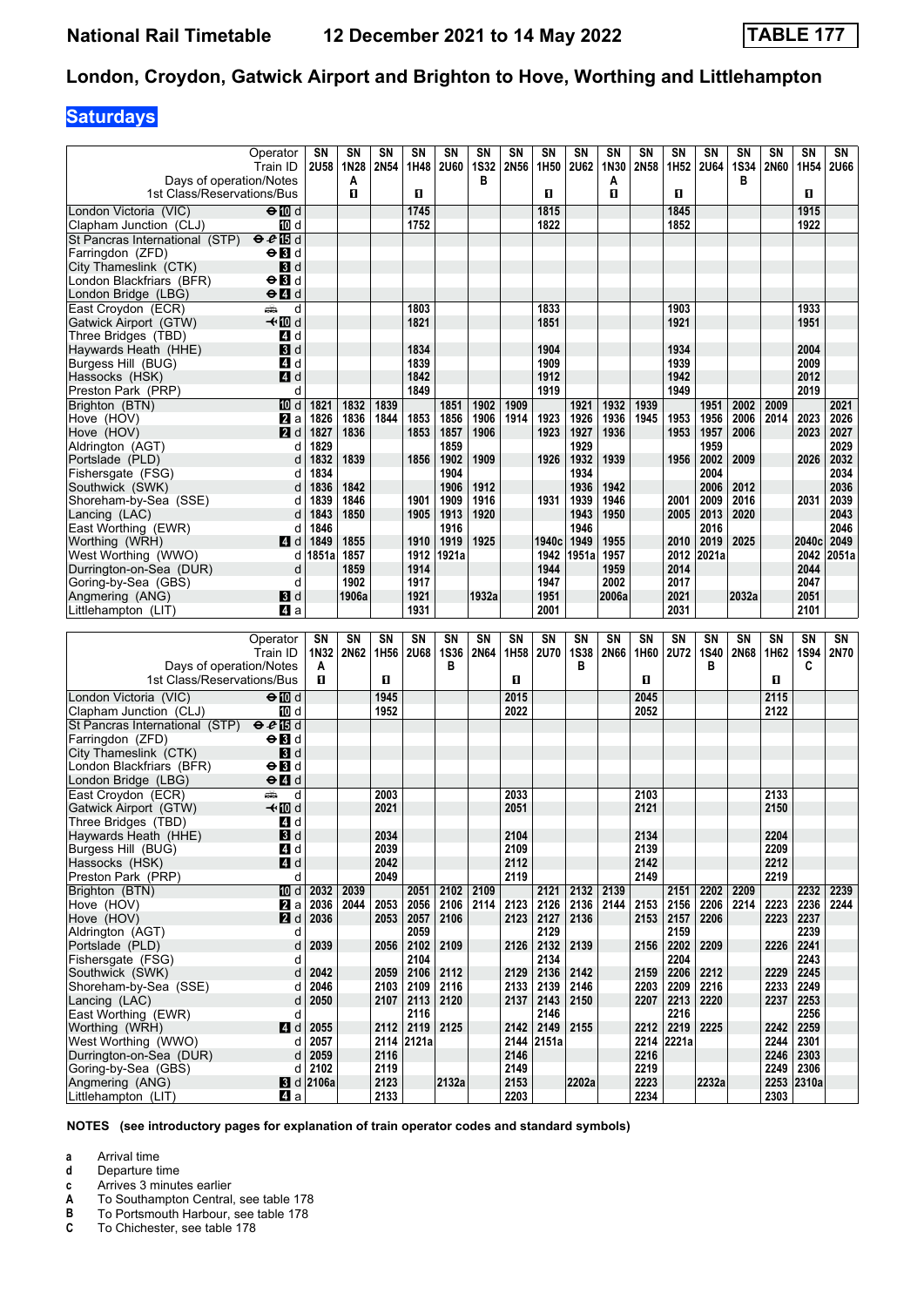# **Saturdays**

|                                | Operator                                        | SN   | SN          | SN          | SN    | SN   | SN    | <b>SN</b>   | SN    | SN              | SN   |
|--------------------------------|-------------------------------------------------|------|-------------|-------------|-------|------|-------|-------------|-------|-----------------|------|
|                                | Train ID                                        | 1H64 | <b>2U76</b> | <b>2N72</b> | 1H92  | 2N74 | 1H94  | <b>2U74</b> | 1H96  | 1H98            | 1A80 |
| Days of operation/Notes        |                                                 |      |             |             | D     |      | Е     |             | F     | G               | н    |
| 1st Class/Reservations/Bus     |                                                 | п    |             |             | п     |      | п     |             | п     | п               | п    |
| London Victoria (VIC)          | $\Theta$ M d                                    | 2145 |             |             | 2215  |      | 2245  |             | 2315  | 0002            | 0108 |
| Clapham Junction (CLJ)         | III d                                           | 2152 |             |             | 2222  |      | 2252  |             | 2322  | 0009            | 0117 |
| St Pancras International (STP) | $eE$ is d                                       |      |             |             |       |      |       |             |       |                 |      |
| Farringdon (ZFD)               | $\Theta$ <b>E</b>                               |      |             |             |       |      |       |             |       |                 |      |
| City Thameslink (CTK)          | $\blacksquare$                                  |      |             |             |       |      |       |             |       |                 |      |
| London Blackfriars (BFR)       | $\Theta$ $\blacksquare$ d                       |      |             |             |       |      |       |             |       |                 |      |
| London Bridge (LBG)            | $\Theta$ <sup><math>\blacksquare</math> d</sup> |      |             |             |       |      |       |             |       |                 |      |
| East Croydon (ECR)             | aîn<br>d                                        | 2203 |             |             | 2233  |      | 2303  |             | 2333  | 0024            | 0133 |
| Gatwick Airport (GTW)          | <b>√</b> IIId                                   | 2221 |             |             | 2250  |      | 2321  |             | 2354  | 0044            | 0208 |
| Three Bridges (TBD)            | ZI d                                            |      |             |             |       |      |       |             |       | 0049            | 0214 |
| Haywards Heath (HHE)           | $\blacksquare$                                  | 2234 |             |             | 2306  |      | 2338  |             | 0012  | 0102            | 0224 |
| Burgess Hill (BUG)             | 4 d                                             | 2239 |             |             |       |      |       |             |       |                 |      |
| Hassocks (HSK)                 | ZI d                                            | 2242 |             |             |       |      |       |             |       |                 |      |
| Preston Park (PRP)             | d                                               | 2249 |             |             | 2318  |      | 2349  |             | 0024  |                 |      |
| Brighton (BTN)                 | <b>ID</b> d                                     |      | 2302        | 2309        |       | 2339 |       | 0004        |       |                 |      |
| Hove (HOV)                     | <b>и</b> а                                      | 2253 | 2307        | 2314        | 2322  | 2344 | 2353  | 0008        |       | 0028 0125s 0238 |      |
| Hove (HOV)                     | $\blacksquare$ d                                | 2253 | 2307        |             | 2322  |      | 2353  | 0009        | 0028  |                 |      |
| Aldrington (AGT)               | d                                               |      | 2309        |             |       |      |       | 0011        |       |                 |      |
| Portslade (PLD)                | d                                               | 2256 | 2312        |             | 2325  |      | 2356  | 0014        |       | 0031 0128s      |      |
| Fishersgate (FSG)              | d                                               |      | 2314        |             |       |      |       | 0016        |       |                 |      |
| Southwick (SWK)                | d                                               | 2259 | 2316        |             | 2328  |      | 2359  | 0018        |       | 0034 0131s      |      |
| Shoreham-by-Sea (SSE)          | d                                               | 2303 | 2320        |             | 2332  |      | 0003  | 0022        |       | 0038 0134s      |      |
| Lancing (LAC)                  | d                                               | 2307 | 2324        |             | 2336  |      | 0007  | 0026        |       | 0042 0138s      |      |
| East Worthing (EWR)            | d                                               |      | 2327        |             |       |      |       | 0029        |       |                 |      |
| Worthing (WRH)                 | ZI d                                            | 2312 | 2330        |             | 2341  |      | 0011a | 0032        |       | 0046 0143a      |      |
| West Worthing (WWO)            | d                                               | 2314 | 2333a       |             | 2343  |      |       | 0034a       | 0048  |                 |      |
| Durrington-on-Sea (DUR)        | d                                               | 2316 |             |             | 2345  |      |       |             | 0051  |                 |      |
| Goring-by-Sea (GBS)            | d                                               | 2319 |             |             | 2348  |      |       |             | 0053  |                 |      |
| Angmering (ANG)                | BI d                                            | 2323 |             |             | 2352a |      |       |             | 0057a |                 |      |
| Littlehampton (LIT)            | ZI al                                           | 2333 |             |             |       |      |       |             |       |                 |      |

- **a** Arrival time<br>**d** Departure t
- **d** Departure time
- **s** Stops to set down passengers only
- **D** To Bognor Regis, see table 178. Train divides at Haywards Heath, front portion for Bognor Regis, rear portion for **Eastbourne**
- **E** Train divides at Haywards Heath; front portion for Hastings, rear portion for Worthing
- **F** To Chichester, see table 178. Train divides at Haywards Heath; front portion for Chichester; rear portion for Eastbourne
- **G** Train divides at Haywards Heath; front portion for Worthing, rear portion for Eastbourne
- **H** To Brighton. Also calls at Selhurst 0129, Purley 0139 and Horley 0202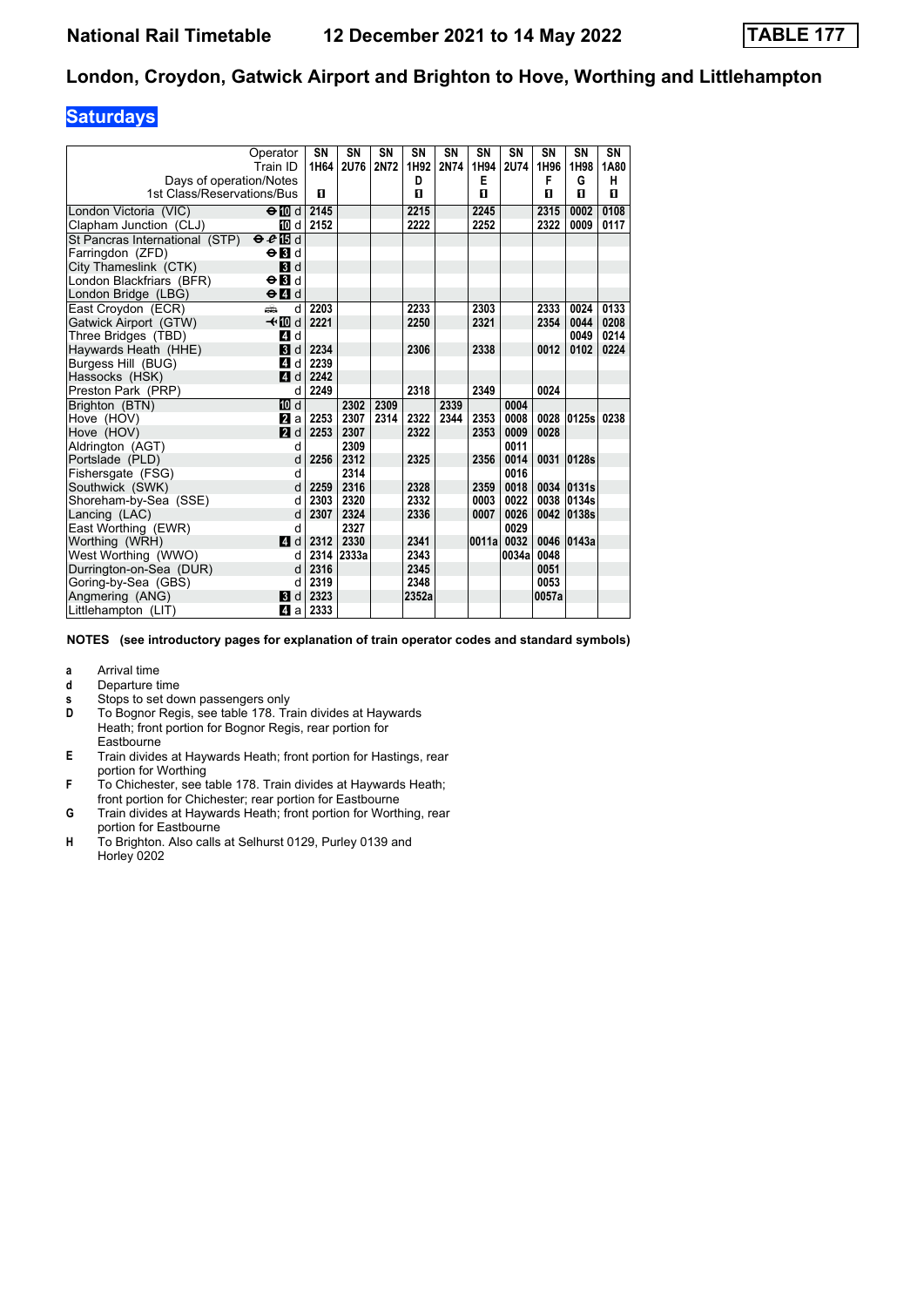# **Sundays**

|                                                               | Operator<br>Train ID                    | SN<br>1A86   | SN<br><b>1S70</b>   | SN<br><b>1S06</b> | SΝ<br>2N10 | SΝ<br>1N08   | SN<br>2N12                 | SN<br><b>1S72</b> | SΝ<br><b>1S12</b> | SΝ<br>1N10   | SΝ<br>2N16 1H10 | SN           | SN<br><b>1S14</b> | SΝ<br>1N12   | SΝ<br>2N20   | SN<br>1H14   | SN<br>1S16       | SN<br>1N14          | SN<br>1H18   |
|---------------------------------------------------------------|-----------------------------------------|--------------|---------------------|-------------------|------------|--------------|----------------------------|-------------------|-------------------|--------------|-----------------|--------------|-------------------|--------------|--------------|--------------|------------------|---------------------|--------------|
| Days of operation/Notes<br>1st Class/Reservations/Bus         |                                         | A<br>O.      | в<br>п              | в<br>п            | O          | C<br>п       | п                          | в<br>п            | в<br>O            | C<br>п       | п               | O.           | в<br>п            | C<br>O       | П            | п            | в<br>п           | C<br>п              | 0            |
| London Victoria (VIC)                                         | $\Theta$ M d                            | 0410         |                     |                   |            |              |                            |                   |                   |              |                 | 0814         |                   |              |              | 0916         |                  |                     | 1016         |
| Clapham Junction (CLJ)                                        | 10 d                                    | 0417         |                     |                   |            |              |                            |                   |                   |              |                 | 0822         |                   |              |              | 0923         |                  |                     | 1023         |
| St Pancras International (STP) $\theta \ell$ <sup>1</sup> 8 d |                                         |              |                     |                   |            |              |                            |                   |                   |              |                 |              |                   |              |              |              |                  |                     |              |
| Farringdon (ZFD)                                              | $\Theta$ $\blacksquare$ d               |              |                     |                   |            |              |                            |                   |                   |              |                 |              |                   |              |              |              |                  |                     |              |
| City Thameslink (CTK)                                         | <b>3</b> d                              |              |                     |                   |            |              |                            |                   |                   |              |                 |              |                   |              |              |              |                  |                     |              |
| London Blackfriars (BFR)                                      | $\Theta$ $\blacksquare$ d               |              |                     |                   |            |              |                            |                   |                   |              |                 |              |                   |              |              |              |                  |                     |              |
| London Bridge (LBG)                                           | $\Theta$ $\blacksquare$ d               |              |                     |                   |            |              |                            |                   |                   |              |                 |              |                   |              |              |              |                  |                     |              |
| East Croydon (ECR)<br>Gatwick Airport (GTW)                   | پیشته<br>d<br>–≁Mid                     | 0431<br>0458 |                     |                   |            |              |                            |                   |                   |              |                 | 0840<br>0859 |                   |              |              | 0932<br>0948 |                  |                     | 1032<br>1048 |
| Three Bridges (TBD)                                           | $\overline{A}$<br>d                     | 0504         |                     |                   |            |              |                            |                   |                   |              |                 |              |                   |              |              |              |                  |                     |              |
| Havwards Heath (HHE)                                          | <b>B</b> d                              | 0513         |                     |                   |            |              |                            |                   |                   |              |                 | 0910         |                   |              |              | 0959         |                  |                     | 1059         |
| Burgess Hill (BUG)                                            | 4 d                                     |              |                     |                   |            |              |                            |                   |                   |              |                 |              |                   |              |              | 1004         |                  |                     | 1104         |
| Hassocks (HSK)                                                | 4d                                      |              |                     |                   |            |              |                            |                   |                   |              |                 |              |                   |              |              | 1007         |                  |                     | 1107         |
| Preston Park (PRP)                                            | d                                       |              |                     |                   |            |              |                            |                   |                   |              |                 | 0924         |                   |              |              | 1014         |                  |                     | 1114         |
| Brighton (BTN)                                                | <b>ID</b> d                             |              | 0715                | 0730              | 0746       | 0800         | 0809                       | 0820              | 0830              | 0900         | 0909            |              | 0930              | 1000         | 1009         |              | 1030             | 1100                |              |
| Hove (HOV)                                                    | 2a                                      | 0528         | 0719                | 0734              | 0750       | 0804         | 0813                       | 0824              | 0834              | 0904         | 0913            | 0927         | 0934              | 1004         | 1013         | 1018         | 1034             | 1104                | 1118         |
| Hove (HOV)                                                    | 2d                                      |              | 0719                | 0734              |            | 0804         |                            | 0824              | 0834              | 0904         |                 | 0928         | 0934              | 1004         |              | 1019         | 1034             | 1104                | 1119         |
| Aldrington (AGT)<br>Portslade (PLD)                           | d<br>d                                  |              |                     | 0736<br>0739      |            | 0806<br>0809 |                            |                   | 0836<br>0839      | 0906<br>0909 |                 | 0931         | 0936<br>0939      | 1006<br>1009 |              | 1022         | 1036<br>1039     | 1106<br>1109        | 1122         |
| Fishersgate (FSG)                                             | d                                       |              |                     | 0741              |            | 0811         |                            |                   | 0841              | 0911         |                 |              | 0941              | 1011         |              |              | 1041             | 1111                |              |
| Southwick (SWK)                                               | d                                       |              |                     | 0743              |            | 0813         |                            |                   | 0843              | 0913         |                 |              | 0943              | 1013         |              |              | 1043             | 1113                |              |
| Shoreham-by-Sea (SSE)                                         | d                                       |              | 0726                | 0747              |            | 0817         |                            | 0831              | 0847              | 0917         |                 | 0936         | 0947              | 1017         |              | 1027         | 1047             | 1117                | 1127         |
| Lancing (LAC)                                                 | d                                       |              |                     | 0751              |            | 0821         |                            |                   | 0851              | 0921         |                 | 0940         | 0951              | 1021         |              | 1031         | 1051             | 1121                | 1131         |
| East Worthing (EWR)                                           | d                                       |              |                     | 0754              |            | 0824         |                            |                   | 0854              | 0924         |                 |              | 0954              | 1024         |              |              | 1054             | 1124                |              |
| Worthing (WRH)                                                | 4d                                      |              | 0733                | 0757              |            | 0827         |                            | 0838              | 0857              | 0927         |                 | 0944         | 0957              | 1027         |              | 1035         | 1057             | 1127                | 1135         |
| West Worthing (WWO)                                           | d                                       |              |                     | 0759              |            | 0829         |                            |                   | 0859              | 0929         |                 | 0946         | 0959              | 1029         |              | 1037         | 1059             | 1129                | 1137         |
| Durrington-on-Sea (DUR)<br>Goring-by-Sea (GBS)                | d<br>d                                  |              |                     | 0801<br>0804      |            | 0831<br>0834 |                            |                   | 0901<br>0904      | 0931<br>0934 |                 | 0949<br>0951 | 1001<br>1004      | 1031<br>1034 |              | 1040<br>1042 | 1101<br>1104     | 1131<br>1134        | 1140<br>1142 |
| Angmering (ANG)                                               | 3d                                      |              | 0739a 0808a         |                   |            | 0838a        |                            | 0844a 0908a 0938a |                   |              |                 | 0955         |                   | 1008a 1038a  |              |              | 1046 1108a 1138a |                     | 1146         |
| Littlehampton (LIT)                                           | ZI a                                    |              |                     |                   |            |              |                            |                   |                   |              |                 | 1005         |                   |              |              | 1056         |                  |                     | 1156         |
|                                                               |                                         |              |                     |                   |            |              |                            |                   |                   |              |                 |              |                   |              |              |              |                  |                     |              |
|                                                               |                                         |              |                     |                   |            |              |                            |                   |                   |              |                 |              |                   |              |              |              |                  |                     |              |
|                                                               | Operator                                | SN           | SN                  | SN                | SN         | SN           | <b>SN</b>                  | <b>SN</b>         | <b>SN</b>         | SΝ           | SΝ              | <b>SN</b>    | SN                | SN           | SΝ           | <b>SN</b>    | SN               | <b>SN</b>           | SN           |
|                                                               | Train ID                                | 2N24         | <b>1S18</b>         | 1N16              | 2N28       | 1H22         | <b>1S20</b>                | 1N18              | 2N32              | 1H26         | <b>1S22</b>     | 1N20         | 2N36              | 1H30         | <b>1S24</b>  | 1N22         | 2N40             | 1H34                | <b>1S86</b>  |
| Days of operation/Notes                                       |                                         |              | в                   | C                 |            |              | в                          | C                 |                   |              | в               | C            |                   |              | в            | C            |                  |                     | Е            |
| 1st Class/Reservations/Bus                                    |                                         | O.           | 0                   | п                 | O          | п            | O                          | О                 | П                 | O.           | п               | O            | O                 | O            | O            | п            | п                | O                   | O            |
| London Victoria (VIC)                                         | $\Theta$ M d                            |              |                     |                   |            | 1116         |                            |                   |                   | 1216         |                 |              |                   | 1316         |              |              |                  | 1416                |              |
| Clapham Junction (CLJ)                                        | 100 d                                   |              |                     |                   |            | 1123         |                            |                   |                   | 1223         |                 |              |                   | 1323         |              |              |                  | 1423                |              |
| St Pancras International (STP)                                | eE                                      |              |                     |                   |            |              |                            |                   |                   |              |                 |              |                   |              |              |              |                  |                     |              |
| Farringdon (ZFD)                                              | $\Theta$ $\blacksquare$ d               |              |                     |                   |            |              |                            |                   |                   |              |                 |              |                   |              |              |              |                  |                     |              |
| City Thameslink (CTK)                                         | $\mathbf{3}$ d                          |              |                     |                   |            |              |                            |                   |                   |              |                 |              |                   |              |              |              |                  |                     |              |
| London Blackfriars (BFR)                                      | $\Theta$ $\blacksquare$                 |              |                     |                   |            |              |                            |                   |                   |              |                 |              |                   |              |              |              |                  |                     |              |
| London Bridge (LBG)<br>East Croydon (ECR)                     | $\Theta$ $\blacksquare$ d<br>پیشته<br>d |              |                     |                   |            | 1132         |                            |                   |                   | 1232         |                 |              |                   | 1332         |              |              |                  | 1432                |              |
| Gatwick Airport (GTW)                                         | <b>√</b> IIId                           |              |                     |                   |            | 1148         |                            |                   |                   | 1248         |                 |              |                   | 1348         |              |              |                  | 1448                |              |
| Three Bridges (TBD)                                           | 4 d                                     |              |                     |                   |            |              |                            |                   |                   |              |                 |              |                   |              |              |              |                  |                     |              |
| Haywards Heath (HHE)                                          | $\mathbf{B}$ d                          |              |                     |                   |            | 1159         |                            |                   |                   | 1259         |                 |              |                   | 1359         |              |              |                  | 1459                |              |
| Burgess Hill (BUG)                                            | 4 d                                     |              |                     |                   |            | 1204         |                            |                   |                   | 1304         |                 |              |                   | 1404         |              |              |                  | 1504                |              |
| Hassocks (HSK)                                                | 4d                                      |              |                     |                   |            | 1207         |                            |                   |                   | 1307         |                 |              |                   | 1407         |              |              |                  | 1507                |              |
| Preston Park (PRP)                                            | d                                       |              |                     |                   |            | 1214         |                            |                   |                   | 1314         |                 |              |                   | 1414         |              |              |                  | 1514                |              |
| Brighton (BTN)                                                |                                         | 10 d   1118  | 1130                | 1200              | 1209       |              |                            | 1230   1300       | 1309              |              | 1330            | 1400         | 1409              |              | 1430         | 1500         | 1509             |                     | 1530         |
| Hove (HOV)                                                    | $\mathbf{z}$ a                          | 1122         | 1134                | 1204              | 1213       | 1218         | 1234                       | 1304              | 1313              | 1318         | 1334            | 1404         | 1413              | 1418         | 1434         | 1504         | 1513             | 1518                | 1534         |
| Hove (HOV)<br>Aldrington (AGT)                                | 2d<br>d                                 |              | 1134   1204<br>1136 | 1206              |            | 1219         | 1234<br>1236               | 1304<br>1306      |                   | 1319         | 1334<br>1336    | 1404<br>1406 |                   | 1419         | 1434<br>1436 | 1504<br>1506 |                  | 1519   1534         | 1536         |
| Portslade (PLD)                                               | d                                       |              | 1139                | 1209              |            | 1222         | 1239                       | 1309              |                   | 1322         | 1339            | 1409         |                   | 1422         | 1439         | 1509         |                  | 1522                | 1539         |
| Fishersgate (FSG)                                             | d                                       |              | 1141                | 1211              |            |              | 1241                       | 1311              |                   |              | 1341            | 1411         |                   |              | 1441         | 1511         |                  |                     | 1541         |
| Southwick (SWK)                                               | d                                       |              | 1143                | 1213              |            |              | $1243$   1313              |                   |                   |              | 1343            | 1413         |                   |              | 1443         | 1513         |                  |                     | 1543         |
| Shoreham-by-Sea (SSE)                                         | d                                       |              | 1147   1217         |                   |            | 1227         | 1247 1317                  |                   |                   | 1327         | 1347            | 1417         |                   | 1427         | 1447         | 1517         |                  | 1527                | 1547         |
| Lancing (LAC)                                                 | d                                       |              | 1151                | 1221              |            | 1231         | 1251                       | 1321              |                   | 1331         | 1351            | 1421         |                   | 1431         | 1451         | 1521         |                  | 1531                | 1551         |
| East Worthing (EWR)                                           | d                                       |              | 1154                | 1224              |            |              | 1254                       | 1324              |                   |              | 1354            | 1424         |                   |              | 1454         | 1524         |                  |                     | 1554         |
| Worthing (WRH)                                                | 4d                                      |              | 1157                | 1227              |            | 1235         | 1257                       | 1327              |                   | 1335         | 1357            | 1427         |                   | 1435         | 1457         | 1527         |                  | 1535                | 1557         |
| West Worthing (WWO)<br>Durrington-on-Sea (DUR)                | d<br>d                                  |              | 1159<br>1201        | 1229<br>1231      |            | 1237<br>1240 | 1259 1329<br>$1301$   1331 |                   |                   | 1337<br>1340 | 1359<br>1401    | 1429<br>1431 |                   | 1437<br>1440 | 1459<br>1501 | 1529<br>1531 |                  | 1537<br>1540   1601 | 1559         |
| Goring-by-Sea (GBS)                                           | d                                       |              | 1204                | 1234              |            | 1242         | 1304   1334                |                   |                   | 1342         | 1404            | 1434         |                   | 1442         |              | 1504 1534    |                  | 1542 1604           |              |
| Angmering (ANG)<br>Littlehampton (LIT)                        | 3d<br>41 a                              |              | 1208a 1238a         |                   |            | 1256         |                            | 1246 1308a 1338a  |                   | 1346<br>1356 | 1408a 1438a     |              |                   | 1446<br>1456 |              | 1508a 1538a  |                  | 1556                | 1546 1608a   |

- **a** Arrival time
- **d** Departure time<br>**A** To Brighton. Als
- **A** To Brighton. Also calls at Purley 0437 and Horley 0453<br>**B** To Portsmouth Harbour, see table 178
- **B** To Portsmouth Harbour, see table 178<br>**C** To Southampton Central, see table 178
- **C** To Southampton Central, see table 178<br>**E** To Fratton, see table 178
- To Fratton, see table 178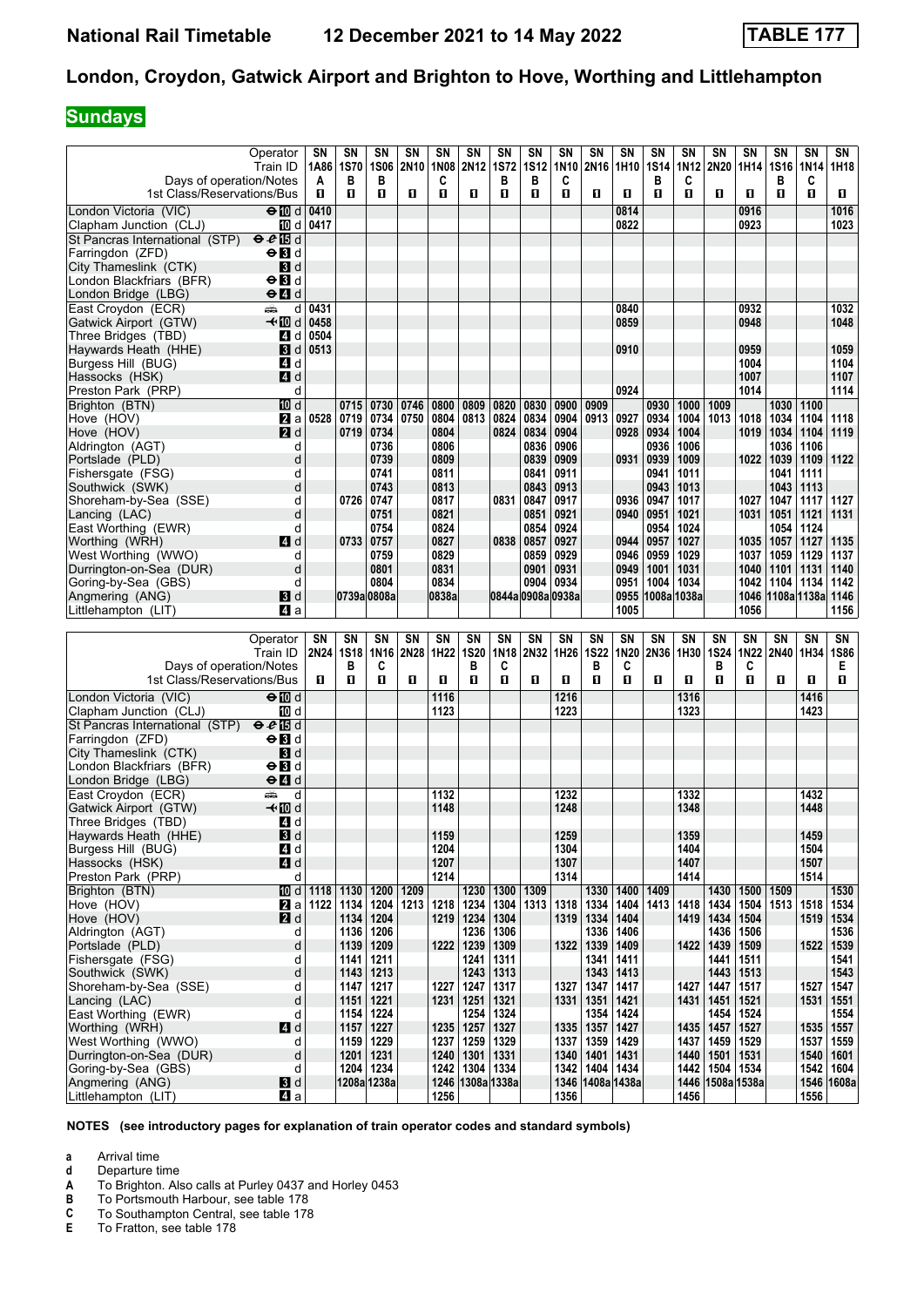# **Sundays**

|                                                  | Operator                  | SN        | SN                 | <b>SN</b>      | SN               | SΝ           | SΝ          | SN              | SN          | GW   | SΝ        | SΝ              | SN          | SN          | SN               | SN   | SΝ               | SN          | SΝ   |
|--------------------------------------------------|---------------------------|-----------|--------------------|----------------|------------------|--------------|-------------|-----------------|-------------|------|-----------|-----------------|-------------|-------------|------------------|------|------------------|-------------|------|
|                                                  | Train ID                  | 1N24      | 2N44               | 1H38           | <b>1S28</b>      | 1N26         | <b>2N48</b> | 1H42            | <b>1S90</b> | 1V98 |           | 1N28 2N52 1H46  |             | <b>1S32</b> | 1N30             | 2N56 | 1H <sub>50</sub> | <b>1S34</b> | 1N32 |
| Days of operation/Notes                          |                           | C         |                    |                | в                | C            |             |                 | Е           | G    | C         |                 |             | в           | C                |      |                  | B           | C    |
| 1st Class/Reservations/Bus                       |                           | П.        | п                  | п              | O                | $\mathbf{u}$ | п           | п               | П           | в    | O.        | п               | П           | 0           | O.               | п    | п                | O           | П    |
| London Victoria (VIC)                            | $\Theta$ M d              |           |                    | 1516           |                  |              |             | 1616            |             |      |           |                 | 1716        |             |                  |      | 1816             |             |      |
|                                                  |                           |           |                    |                |                  |              |             |                 |             |      |           |                 |             |             |                  |      |                  |             |      |
| Clapham Junction (CLJ)                           | TO d                      |           |                    | 1523           |                  |              |             | 1623            |             |      |           |                 | 1723        |             |                  |      | 1823             |             |      |
| St Pancras International (STP) $\theta \ell$ 個 d |                           |           |                    |                |                  |              |             |                 |             |      |           |                 |             |             |                  |      |                  |             |      |
| Farringdon (ZFD)                                 | $\Theta$ $\blacksquare$ d |           |                    |                |                  |              |             |                 |             |      |           |                 |             |             |                  |      |                  |             |      |
| City Thameslink (CTK)                            | 3d                        |           |                    |                |                  |              |             |                 |             |      |           |                 |             |             |                  |      |                  |             |      |
| London Blackfriars (BFR)                         | $\Theta$ $\blacksquare$ d |           |                    |                |                  |              |             |                 |             |      |           |                 |             |             |                  |      |                  |             |      |
| London Bridge (LBG)                              | $\Theta$ $\blacksquare$ d |           |                    |                |                  |              |             |                 |             |      |           |                 |             |             |                  |      |                  |             |      |
| East Croydon (ECR)                               | d<br>پیش                  |           |                    | 1532           |                  |              |             | 1632            |             |      |           |                 | 1732        |             |                  |      | 1832             |             |      |
| Gatwick Airport (GTW)                            | –t∙l∏0 d                  |           |                    | 1548           |                  |              |             | 1648            |             |      |           |                 | 1748        |             |                  |      | 1848             |             |      |
| Three Bridges (TBD)                              | 4 d                       |           |                    |                |                  |              |             |                 |             |      |           |                 |             |             |                  |      |                  |             |      |
| Haywards Heath (HHE)                             | 3d                        |           |                    | 1559           |                  |              |             | 1659            |             |      |           |                 | 1759        |             |                  |      | 1859             |             |      |
|                                                  |                           |           |                    |                |                  |              |             | 1704            |             |      |           |                 | 1804        |             |                  |      | 1904             |             |      |
| Burgess Hill (BUG)                               | 4 d                       |           |                    | 1604           |                  |              |             |                 |             |      |           |                 |             |             |                  |      |                  |             |      |
| Hassocks (HSK)                                   | 4d                        |           |                    | 1607           |                  |              |             | 1707            |             |      |           |                 | 1807        |             |                  |      | 1907             |             |      |
| Preston Park (PRP)                               | d                         |           |                    | 1614           |                  |              |             | 1714            |             |      |           |                 | 1814        |             |                  |      | 1914             |             |      |
| Brighton (BTN)                                   | <b>ID</b> d               | 1600      | 1609               |                | 1630             | 1700         | 1709        |                 | 1730        | 1748 | 1800      | 1809            |             | 1830        | 1900             | 1909 |                  | 1930        | 2000 |
| Hove (HOV)                                       | 2a                        | 1604      | 1613               | 1618           | 1634             | 1704         | 1713        | 1718            | 1734        | 1752 | 1804      | 1813            | 1818        | 1834        | 1904             | 1913 | 1918             | 1934        | 2004 |
| Hove (HOV)                                       | 2d                        | 1604      |                    | 1619           | 1634             | 1704         |             | 1719            | 1734        | 1752 | 1804      |                 | 1819        | 1834        | 1904             |      | 1919             | 1934        | 2004 |
| Aldrington (AGT)                                 | d                         | 1606      |                    |                | 1636             | 1706         |             |                 | 1736        |      | 1806      |                 |             | 1836        | 1906             |      |                  | 1936        | 2006 |
| Portslade (PLD)                                  | d                         | 1609      |                    | 1622           | 1639             | 1709         |             | 1722            | 1739        |      | 1809      |                 | 1822        | 1839        | 1909             |      | 1922             | 1939        | 2009 |
| Fishersgate (FSG)                                |                           | 1611      |                    |                |                  | 1711         |             |                 | 1741        |      | 1811      |                 |             |             | 1911             |      |                  |             | 2011 |
|                                                  | d                         |           |                    |                | 1641             |              |             |                 |             |      |           |                 |             | 1841        |                  |      |                  | 1941        |      |
| Southwick (SWK)                                  | d                         | 1613      |                    |                | 1643             | 1713         |             |                 | 1743        |      | 1813      |                 |             | 1843        | 1913             |      |                  | 1943        | 2013 |
| Shoreham-by-Sea (SSE)                            | d                         | 1617      |                    | 1627           | 1647             | 1717         |             | 1727            | 1747        | 1758 | 1817      |                 | 1827        | 1847        | 1917             |      | 1927             | 1947        | 2017 |
| Lancing (LAC)                                    | d                         | 1621      |                    | 1631           | 1651             | 1721         |             | 1731            | 1751        |      | 1821      |                 | 1831        | 1851        | 1921             |      | 1931             | 1951        | 2021 |
| East Worthing (EWR)                              | d                         | 1624      |                    |                | 1654             | 1724         |             |                 | 1754        |      | 1824      |                 |             | 1854        | 1924             |      |                  | 1954        | 2024 |
| Worthing (WRH)                                   | 4 d                       | 1627      |                    | 1635           | 1657             | 1727         |             | 1735            | 1757        | 1808 | 1827      |                 | 1835        | 1857        | 1927             |      | 1935             | 1957        | 2027 |
| West Worthing (WWO)                              | d                         | 1629      |                    | 1637           | 1659             | 1729         |             | 1737            | 1759        |      | 1829      |                 | 1837        | 1859        | 1929             |      | 1937             | 1959        | 2029 |
| Durrington-on-Sea (DUR)                          | d                         | 1631      |                    | 1640           | 1701             | 1731         |             | 1740            | 1801        |      | 1831      |                 | 1840        | 1901        | 1931             |      | 1940             | 2001        | 2031 |
| Goring-by-Sea (GBS)                              | d                         | 1634      |                    | 1642           | 1704             | 1734         |             | 1742            | 1804        |      | 1834      |                 | 1842        | 1904        | 1934             |      | 1942             | 2004        | 2034 |
| Angmering (ANG)                                  | 3d                        | 1638a     |                    | 1646           | 1708a 1738a      |              |             |                 | 1746 1808a  |      | 1838a     |                 |             |             | 1846 1908a 1938a |      | 1946             | 2008a 2038a |      |
| Littlehampton (LIT)                              | ZI a                      |           |                    | 1656           |                  |              |             | 1756            |             |      |           |                 | 1856        |             |                  |      | 1956             |             |      |
|                                                  |                           |           |                    |                |                  |              |             |                 |             |      |           |                 |             |             |                  |      |                  |             |      |
|                                                  |                           |           |                    |                |                  |              |             |                 |             |      |           |                 |             |             |                  |      |                  |             |      |
|                                                  |                           |           |                    |                |                  |              |             |                 |             |      |           |                 |             |             |                  |      |                  |             |      |
|                                                  | Operator                  | SN        | SN                 | SN             | SN               | SN           | SN          | SN              | SN          | SΝ   | SN        | SΝ              | SN          | SN          | SN               | SN   | SN               |             |      |
|                                                  | Train ID                  |           | 2N60   1H54   1S36 |                | 1N34             | 2N64         | 1H58        | <b>1S38</b>     | 2E72        | 2N68 |           | 1H62 1H64 2S92  |             | 2N72        | 1H66             | 2N76 | 1H70             |             |      |
| Days of operation/Notes                          |                           |           |                    | в              | C                |              |             | в               |             |      | D         |                 | F           |             |                  |      |                  |             |      |
| 1st Class/Reservations/Bus                       |                           | П.        | O                  | O              | п                | п            | П           | п               | П           | O    | O         | п               | П           | 0           | П                | п    | п                |             |      |
|                                                  |                           |           |                    |                |                  |              |             |                 |             |      |           |                 |             |             |                  |      |                  |             |      |
| London Victoria (VIC)                            | ⊖n∏d                      |           | 1916               |                |                  |              | 2016        |                 |             |      |           | 2116            |             |             | 2216             |      | 2315             |             |      |
| Clapham Junction (CLJ)                           | TO d                      |           | 1923               |                |                  |              | 2023        |                 |             |      |           | 2123            |             |             | 2223             |      | 2322             |             |      |
| St Pancras International (STP)                   | eE                        |           |                    |                |                  |              |             |                 |             |      |           |                 |             |             |                  |      |                  |             |      |
| Farringdon (ZFD)                                 | $\Theta$ $\blacksquare$ d |           |                    |                |                  |              |             |                 |             |      |           |                 |             |             |                  |      |                  |             |      |
| City Thameslink (CTK)                            | 3d                        |           |                    |                |                  |              |             |                 |             |      |           |                 |             |             |                  |      |                  |             |      |
| London Blackfriars (BFR)                         | $\Theta$ $\blacksquare$ d |           |                    |                |                  |              |             |                 |             |      |           |                 |             |             |                  |      |                  |             |      |
|                                                  | $\Theta$ $\blacksquare$ d |           |                    |                |                  |              |             |                 |             |      |           |                 |             |             |                  |      |                  |             |      |
| London Bridge (LBG)                              |                           |           |                    |                |                  |              |             |                 |             |      |           |                 |             |             |                  |      |                  |             |      |
| East Croydon (ECR)                               | يشبه<br>d                 |           | 1932               |                |                  |              | 2032        |                 |             |      |           | 2132            |             |             | 2232             |      | 2331             |             |      |
| Gatwick Airport (GTW)                            | ←III d                    |           | 1948               |                |                  |              | 2048        |                 |             |      |           | 2148            |             |             | 2248             |      | 2355             |             |      |
| Three Bridges (TBD)                              | 4 d                       |           |                    |                |                  |              |             |                 |             |      |           |                 |             |             |                  |      |                  |             |      |
| Haywards Heath (HHE)                             | $\mathbf{B}$ d            |           | 1959               |                |                  |              | 2059        |                 |             |      | 2202 2205 |                 |             |             | 2259             |      | 0008             |             |      |
| Burgess Hill (BUG)                               | 41 d                      |           | 2004               |                |                  |              | 2104        |                 |             |      |           | 2210            |             |             | 2304             |      | 0013             |             |      |
| Hassocks (HSK)                                   | $\blacksquare$ d          |           | 2007               |                |                  |              | 2107        |                 |             |      |           | 2213            |             |             | 2307             |      | 0016             |             |      |
| Preston Park (PRP)                               | d                         |           | 2014               |                |                  |              | 2114        |                 |             |      | 2214      |                 |             |             | 2314             |      | 0023             |             |      |
| Brighton (BTN)                                   |                           | 10 d 2009 |                    |                | 2030 2100 2110   |              |             |                 | 2130 2155   | 2210 |           |                 | 2247        | 2305        |                  | 0010 |                  |             |      |
|                                                  |                           |           |                    |                |                  |              |             |                 |             |      |           |                 |             | 2309        |                  | 0014 |                  |             |      |
| Hove (HOV)                                       | Zа                        | 2013      | 2018               | 2019 2034 2104 | 2034 2104 2114   |              | 2118        | 2134 2159       |             | 2214 |           | 2218 2223 2251  |             |             | 2318             |      | 0027<br>0027     |             |      |
| Hove (HOV)                                       | 2d                        |           |                    |                |                  |              |             | 2119 2134 2200  |             |      |           | 2219 2223       | 2252        |             | 2319             |      |                  |             |      |
| Aldrington (AGT)                                 | d                         |           |                    |                | 2036 2106        |              |             | 2136   2202     |             |      |           | 2225 2254       |             |             |                  |      |                  |             |      |
| Portslade (PLD)                                  | d                         |           |                    | 2022 2039 2109 |                  |              |             | 2122 2139 2204  |             |      |           |                 | 2228 2256   |             | 2322             |      | 0030             |             |      |
| Fishersgate (FSG)                                | d                         |           |                    |                | 2041 2111        |              |             | 2141 2206       |             |      |           |                 | 2230 2258   |             |                  |      |                  |             |      |
| Southwick (SWK)                                  | d                         |           |                    |                | $2043$ 2113      |              |             |                 | 2143   2208 |      |           |                 | 2232 2300   |             | 2325             |      | 0033             |             |      |
| Shoreham-by-Sea (SSE)                            | d                         |           | 2027               | 2047 2117      |                  |              |             | 2127 2147 2212  |             |      |           | 2225 2235 2304  |             |             | 2328             |      | 0036             |             |      |
| Lancing (LAC)                                    | d                         |           | 2031               | 2051 2121      |                  |              |             | 2131 2151 2216  |             |      |           | 2239 2308       |             |             | 2332             |      | 0040             |             |      |
| East Worthing (EWR)                              | d                         |           |                    |                | 2054 2124        |              |             | 2154 2219       |             |      |           |                 | 2242 2311   |             |                  |      |                  |             |      |
| Worthing (WRH)                                   | 4d                        |           |                    | 2035 2057 2127 |                  |              |             | $2135$   2157   | 2222        |      |           | 2231a 2246 2314 |             |             | 2337a            |      | 0045a            |             |      |
| West Worthing (WWO)                              | d                         |           | 2037               | 2059 2129      |                  |              |             | 2137 2159 2224  |             |      |           |                 | 2248   2316 |             |                  |      |                  |             |      |
| Durrington-on-Sea (DUR)                          | d                         |           |                    | 2040 2101 2131 |                  |              |             | $2140$   2201   | 2227        |      |           |                 | 2251 2319   |             |                  |      |                  |             |      |
| Goring-by-Sea (GBS)                              | d                         |           |                    | 2042 2104 2134 |                  |              |             | 2142 2204 2229  |             |      |           |                 | 2254 2321   |             |                  |      |                  |             |      |
| Angmering (ANG)                                  | 3d                        |           |                    |                | 2046 2108a 2138a |              |             | 2146 2208a 2234 |             |      |           |                 | 2259 2326   |             |                  |      |                  |             |      |

- **a** Arrival time
- **d** Departure time<br>**B** To Portsmouth
- **B** To Portsmouth Harbour, see table 178<br>**C** To Southampton Central, see table 178
- 
- **E** To Fratton, see table 178
- **F** To Chichester, see table 178<br>**G** To Bristol Temple Meads, see
- To Bristol Temple Meads, see table 133
- **C** To Southampton Central, see table 178<br>**D** To Portsmouth Harbour, see table 178. To Portsmouth Harbour, see table 178. Train divides at Haywards Heath; front portion for Portsmouth Harbour, rear portion for Littlehampton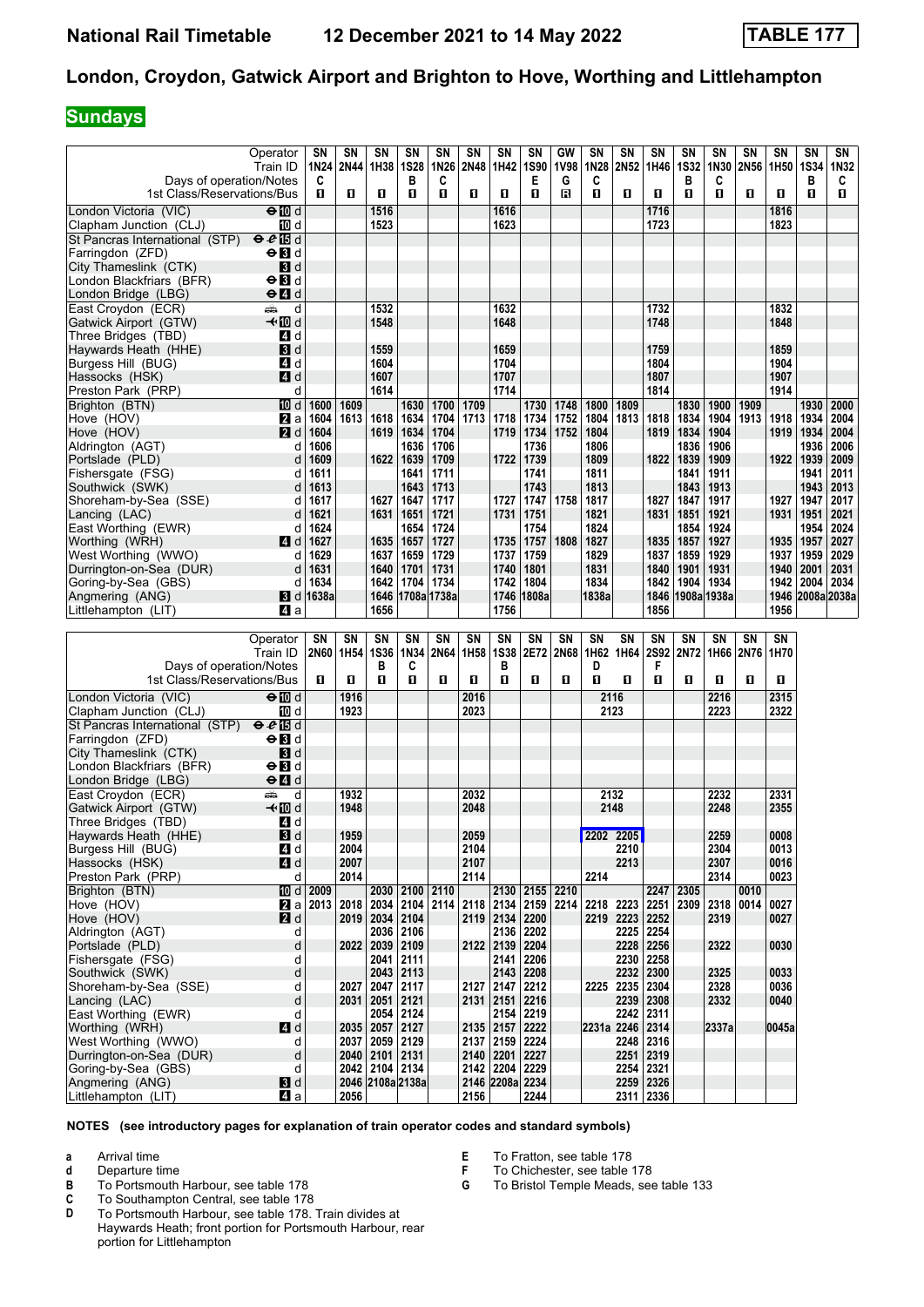#### **Mondays to Fridays**

|                                                          | Operator                                    | SΝ                      | SΝ           | SN           | SN               | TL           | SN          | SN               | SN           | SN               | SN           | SN           | SN          | SN                | SN          | SN           | SN               | SN          |
|----------------------------------------------------------|---------------------------------------------|-------------------------|--------------|--------------|------------------|--------------|-------------|------------------|--------------|------------------|--------------|--------------|-------------|-------------------|-------------|--------------|------------------|-------------|
| Days of operation/Notes                                  | Train ID                                    | <b>1S01</b><br>в        | 1H03<br>C    | <b>2N03</b>  | <b>1S03</b><br>в | 9N84<br>D    | <b>2N05</b> | <b>1S05</b><br>в | 1H07<br>Е    | <b>1S07</b><br>в | <b>2U01</b>  | 1H09         | <b>2N09</b> | 1N09<br>F         | <b>2U03</b> | 1H11         | <b>1S09</b><br>А | <b>2U05</b> |
| 1st Class/Reservations/Bus                               |                                             |                         | O.           |              |                  | п            |             |                  | O            |                  |              | O.           |             | O.                |             | п            |                  |             |
| Littlehampton (LIT)                                      | 4 d                                         |                         | 0514         |              |                  | 0552         |             |                  | 0616         |                  |              | 0647         |             |                   |             | 0712         |                  |             |
| Angmering (ANG)                                          | <b>B</b> d                                  | 0514                    | 0523         |              | 0544             | 0601         |             | 0610             | 0626         | 0636             |              | 0656         |             | 0707              |             | 0721         | 0725             |             |
| Goring-by-Sea (GBS)                                      | d                                           | 0518                    | 0527         |              | 0548             | 0606<br>0609 |             | 0614             | 0631         | 0640<br>0643     |              | 0701<br>0704 |             | 0711<br>0713      |             | 0726<br>0729 | 0730<br>0733     |             |
| Durrington-on-Sea (DUR)<br>West Worthing (WWO)           | d<br>d                                      | 0521<br>0523            | 0530<br>0533 |              | 0551<br>0553     | 0612         |             | 0616<br>0619     | 0634<br>0637 | 0646             | 0652         | 0706         |             | 0716              | 0722        | 0732         | 0736             | 0752        |
| Worthing (WRH)                                           | ZI d                                        | 0526                    | 0536         |              | 0556             | 0615         |             | 0622             | 0640         | 0649             | 0655         | 0709         |             | 0719              | 0725        | 0735         | 0739             | 0755        |
| East Worthing (EWR)                                      | d                                           | 0529                    |              |              | 0559             |              |             | 0624             |              |                  | 0658         |              |             |                   | 0728        |              |                  | 0758        |
| Lancing (LAC)                                            | d                                           | 0532                    | 0540         |              | 0602             | 0619         |             | 0627             | 0644         | 0653             | 0701         | 0714         |             | 0723              | 0731        | 0739         | 0743             | 0801        |
| Shoreham-by-Sea (SSE)                                    | d                                           | 0536                    | 0545         |              | 0606             | 0624         |             | 0632             | 0649         | 0658             | 0706         | 0718         |             | 0727              | 0736        | 0744         | 0748             | 0806        |
| Southwick (SWK)                                          | d                                           | 0539                    |              |              | 0609             |              |             | 0635             |              | 0701             | 0709         |              |             | 0730              | 0739        |              | 0751             | 0809        |
| Fishersgate (FSG)                                        | d                                           | 0541                    |              |              | 0611             |              |             | 0637             |              | 0703             | 0711         |              |             |                   | 0741        |              |                  | 0811        |
| Portslade (PLD)                                          | d                                           | 0544                    | 0550         |              | 0614             | 0629         |             | 0640             | 0654         | 0705             | 0714         | 0723         |             | 0734              | 0744        | 0749         | 0755             | 0814        |
| Aldrington (AGT)                                         | d                                           | 0546                    |              |              | 0616             |              |             | 0642             |              |                  | 0716         |              |             |                   | 0746        |              |                  | 0816        |
| Hove (HOV)                                               | <b>Z</b> a                                  | 0548                    | 0553         |              | 0618             | 0632         |             | 0644             | 0657         | 0708             | 0718         | 0726         |             | 0737              | 0748        | 0752         | 0758             | 0818        |
| Hove (HOV)                                               | 2d                                          | 0549                    | 0553         | 0557         | 0619             | 0632         | 0636        | 0645             | 0657         | 0709             | 0719         | 0727         | 0730        | 0739              | 0749        | 0752         | 0759             | 0819        |
| Brighton (BTN)                                           | 吅 a                                         | 0554                    |              | 0601         | 0624             |              | 0640        | 0649             |              | 0714             | 0723         |              | 0735        | 0745              | 0754        |              | 0804             | 0825        |
| Preston Park (PRP)                                       | a                                           |                         | 0558         |              |                  | 0637         |             |                  | 0702         |                  |              | 0732         |             |                   |             | 0757         |                  |             |
| Hassocks (HSK)                                           | 41 a                                        |                         |              |              |                  |              |             |                  | 0709         |                  |              |              |             |                   |             |              |                  |             |
| Burgess Hill (BUG)                                       | 4a<br>$\mathbf{B}$ a                        |                         | 0607<br>0615 |              |                  | 0650         |             |                  | 0713<br>0719 |                  |              | 0742<br>0749 |             |                   |             | 0808<br>0814 |                  |             |
| Haywards Heath (HHE)<br>Three Bridges (TBD)              | ZI a                                        |                         | 0627         |              |                  | 0703         |             |                  | 0731         |                  |              | 0759         |             |                   |             | 0824         |                  |             |
| Gatwick Airport (GTW)                                    | —t∙l∏Da                                     |                         | 0632         |              |                  |              |             |                  | 0736         |                  |              | 0805         |             |                   |             | 0831         |                  |             |
| East Croydon (ECR)                                       | پیشته<br>a                                  |                         | 0648         |              |                  | 0720         |             |                  | 0752         |                  |              | 0821         |             |                   |             | 0848         |                  |             |
| London Bridge (LBG)                                      | $\Theta$ <b><math>\blacksquare</math></b> a |                         |              |              |                  | 0734         |             |                  |              |                  |              |              |             |                   |             |              |                  |             |
| London Blackfriars (BFR)                                 | $\Theta$ <b>B</b> a                         |                         |              |              |                  | 0741         |             |                  |              |                  |              |              |             |                   |             |              |                  |             |
| City Thameslink (CTK)                                    | Вl а                                        |                         |              |              |                  | 0743         |             |                  |              |                  |              |              |             |                   |             |              |                  |             |
| Farringdon (ZFD)                                         | $\Theta$ <b>B</b> a                         |                         |              |              |                  | 0746         |             |                  |              |                  |              |              |             |                   |             |              |                  |             |
| St Pancras International (STP)                           | $e e E$ a                                   |                         |              |              |                  | 0750         |             |                  |              |                  |              |              |             |                   |             |              |                  |             |
| Clapham Junction (CLJ)                                   | 吅 a                                         |                         | 0658         |              |                  |              |             |                  | 0802         |                  |              | 0831         |             |                   |             | 0901         |                  |             |
| London Victoria (VIC)                                    | $\Theta$ III a                              |                         | 0705         |              |                  |              |             |                  | 0809         |                  |              | 0838         |             |                   |             | 0908         |                  |             |
|                                                          |                                             |                         |              |              |                  |              |             |                  |              |                  |              |              |             |                   |             |              |                  |             |
|                                                          |                                             |                         |              |              |                  |              |             |                  |              |                  |              |              |             |                   |             |              |                  |             |
|                                                          | Operator                                    | SN                      | GW           | SN           | <b>SN</b>        | <b>SN</b>    | SN          | SN               | SN           | SN               | SN           | <b>SN</b>    | <b>SN</b>   | <b>SN</b>         | SN          | <b>SN</b>    | SN               | SN          |
|                                                          | Train ID                                    | 1H13                    | <b>1S91</b>  | 2E05         | <b>1S11</b>      | 1H15         | 2N15        | <b>1N11</b>      | 1H17         | 2N17             | <b>1S13</b>  | 1H19         | 2N19        | 1N13              | 2N21        | <b>1S15</b>  | 1H23             | 2N23        |
| Days of operation/Notes                                  |                                             | П                       | A            |              | Α                | п            |             | F<br>п           | п            |                  | A            | П            |             | F<br>$\mathbf{u}$ |             | G            | п                |             |
| 1st Class/Reservations/Bus                               |                                             |                         |              |              |                  |              |             |                  |              |                  |              |              |             |                   |             |              |                  |             |
| Littlehampton (LIT)                                      | ZI d                                        | 0742                    | 0802         | 0755         |                  | 0813         |             | 0843             | 0843         |                  | 0918         | 0913         |             | 0944              |             | 1018         | 1013             |             |
| Angmering (ANG)<br>Goring-by-Sea (GBS)                   | <b>B</b> Id<br>d                            | 0751<br>0755            |              | 0804<br>0809 | 0818             | 0822<br>0826 |             | 0847             | 0852<br>0856 |                  |              | 0922<br>0926 |             | 0948              |             |              | 1022<br>1026     |             |
| Durrington-on-Sea (DUR)                                  | d                                           | 0758                    |              | 0812         |                  | 0829         |             | 0850             | 0858         |                  |              | 0929         |             | 0950              |             |              | 1029             |             |
| West Worthing (WWO)                                      | d                                           | 0801                    |              | 0815         |                  | 0831         |             | 0852             | 0901         |                  |              | 0931         |             | 0953              |             |              | 1031             |             |
| Worthing (WRH)                                           | <b>4</b> d                                  | 0804                    | 0811         | 0819         | 0825             | 0834         |             | 0856             | 0904         |                  | 0926         | 0934         |             | 0956              |             | 1026         | 1034             |             |
| East Worthing (EWR)                                      | d                                           |                         |              | 0822         | 0828             |              |             | 0858             |              |                  | 0928         |              |             | 0958              |             | 1028         |                  |             |
| Lancing (LAC)                                            | d                                           | 0809                    |              | 0825         | 0831             |              |             | 0901             | 0908         |                  | 0931         | 0938         |             | 1001              |             | 1031         | 1038             |             |
| Shoreham-by-Sea (SSE)                                    | d                                           | 0813                    | 0820         | 0829         | 0835             | 0842         |             | 0906             | 0912         |                  | 0935         | 0943         |             | 1006              |             | 1035         | 1043             |             |
| Southwick (SWK)                                          | d                                           |                         |              | 0832         | 0838             |              |             | 0909             |              |                  | 0938         |              |             | 1009              |             | 1038         |                  |             |
| Fishersgate (FSG)                                        | d                                           |                         |              |              | 0840             |              |             | 0911             |              |                  |              |              |             | 1011              |             |              |                  |             |
| Portslade (PLD)                                          | d                                           | 0818 0826               |              | 0836 0842    |                  | 0847         |             | 0913             | 0917         |                  | 0942         | 0947         |             | 1013              |             | 1042         | 1047             |             |
| Aldrington (AGT)                                         | d                                           |                         |              |              | 0845             |              |             |                  |              |                  | 0944         |              |             |                   |             | 1044         |                  |             |
| Hove (HOV)<br>Hove (HOV)                                 | $\mathbf{z}$ a                              | 0821                    | 0830<br>0831 | 0839<br>0840 | 0847<br>0847     | 0851<br>0851 | 0858        | 0916<br>0916     | 0920         | 0928             | 0946<br>0947 | 0950<br>0951 | 0958        | 1016<br>1016      | 1028        | 1046<br>1047 | 1050<br>1051     | 1058        |
| Brighton (BTN)                                           | 2d<br><b>四</b> a                            | 0822                    | 0835         | 0844 0855    |                  |              | 0902        | 0921             | 0921         | 0933             | 0952         |              | 1002        | 1021              | 1033        | 1052         |                  | 1103        |
| Preston Park (PRP)                                       | $\mathsf{a}$                                | 0827                    |              |              |                  | 0856         |             |                  |              |                  |              | 0956         |             |                   |             |              | 1056             |             |
| Hassocks (HSK)                                           | 41 a                                        |                         |              |              |                  | 0903         |             |                  |              |                  |              | 1002         |             |                   |             |              | 1102             |             |
| Burgess Hill (BUG)                                       |                                             | $\blacksquare$ a   0836 |              |              |                  | 0906         |             |                  |              |                  |              | 1006         |             |                   |             |              | 1106             |             |
| Haywards Heath (HHE)                                     | <b>B</b> la                                 | 0842                    |              |              |                  | 0911         |             |                  | 0936         |                  |              | 1011         |             |                   |             |              | 1111             |             |
| Three Bridges (TBD)                                      | ZI a                                        | 0852                    |              |              |                  |              |             |                  |              |                  |              |              |             |                   |             |              |                  |             |
| Gatwick Airport (GTW)                                    | —t∙l∐Dia                                    | 0900                    |              |              |                  | 0923         |             |                  | 0957         |                  |              | 1023         |             |                   |             |              | 1123             |             |
| East Croydon (ECR)                                       | a<br>æÊr                                    | 0918                    |              |              |                  | 0939         |             |                  | 1012         |                  |              | 1039         |             |                   |             |              | 1139             |             |
| London Bridge (LBG)                                      | $\Theta$ <b><math>\blacksquare</math></b> a |                         |              |              |                  |              |             |                  |              |                  |              |              |             |                   |             |              |                  |             |
| London Blackfriars (BFR)                                 | $\Theta$ <b>B</b> a                         |                         |              |              |                  |              |             |                  |              |                  |              |              |             |                   |             |              |                  |             |
| City Thameslink (CTK)                                    | <b>B</b> la                                 |                         |              |              |                  |              |             |                  |              |                  |              |              |             |                   |             |              |                  |             |
| Farringdon (ZFD)                                         | $\Theta$ <b>B</b> a                         |                         |              |              |                  |              |             |                  |              |                  |              |              |             |                   |             |              |                  |             |
| St Pancras International (STP)<br>Clapham Junction (CLJ) | $eE$ a                                      | <b>10</b> a 0928        |              |              |                  | 0949         |             |                  | 1022         |                  |              | 1049         |             |                   |             |              | 1149             |             |

**NOTES (see introductory pages for explanation of train operator codes and standard symbols)**

- **a** Arrival time<br>**d** Departure t
- **d** Departure time
- **A** From Portsmouth Harbour, see table 178<br>**B** From Chichester, see table 178
- **B** From Chichester, see table 178<br>**C** Also calls at Wivelsfield 0610 and
- Also calls at Wivelsfield 0610 and Balcombe 0621
- **D** To Bedford, see table 170. Also calls at Balcombe 0657
- **E** Also calls at Balcombe 0725<br>**F** From Southampton Central.
- From Southampton Central, see table 178

**6** From Portsmouth & Southsea, see table 178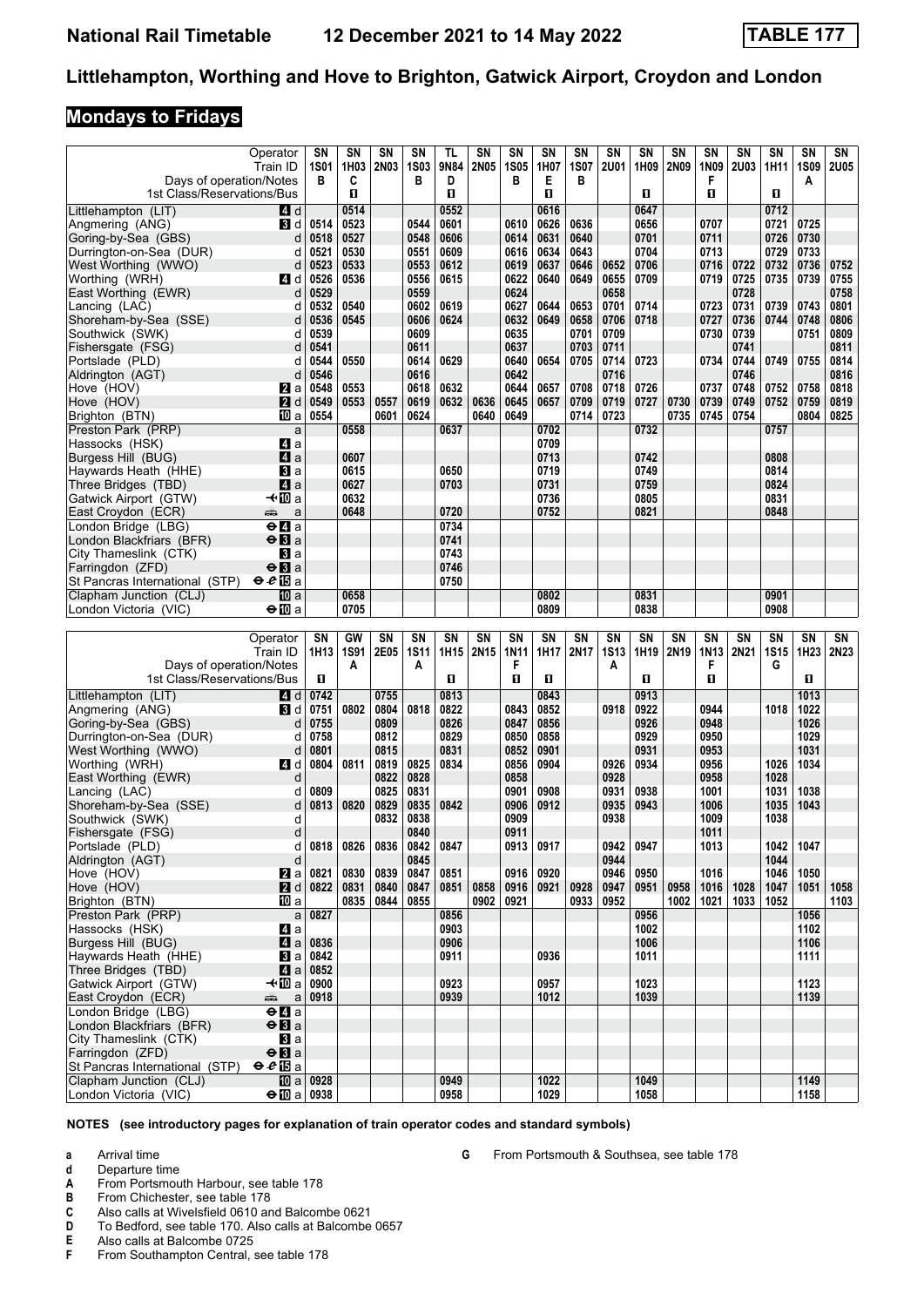# **Mondays to Fridays**

| Operator<br>Train ID<br>Days of operation/Notes                                             |                                             | SΝ<br>1Y55<br>F | SΝ<br>2N25   | SN<br><b>1S17</b><br>G | SN<br>1H27             | SN<br>2N27   | SN<br><b>1N17</b><br>F | SN<br>1H29   | SN<br>2N29 | SΝ<br><b>1S19</b><br>A | SN<br>1H31   | SN<br>2N31 | <b>SN</b><br>1Y59<br>F | <b>SN</b><br>1H33 | SN<br>2N33   | SΝ<br><b>1S21</b><br>A | SN<br>1H35   | SN<br>2N35   |
|---------------------------------------------------------------------------------------------|---------------------------------------------|-----------------|--------------|------------------------|------------------------|--------------|------------------------|--------------|------------|------------------------|--------------|------------|------------------------|-------------------|--------------|------------------------|--------------|--------------|
| 1st Class/Reservations/Bus                                                                  |                                             | O.              |              |                        | П                      |              | п                      | П            |            |                        | O            |            | O                      | 0                 |              |                        | п            |              |
| Littlehampton (LIT)<br>Angmering (ANG)                                                      | 4 d<br><b>B</b> Id                          | 1043            |              | 1118                   | 1113<br>1122           |              | 1143                   | 1143<br>1152 |            | 1218                   | 1213<br>1223 |            | 1243                   | 1243<br>1252      |              | 1318                   | 1313<br>1323 |              |
| Goring-by-Sea (GBS)                                                                         | d                                           | 1047            |              |                        | 1126                   |              | 1147                   | 1156         |            |                        | 1227         |            | 1247                   | 1256              |              |                        | 1327         |              |
| Durrington-on-Sea (DUR)                                                                     | d                                           | 1050            |              |                        | 1129                   |              | 1149                   | 1159         |            |                        | 1230         |            | 1250                   | 1259              |              |                        | 1330         |              |
| West Worthing (WWO)                                                                         | d                                           | 1052            |              |                        | 1131                   |              | 1152                   | 1201         |            |                        | 1232         |            | 1252                   | 1301              |              |                        | 1332         |              |
| Worthing (WRH)                                                                              | ZI d                                        | 1056            |              | 1126                   | 1134                   |              | 1155                   | 1204         |            | 1226                   | 1235         |            | 1256                   | 1304              |              | 1326                   | 1335         |              |
| East Worthing (EWR)<br>Lancing (LAC)                                                        | d<br>d                                      | 1058<br>1101    |              | 1128<br>1131           | 1138                   |              | 1158<br>1201           | 1208         |            | 1228<br>1231           |              |            | 1258<br>1301           | 1308              |              | 1328<br>1331           |              |              |
| Shoreham-by-Sea (SSE)                                                                       | d                                           | 1106            |              | 1135                   | 1143                   |              | 1205                   | 1212         |            | 1235                   | 1242         |            | 1306                   | 1312              |              | 1335                   | 1342         |              |
| Southwick (SWK)                                                                             | d                                           | 1109            |              | 1138                   |                        |              | 1208                   |              |            | 1238                   |              |            | 1309                   |                   |              | 1338                   |              |              |
| Fishersgate (FSG)                                                                           | d                                           | 1111            |              |                        |                        |              | 1210                   |              |            |                        |              |            | 1311                   |                   |              |                        |              |              |
| Portslade (PLD)<br>Aldrington (AGT)                                                         | d<br>d                                      | 1113            |              | 1142<br>1144           | 1147                   |              | 1212                   | 1217         |            | 1242<br>1244           | 1247         |            | 1313                   | 1317              |              | 1342<br>1344           | 1347         |              |
| Hove (HOV)                                                                                  | $\mathbf{z}$ a                              | 1116            |              | 1146                   | 1150                   |              | 1215                   | 1220         |            | 1246                   | 1250         |            | 1316                   | 1320              |              | 1346                   | 1350         |              |
| Hove (HOV)                                                                                  | 2d                                          | 1116            | 1128         | 1147                   | 1151                   | 1158         | 1216                   | 1220         | 1228       | 1247                   | 1251         | 1258       | 1316                   | 1320              | 1328         | 1347                   | 1351         | 1358         |
| Brighton (BTN)                                                                              | 10 a                                        | 1121            | 1133         | 1152                   |                        | 1203         | 1221                   |              | 1233       | 1252                   |              | 1303       | 1321                   |                   | 1333         | 1352                   |              | 1403         |
| Preston Park (PRP)                                                                          | a                                           |                 |              |                        | 1156                   |              |                        | 1225         |            |                        | 1256         |            |                        | 1325              |              |                        | 1356         |              |
| Hassocks (HSK)<br>Burgess Hill (BUG)                                                        | ZI a<br>4a                                  |                 |              |                        | 1202<br>1206           |              |                        | 1232<br>1235 |            |                        | 1302<br>1306 |            |                        | 1332<br>1335      |              |                        | 1402<br>1406 |              |
| Haywards Heath (HHE)                                                                        | <b>BI</b> a                                 |                 |              |                        | 1211                   |              |                        | 1240         |            |                        | 1311         |            |                        | 1340              |              |                        | 1411         |              |
| Three Bridges (TBD)                                                                         | ZI a                                        |                 |              |                        |                        |              |                        |              |            |                        |              |            |                        |                   |              |                        |              |              |
| Gatwick Airport (GTW)                                                                       | —t•M⊡a                                      |                 |              |                        | 1223                   |              |                        | 1253         |            |                        | 1323         |            |                        | 1353              |              |                        | 1423         |              |
| East Croydon (ECR)<br>پیشته                                                                 | a<br>$\overline{e}$ la                      |                 |              |                        | 1239                   |              |                        | 1309         |            |                        | 1339         |            |                        | 1409              |              |                        | 1439         |              |
| London Bridge (LBG)<br>London Blackfriars (BFR)                                             | $\Theta$ <b>B</b> a                         |                 |              |                        |                        |              |                        |              |            |                        |              |            |                        |                   |              |                        |              |              |
| City Thameslink (CTK)                                                                       | $\mathbf{B}$ a                              |                 |              |                        |                        |              |                        |              |            |                        |              |            |                        |                   |              |                        |              |              |
| Farringdon (ZFD)                                                                            | $\Theta$ <b>B</b> a                         |                 |              |                        |                        |              |                        |              |            |                        |              |            |                        |                   |              |                        |              |              |
| $eE$ a<br>St Pancras International (STP)                                                    |                                             |                 |              |                        |                        |              |                        |              |            |                        |              |            |                        |                   |              |                        |              |              |
| Clapham Junction (CLJ)<br>London Victoria (VIC)                                             | <b>10</b> a<br>$\Theta$ III a               |                 |              |                        | 1249<br>1258           |              |                        | 1319<br>1328 |            |                        | 1349<br>1358 |            |                        | 1419<br>1428      |              |                        | 1449<br>1458 |              |
|                                                                                             |                                             |                 |              |                        |                        |              |                        |              |            |                        |              |            |                        |                   |              |                        |              |              |
|                                                                                             |                                             |                 |              |                        |                        |              |                        |              |            |                        |              |            |                        |                   |              |                        |              |              |
| Operator                                                                                    |                                             | SΝ              | SN           | SN                     | $\overline{\text{SN}}$ | SN           | SN                     | SN           | SN         | SN                     | SN           | SN         | GW                     | SN                | SN           | SΝ                     | SN           | SN           |
| Train ID                                                                                    |                                             | <b>1N21</b>     | 1H37         | 2N37                   | <b>1S23</b>            | 1H39         | 2N39                   | 1N23         | 2N41       | <b>1S25</b>            | 1H43         | 2N43       | 1098                   | 1N85              | 1H45         | 2N45                   | 2E39         | <b>1S27</b>  |
| Days of operation/Notes                                                                     |                                             | F               |              |                        | Α                      |              |                        | F            |            | A                      |              |            | н                      | F                 |              |                        |              | A            |
| 1st Class/Reservations/Bus                                                                  |                                             | O.              | O.           |                        |                        | п            |                        | п            |            |                        | O            |            | R<br>ᠼ                 | O                 | O            |                        |              |              |
| Catering facilities                                                                         |                                             |                 |              |                        |                        |              |                        |              |            |                        |              |            |                        |                   |              |                        |              |              |
| Littlehampton (LIT)<br>Angmering (ANG)                                                      | <b>4</b> d<br><b>B</b> Id                   | 1343            | 1343<br>1352 |                        | 1418                   | 1413<br>1422 |                        | 1443         |            | 1518                   | 1513<br>1522 |            |                        | 1538              | 1543<br>1552 |                        | 1551<br>1602 | 1618         |
| Goring-by-Sea (GBS)                                                                         | d                                           | 1347            | 1356         |                        |                        | 1426         |                        | 1447         |            |                        | 1526         |            |                        | 1542              | 1556         |                        | 1606         |              |
| Durrington-on-Sea (DUR)                                                                     | d                                           | 1350            | 1359         |                        |                        | 1429         |                        | 1450         |            |                        | 1529         |            |                        | 1545              | 1559         |                        | 1609         |              |
| West Worthing (WWO)                                                                         | d                                           | 1352            | 1401         |                        |                        | 1431         |                        | 1452         |            |                        | 1531         |            |                        | 1548              | 1601         |                        | 1612         |              |
| Worthing (WRH)<br>East Worthing (EWR)                                                       | 41 d<br>d                                   | 1356<br>1358    | 1404         |                        | 1426<br>1428           | 1434         |                        | 1456<br>1458 |            | 1526<br>1528           | 1534<br>1537 |            | 1554                   | 1558e<br>1600     | 1604         |                        | 1615<br>1618 | 1626<br>1628 |
| Lancing (LAC)                                                                               | d                                           | 1401            | 1408         |                        | 1431                   | 1438         |                        | 1501         |            | 1531                   | 1540         |            |                        | 1603              | 1608         |                        | 1621         | 1631         |
| Shoreham-by-Sea (SSE)                                                                       | d                                           | 1406            | 1412         |                        | 1435                   | 1443         |                        | 1505         |            | 1535                   | 1544         |            | 1601                   | 1607              | 1612         |                        | 1626         | 1635         |
| Southwick (SWK)                                                                             | d                                           | 1409            |              |                        | 1438                   |              |                        | 1508         |            | 1538                   |              |            |                        | 1610              |              |                        | 1629         | 1638         |
| Fishersgate (FSG)                                                                           | d<br>d                                      | 1411            |              |                        |                        |              |                        | 1510         |            |                        | 1549         |            |                        |                   | 1618         |                        | 1631         |              |
| Portslade (PLD)<br>Aldrington (AGT)                                                         | d                                           | 1413            | 1417         |                        | 1442<br>1444           | 1447         |                        | 1512         |            | 1542<br>1544           |              |            |                        | 1614              |              |                        | 1634<br>1636 | 1642<br>1644 |
| Hove (HOV)                                                                                  | <b>2</b> a                                  | 1416            | 1420         |                        | 1446                   | 1450         |                        | 1515         |            | 1546                   | 1552         |            | 1610                   | 1617              | 1621         |                        | 1638         | 1646         |
| Hove (HOV)                                                                                  | $2 d$ 1416                                  |                 | 1420   1428  |                        | 1447                   | 1451         | 1458                   | 1516         | 1528       | 1547                   | 1552         | 1558       | 1611                   | 1617              | 1621         | 1626                   | 1639         | 1647         |
| Brighton (BTN)                                                                              | 100 a   1421                                |                 |              | 1433                   | 1452                   |              | 1503                   | 1521         | 1533       | 1552                   |              | 1603       | 1615   1624            |                   |              | 1631                   | 1644         | 1652         |
| Preston Park (PRP)<br>Hassocks (HSK)                                                        | a                                           |                 | 1425<br>1432 |                        |                        | 1456<br>1502 |                        |              |            |                        | 1557<br>1604 |            |                        |                   | 1625<br>1632 |                        |              |              |
| Burgess Hill (BUG)                                                                          | $\mathbf{A}$ a<br>$\overline{a}$ a          |                 | 1435         |                        |                        | 1506         |                        |              |            |                        | 1607         |            |                        |                   | 1635         |                        |              |              |
| Haywards Heath (HHE)                                                                        | $\mathbf{B}$ a                              |                 | 1440         |                        |                        | 1511         |                        |              |            |                        | 1612         |            |                        |                   | 1640         |                        |              |              |
| Three Bridges (TBD)                                                                         | $\blacksquare$ a                            |                 |              |                        |                        |              |                        |              |            |                        |              |            |                        |                   |              |                        |              |              |
| Gatwick Airport (GTW)<br>East Croydon (ECR)<br>پیشته                                        | –≁10 a<br>$\mathsf a$                       |                 | 1453<br>1509 |                        |                        | 1523<br>1539 |                        |              |            |                        | 1624<br>1642 |            |                        |                   | 1653<br>1712 |                        |              |              |
| London Bridge (LBG)                                                                         | $\Theta$ <b><math>\blacksquare</math></b> a |                 |              |                        |                        |              |                        |              |            |                        |              |            |                        |                   |              |                        |              |              |
| London Blackfriars (BFR)                                                                    | $\Theta$ <b>B</b> a                         |                 |              |                        |                        |              |                        |              |            |                        |              |            |                        |                   |              |                        |              |              |
| City Thameslink (CTK)                                                                       | $\mathbf{B}$ a                              |                 |              |                        |                        |              |                        |              |            |                        |              |            |                        |                   |              |                        |              |              |
| Farringdon (ZFD)                                                                            | $\Theta$ <b>B</b> a                         |                 |              |                        |                        |              |                        |              |            |                        |              |            |                        |                   |              |                        |              |              |
| $eE$ a<br>St Pancras International (STP)<br>Clapham Junction (CLJ)<br>London Victoria (VIC) | <b>ID</b> a<br>$\bigoplus a$                |                 | 1519<br>1528 |                        |                        | 1549<br>1557 |                        |              |            |                        | 1652         |            |                        |                   | 1723<br>1731 |                        |              |              |

- 
- **a** Arrival time<br>**d** Departure ti
- **d** Departure time<br>**e** Arrives 7 minut **e** Arrives 7 minutes earlier<br>**A** From Portsmouth Harbou
- **From Portsmouth Harbour, see table 178**
- 
- **F** From Southampton Central, see table 178<br>**G** From Portsmouth & Southsea, see table 17 **6** From Portsmouth & Southsea, see table 178<br>**H** From Great Malvern, see table 133
- **From Great Malvern, see table 133**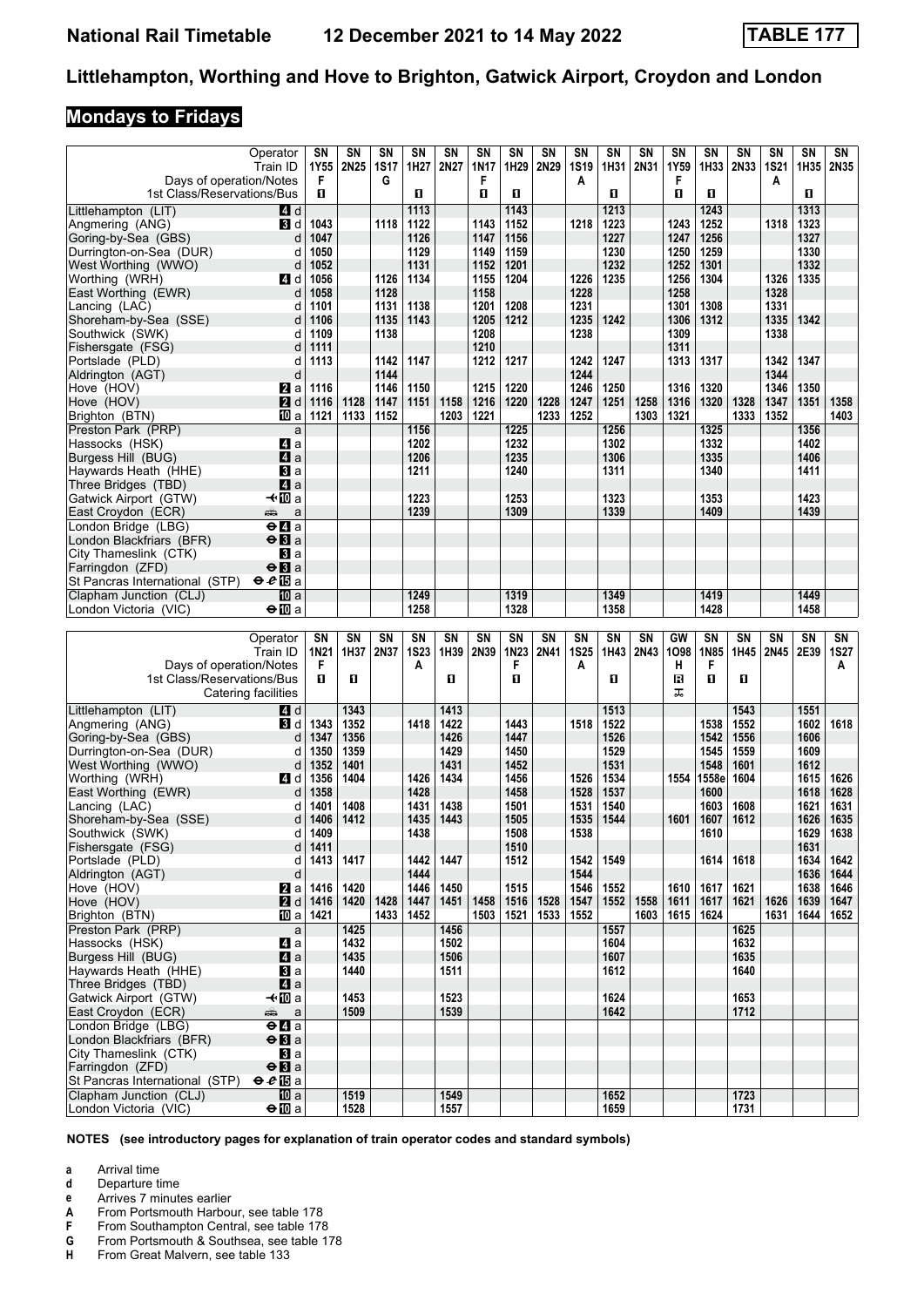# **Mondays to Fridays**

|                                                   | Operator                           | SΝ           | SN            | SΝ               | SN           | SN           | SN        | SN               | SN           | SN           | SN               | <b>SN</b>    | SN           | SN               | SΝ               | SΝ                | SN               | SN               |
|---------------------------------------------------|------------------------------------|--------------|---------------|------------------|--------------|--------------|-----------|------------------|--------------|--------------|------------------|--------------|--------------|------------------|------------------|-------------------|------------------|------------------|
| Days of operation/Notes                           | Train ID                           | 1H47         | 2N47          | 1N27<br>F        | 1H49         | 2N49         | 1S29<br>G | 1H <sub>51</sub> | 2N51         | 1N29<br>F    | 1H <sub>53</sub> | 2N53         | 2E47         | <b>1S31</b><br>G | 1H <sub>55</sub> | 2N55              | 1N31<br>F        | 1H <sub>57</sub> |
| 1st Class/Reservations/Bus                        |                                    | O            |               | П                | п            |              |           | п                |              | O            | O                |              |              |                  | п                |                   | $\mathbf{u}$     | П                |
| Littlehampton (LIT)                               | 4 d                                | 1613         |               |                  | 1643         |              |           | 1713             |              |              | 1743             |              | 1751         |                  | 1813             |                   |                  | 1840             |
| Angmering (ANG)                                   | <b>B</b> Id                        | 1623         |               | 1643             | 1652         |              | 1718      | 1723             |              | 1744         | 1752             |              | 1802         | 1818             | 1825             |                   | 1843             | 1852             |
| Goring-by-Sea (GBS)<br>Durrington-on-Sea (DUR)    | d<br>d                             | 1627<br>1630 |               | 1647<br>1650     | 1656<br>1659 |              |           | 1727<br>1730     |              | 1748<br>1750 | 1756<br>1759     |              | 1806<br>1809 |                  | 1829<br>1831     |                   | 1847<br>1850     | 1856<br>1859     |
| West Worthing (WWO)                               | d                                  | 1632         |               | 1652             | 1701         |              |           | 1732             |              | 1753         | 1801             |              | 1812         |                  | 1834             |                   | 1852             | 1901             |
| Worthing (WRH)                                    | 4 d                                | 1635         |               | 1656             | 1704         |              | 1726      | 1735             |              | 1756         | 1804             |              | 1815         | 1826             | 1837             |                   | 1856             | 1904             |
| East Worthing (EWR)                               | d                                  |              |               | 1658             |              |              | 1728      |                  |              | 1758         |                  |              | 1818         | 1828             |                  |                   | 1858             |                  |
| Lancing (LAC)                                     | d                                  |              |               | 1701             | 1708         |              | 1731      |                  |              | 1801         | 1808             |              | 1821         | 1831             |                  |                   | 1901             | 1908             |
| Shoreham-by-Sea (SSE)                             | d                                  | 1642         |               | 1706             | 1712         |              | 1735      | 1742             |              | 1806         | 1812             |              | 1826         | 1835             | 1843             |                   | 1906             | 1912             |
| Southwick (SWK)                                   | d                                  |              |               | 1709             |              |              | 1738      |                  |              | 1809         |                  |              | 1829         | 1838             |                  |                   | 1909             |                  |
| Fishersgate (FSG)<br>Portslade (PLD)              | d<br>d                             | 1647         |               | 1711<br>1713     | 1717         |              | 1742      | 1747             |              | 1811<br>1813 | 1817             |              | 1831<br>1834 | 1842             | 1847             |                   | 1911<br>1913     | 1917             |
| Aldrington (AGT)                                  | d                                  |              |               |                  |              |              | 1744      |                  |              |              |                  |              | 1836         | 1844             |                  |                   |                  |                  |
| Hove (HOV)                                        | <b>Z</b> a                         | 1650         |               | 1716             | 1720         |              | 1746      | 1750             |              | 1816         | 1820             |              | 1838         | 1846             | 1850             |                   | 1916             | 1920             |
| Hove (HOV)                                        | 2d                                 | 1651         | 1701          | 1717             | 1720         | 1728         | 1747      | 1751             | 1755         | 1816         | 1820             | 1831         | 1839         | 1847             | 1851             | 1903              | 1916             | 1920             |
| Brighton (BTN)                                    | <b>iD</b> a                        |              | 1705          | 1721             |              | 1733         | 1752      |                  | 1759         | 1821         |                  | 1835         | 1845         | 1852             |                  | 1907              | 1921             |                  |
| Preston Park (PRP)                                | a                                  | 1656         |               |                  | 1725         |              |           | 1756             |              |              | 1825             |              |              |                  | 1856             |                   |                  | 1925             |
| Hassocks (HSK)<br>Burgess Hill (BUG)              | 4 a<br>$\blacksquare$ a            | 1702<br>1706 |               |                  | 1732<br>1735 |              |           | 1802<br>1806     |              |              | 1832<br>1835     |              |              |                  | 1902<br>1906     |                   |                  | 1932<br>1935     |
| Haywards Heath (HHE)                              | BI a                               | 1711         |               |                  | 1740         |              |           | 1811             |              |              | 1840             |              |              |                  | 1911             |                   |                  | 1940             |
| Three Bridges (TBD)                               | Z1 a                               |              |               |                  |              |              |           |                  |              |              |                  |              |              |                  |                  |                   |                  |                  |
| Gatwick Airport (GTW)                             | —t∙l∏Da                            | 1723         |               |                  | 1753         |              |           | 1823             |              |              | 1853             |              |              |                  | 1923             |                   |                  | 1953             |
| East Croydon (ECR)                                | æ<br>a                             | 1742         |               |                  | 1809         |              |           | 1839             |              |              | 1909             |              |              |                  | 1939             |                   |                  | 2009             |
| London Bridge (LBG)                               | $\Theta$ $\blacksquare$ a          |              |               |                  |              |              |           |                  |              |              |                  |              |              |                  |                  |                   |                  |                  |
| London Blackfriars (BFR)                          | $\Theta$ <b>B</b> a<br><b>B</b> a  |              |               |                  |              |              |           |                  |              |              |                  |              |              |                  |                  |                   |                  |                  |
| City Thameslink (CTK)<br>Farringdon (ZFD)         | $\Theta$ <b>B</b> a                |              |               |                  |              |              |           |                  |              |              |                  |              |              |                  |                  |                   |                  |                  |
| St Pancras International (STP)                    | $e e E$ a                          |              |               |                  |              |              |           |                  |              |              |                  |              |              |                  |                  |                   |                  |                  |
| Clapham Junction (CLJ)                            | 100 a                              | 1752         |               |                  | 1819         |              |           | 1849             |              |              | 1919             |              |              |                  | 1949             |                   |                  | 2019             |
| London Victoria (VIC)                             | $\Theta$ <b>III</b> a              | 1759         |               |                  | 1828         |              |           | 1858             |              |              | 1928             |              |              |                  | 1958             |                   |                  | 2028             |
|                                                   |                                    |              |               |                  |              |              |           |                  |              |              |                  |              |              |                  |                  |                   |                  |                  |
|                                                   |                                    |              |               |                  |              |              |           |                  |              |              |                  |              |              |                  |                  |                   |                  |                  |
|                                                   | Operator                           | SΝ           | SN            | SN               | SN           | SN           | SN        | <b>SN</b>        | SN           | SN           | <b>SN</b>        | SN           | <b>SN</b>    | SN               | SN               | SΝ<br><b>2N67</b> | SN               | <b>SN</b>        |
| Days of operation/Notes                           | Train ID                           | 2N57         | 1H59          | 2N <sub>59</sub> | 1N33<br>F    | 1H61         | 2N61      | <b>1S35</b><br>G | 1H63         | 2N63         | 1N35<br>F        | 1H65         | 2N65         | <b>1S37</b><br>G | 1H67             |                   | <b>1N37</b><br>F | 1H69             |
| 1st Class/Reservations/Bus                        |                                    |              | П             |                  | п            | п            |           |                  | п            |              | п                | П            |              |                  | п                |                   | $\mathbf{u}$     | П                |
| Littlehampton (LIT)                               | 4 d                                |              | 1859          |                  |              | 1940         |           |                  | 2013         |              |                  | 2040         |              |                  | 2113             |                   |                  | 2143             |
| Angmering (ANG)                                   | <b>B</b> d                         |              | 1910          |                  | 1943         | 1952         |           | 2018             | 2023         |              | 2043             | 2052         |              | 2118             | 2123             |                   | 2143             | 2152             |
| Goring-by-Sea (GBS)                               | d                                  |              | 1914          |                  | 1947         | 1956         |           |                  | 2027         |              | 2047             | 2056         |              |                  | 2127             |                   | 2147             | 2156             |
| Durrington-on-Sea (DUR)                           | d                                  |              | 1917          |                  | 1950         | 1959         |           |                  | 2030         |              | 2050             | 2059         |              |                  | 2130             |                   | 2150             | 2159             |
| West Worthing (WWO)<br>Worthing (WRH)             | d<br>41 d                          |              | 1920<br>1926с |                  | 1952<br>1956 | 2001<br>2004 |           | 2026             | 2032<br>2035 |              | 2052<br>2056     | 2101<br>2104 |              | 2126             | 2132<br>2135     |                   | 2152<br>2156     | 2201<br>2204     |
| East Worthing (EWR)                               | d                                  |              | 1928          |                  | 1958         |              |           | 2028             |              |              | 2058             |              |              | 2128             |                  |                   | 2158             |                  |
| Lancing (LAC)                                     | d                                  |              | 1932          |                  | 2001         | 2008         |           | 2031             |              |              | 2101             | 2108         |              | 2131             |                  |                   | 2201             | 2208             |
| Shoreham-by-Sea (SSE)                             | d                                  |              | 1937          |                  | 2006         | 2012         |           | 2035             | 2042         |              | 2106             | 2112         |              | 2135             | 2142             |                   | 2206             | 2212             |
| Southwick (SWK)                                   | d                                  |              | 1940          |                  | 2009         |              |           | 2038             |              |              | 2109             |              |              | 2138             |                  |                   | 2209             |                  |
| Fishersgate (FSG)                                 | d<br>d                             |              | 1942<br>1944  |                  | 2011         |              |           | 2042             |              |              | 2111             |              |              |                  | 2147             |                   | 2211             |                  |
| Portslade (PLD)<br>Aldrington (AGT)               | d                                  |              | 1946          |                  | 2013         | 2017         |           | 2044             | 2047         |              | 2113 2117        |              |              | 2142<br>2144     |                  |                   | 2213             | 2217             |
| Hove (HOV)                                        | <b>2</b> a                         |              | 1948          |                  | 2016         | 2020         |           | 2046             | 2050         |              | 2116             | 2120         |              | 2146             | 2150             |                   | 2216             | 2220             |
| Hove (HOV)                                        | <b>2</b> d                         | 1931         | 1950          | 2001             | 2017         | 2020         | 2028      | 2047             | 2051         | 2058         | 2116             | $2120$ 2128  |              | 2147             | 2151             | 2158              | 2216             | 2220             |
| Brighton (BTN)                                    | [[] a                              | 1935         |               |                  | 2005   2021  |              | 2033      | 2052             |              | 2103 2121    |                  |              | 2133         | 2152             |                  | 2203              | 2221             |                  |
| Preston Park (PRP)                                | a                                  |              | 1955          |                  |              | 2025         |           |                  | 2056         |              |                  | 2125         |              |                  | 2156             |                   |                  | 2225             |
| Hassocks (HSK)<br>Burgess Hill (BUG)              | 4a<br>$\mathbf{A}$ a               |              | 2002<br>2005  |                  |              | 2032<br>2035 |           |                  | 2102<br>2106 |              |                  | 2132<br>2135 |              |                  | 2202<br>2206     |                   |                  | 2232<br>2235     |
| Haywards Heath (HHE)                              | $\mathbf{B}$ a                     |              | 2010          |                  |              | 2040         |           |                  | 2111         |              |                  | 2140         |              |                  | 2211             |                   |                  | 2240             |
| Three Bridges (TBD)                               | $\mathbf{A}$ a                     |              |               |                  |              |              |           |                  |              |              |                  |              |              |                  |                  |                   |                  |                  |
| Gatwick Airport (GTW)                             | —t•¶Dia                            |              | 2023          |                  |              | 2053         |           |                  | 2123         |              |                  | 2153         |              |                  | 2223             |                   |                  | 2253             |
| East Croydon (ECR)                                | æÊr<br>a                           |              | 2039          |                  |              | 2109         |           |                  | 2139         |              |                  | 2209         |              |                  | 2239             |                   |                  | 2309             |
| London Bridge (LBG)                               | $\overline{a}$                     |              |               |                  |              |              |           |                  |              |              |                  |              |              |                  |                  |                   |                  |                  |
| London Blackfriars (BFR)<br>City Thameslink (CTK) | $\Theta$ <b>B</b> a<br><b>B</b> la |              |               |                  |              |              |           |                  |              |              |                  |              |              |                  |                  |                   |                  |                  |
| Farringdon (ZFD)                                  | $\Theta$ <b>B</b> a                |              |               |                  |              |              |           |                  |              |              |                  |              |              |                  |                  |                   |                  |                  |
| St Pancras International (STP)                    | $eE$ a                             |              |               |                  |              |              |           |                  |              |              |                  |              |              |                  |                  |                   |                  |                  |
| Clapham Junction (CLJ)<br>London Victoria (VIC)   | $\overline{10}$ a<br>$\bigoplus a$ |              | 2049<br>2058  |                  |              | 2119<br>2128 |           |                  | 2149<br>2158 |              |                  | 2219<br>2229 |              |                  | 2252<br>2259     |                   |                  | 2319<br>2328     |

**NOTES (see introductory pages for explanation of train operator codes and standard symbols)**

**a** Arrival time<br>**d** Departure t

**d** Departure time

**c** Arrives 4 minutes earlier<br>**F** From Southampton Cent

**F** From Southampton Central, see table 178<br>**G** From Portsmouth & Southsea, see table 1 From Portsmouth & Southsea, see table 178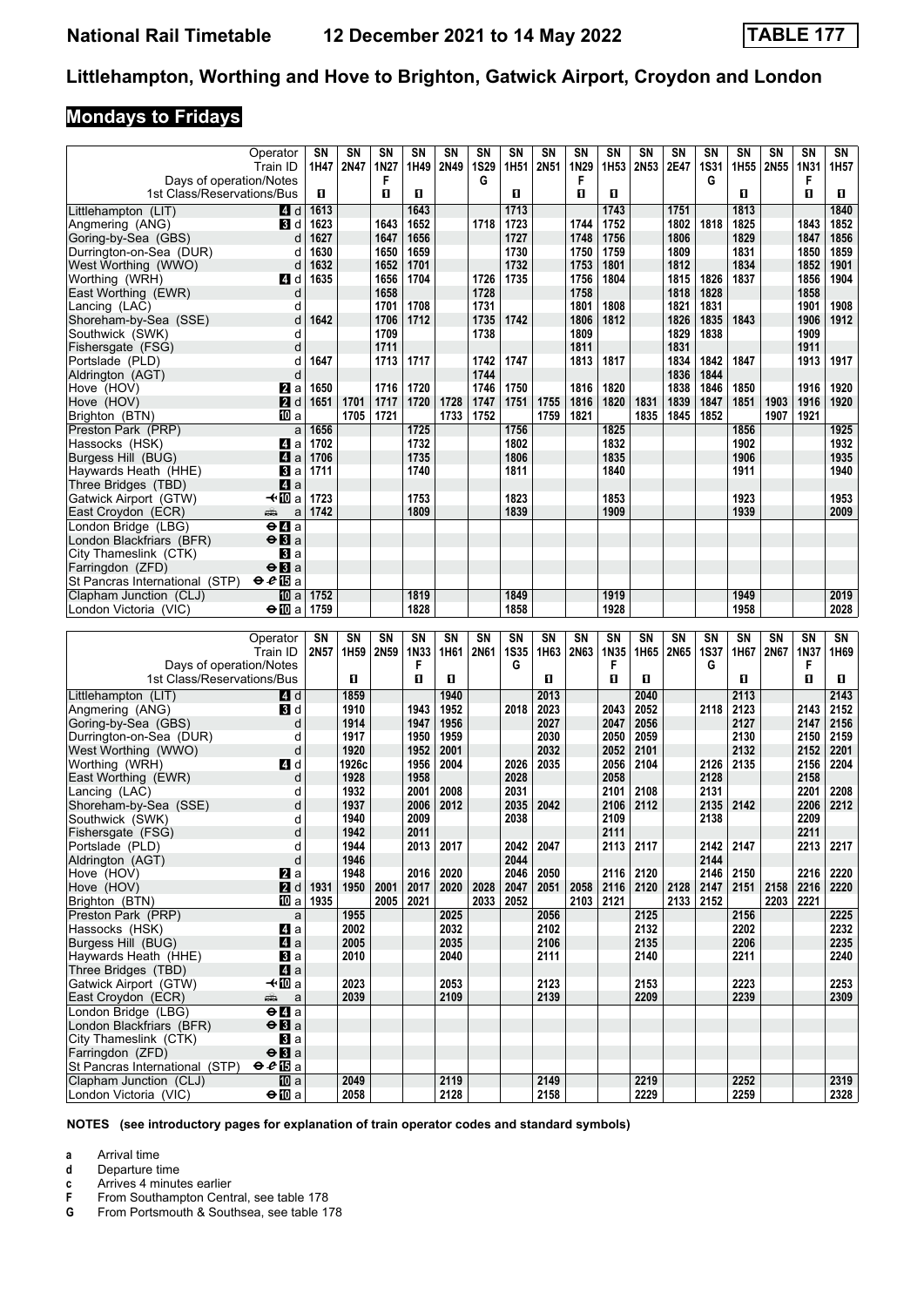# **Mondays to Fridays**

|                                | Operator                                    | SN   | SN          | SN   | SN   | SN   | SN          | SN          | SN   | SN          |
|--------------------------------|---------------------------------------------|------|-------------|------|------|------|-------------|-------------|------|-------------|
|                                | Train ID                                    | 2N69 | <b>1S39</b> | 1H71 | 2N71 | 1N91 | <b>2N73</b> | <b>2S93</b> | 2N75 | <b>2S95</b> |
| Days of operation/Notes        |                                             |      | G           |      |      | F    |             | A           |      | A           |
| 1st Class/Reservations/Bus     |                                             |      |             | п    |      | O    |             |             |      |             |
| Littlehampton (LIT)            | 4 d                                         |      |             | 2214 |      | 2234 |             |             |      | 2343        |
| Angmering (ANG)                | $\blacksquare$                              |      | 2219        | 2223 |      | 2243 |             | 2309        |      | 2352        |
| Goring-by-Sea (GBS)            | d                                           |      |             | 2227 |      | 2247 |             | 2313        |      | 2356        |
| Durrington-on-Sea (DUR)        | d                                           |      |             | 2229 |      | 2249 |             | 2316        |      | 2359        |
| West Worthing (WWO)            | d                                           |      |             | 2232 |      | 2252 |             | 2318        |      | 0001        |
| Worthing (WRH)                 | ZI d                                        |      | 2226        | 2235 |      | 2255 |             | 2321        |      | 0004        |
| East Worthing (EWR)            | d                                           |      | 2229        |      |      | 2257 |             | 2324        |      | 0007        |
| Lancing (LAC)                  | d                                           |      | 2232        | 2239 |      | 2300 |             | 2327        |      | 0010        |
| Shoreham-by-Sea (SSE)          | d                                           |      | 2236        | 2243 |      | 2304 |             | 2332        |      | 0014        |
| Southwick (SWK)                | d                                           |      | 2239        |      |      | 2307 |             | 2335        |      | 0017        |
| Fishersgate (FSG)              | d                                           |      |             |      |      | 2309 |             | 2337        |      | 0019        |
| Portslade (PLD)                | d                                           |      | 2242        | 2247 |      | 2311 |             | 2339        |      | 0021        |
| Aldrington (AGT)               | d                                           |      | 2245        |      |      | 2314 |             | 2342        |      | 0023        |
| Hove (HOV)                     | <b>Z</b> a                                  |      | 2247        | 2250 |      | 2316 |             | 2344        |      | 0025        |
| Hove (HOV)                     | 2d                                          | 2226 | 2247        | 2251 | 2256 | 2316 | 2326        | 2344        | 2356 | 0026        |
| Brighton (BTN)                 | IM a                                        | 2231 | 2252        |      | 2301 | 2320 | 2331        | 2349        | 0001 | 0030        |
| Preston Park (PRP)             | a                                           |      |             | 2256 |      |      |             |             |      |             |
| Hassocks (HSK)                 | 41 a                                        |      |             |      |      |      |             |             |      |             |
| Burgess Hill (BUG)             | $\mathbf{A}$ a                              |      |             |      |      |      |             |             |      |             |
| Haywards Heath (HHE)           | <b>3</b> a                                  |      |             | 2310 |      |      |             |             |      |             |
| Three Bridges (TBD)            | $\blacksquare$ a                            |      |             |      |      |      |             |             |      |             |
| Gatwick Airport (GTW)          | –≁l10a                                      |      |             | 2326 |      |      |             |             |      |             |
| East Croydon (ECR)             | æ<br>a                                      |      |             | 2342 |      |      |             |             |      |             |
| London Bridge (LBG)            | $\Theta$ <b><math>\blacksquare</math></b> a |      |             |      |      |      |             |             |      |             |
| London Blackfriars (BFR)       | $\Theta$ <b>E</b> a                         |      |             |      |      |      |             |             |      |             |
| City Thameslink (CTK)          | <b>El</b> a                                 |      |             |      |      |      |             |             |      |             |
| Farringdon (ZFD)               | $\Theta$ <b>B</b> a                         |      |             |      |      |      |             |             |      |             |
| St Pancras International (STP) | $e\mathbb{E}$ a                             |      |             |      |      |      |             |             |      |             |
| Clapham Junction (CLJ)         | 吅 a                                         |      |             | 2357 |      |      |             |             |      |             |
| London Victoria (VIC)          | ⊖Ma                                         |      |             | 0005 |      |      |             |             |      |             |

**NOTES (see introductory pages for explanation of train operator codes and standard symbols)**

**a** Arrival time<br>**d** Departure t

**d** Departure time<br> **A** From Portsmou<br> **F** From Southamp<br> **G** From Portsmou **Expression 2.** From Portsmouth Harbour, see table 178

From Southampton Central, see table 178

From Portsmouth & Southsea, see table 178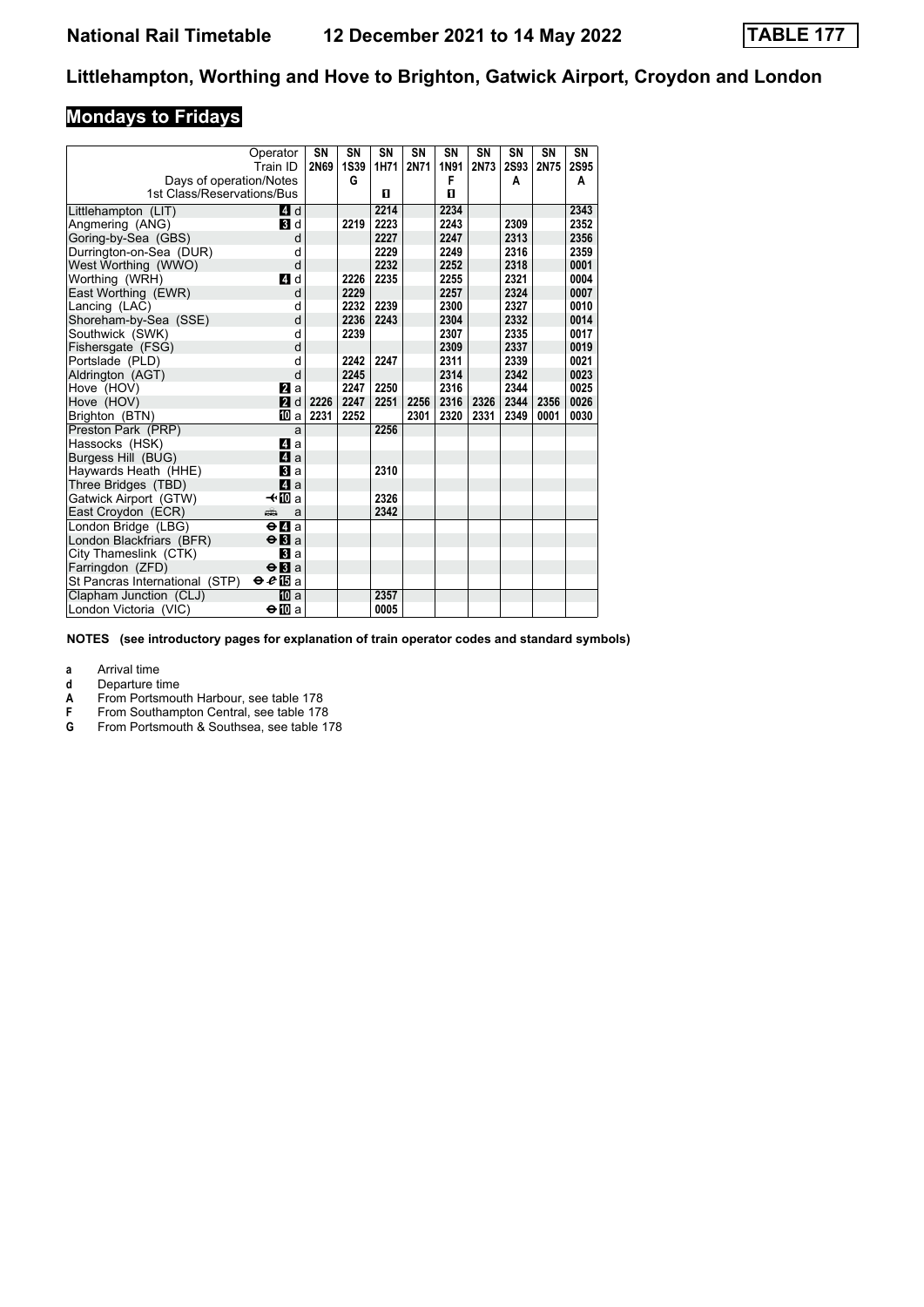# **Saturdays**

|                                                 | Operator                                    | SN           | SN           | SN           | SN   | SN          | SN          | SN                     | SN   | SΝ   | SΝ          | SΝ           | SN          | <b>SN</b>   | SN          | SN           | SN   | SN          |
|-------------------------------------------------|---------------------------------------------|--------------|--------------|--------------|------|-------------|-------------|------------------------|------|------|-------------|--------------|-------------|-------------|-------------|--------------|------|-------------|
|                                                 | Train ID                                    | <b>2S81</b>  | 1H93         | <b>2N03</b>  | 1H05 | 2N05        | 2E01        | 1H07                   | 2N07 | 2U01 | 1N07        | 1H09         | <b>2N09</b> | <b>2U03</b> | 1S07        | 1H11         | 2N11 | <b>2U05</b> |
| Days of operation/Notes                         |                                             | в            | C            |              |      |             | D           |                        |      |      | Е           |              |             |             | Α           |              |      |             |
| 1st Class/Reservations/Bus                      |                                             | $\mathbf{u}$ | $\mathbf{u}$ |              | O    |             | п           | п                      |      |      | п           | 0            |             |             |             | п            |      |             |
|                                                 |                                             |              |              |              |      |             |             |                        |      |      |             |              |             |             |             |              |      |             |
| Littlehampton (LIT)                             | ZI d                                        | 0503         |              |              | 0542 |             |             | 0612                   |      |      |             | 0643         |             |             |             | 0713         |      |             |
| Angmering (ANG)                                 | BI d                                        | 0512         |              |              | 0552 |             | 0557        | 0623                   |      |      | 0643        | 0652         |             |             | 0719        | 0723         |      |             |
| Goring-by-Sea (GBS)                             | d                                           | 0516         |              |              | 0556 |             | 0601        | 0627                   |      |      | 0647        | 0656         |             |             |             | 0727         |      |             |
| Durrington-on-Sea (DUR)                         | d                                           | 0519         |              |              | 0559 |             | 0603        | 0630                   |      |      | 0650        | 0659         |             |             |             | 0730         |      |             |
|                                                 |                                             |              |              |              | 0601 |             |             | 0632                   |      |      |             | 0701         |             | 0712        |             | 0732         |      | 0742        |
| West Worthing (WWO)                             | d                                           | 0521         |              |              |      |             | 0606        |                        |      | 0642 | 0652        |              |             |             |             |              |      |             |
| Worthing (WRH)                                  | <b>4</b> d                                  | 0525         | 0538         |              | 0604 |             | 0609        | 0635                   |      | 0645 | 0656        | 0704         |             | 0715        | 0726        | 0735         |      | 0745        |
| East Worthing (EWR)                             | d                                           | 0527         |              |              |      |             | 0611        |                        |      | 0648 |             |              |             | 0718        |             |              |      | 0748        |
| Lancing (LAC)                                   | d                                           | 0530         |              |              | 0608 |             | 0614        |                        |      | 0651 | 0700        | 0708         |             | 0721        | 0730        |              |      | 0751        |
| Shoreham-by-Sea (SSE)                           | d                                           | 0535         | 0544         |              | 0612 |             | 0619        | 0642                   |      | 0656 | 0705        | 0712         |             | 0726        | 0735        | 0742         |      | 0756        |
|                                                 |                                             |              |              |              |      |             |             |                        |      |      |             |              |             |             |             |              |      |             |
| Southwick (SWK)                                 | d                                           | 0538         |              |              |      |             | 0622        |                        |      | 0659 | 0708        |              |             | 0729        | 0738        |              |      | 0759        |
| Fishersgate (FSG)                               | d                                           | 0540         |              |              |      |             | 0624        |                        |      | 0701 |             |              |             | 0731        |             |              |      | 0801        |
| Portslade (PLD)                                 | d                                           | 0542         |              |              | 0617 |             | 0626        | 0647                   |      | 0704 | 0711        | 0717         |             | 0734        | 0742        | 0747         |      | 0804        |
| Aldrington (AGT)                                | d                                           | 0544         |              |              |      |             | 0629        |                        |      | 0706 |             |              |             | 0736        |             |              |      | 0806        |
|                                                 |                                             |              | 0550         |              | 0620 |             | 0631        | 0650                   |      | 0708 | 0715        | 0720         |             | 0738        | 0745        | 0750         |      | 0808        |
| Hove (HOV)                                      | <b>Z</b> a                                  | 0546         |              |              |      |             |             |                        |      |      |             |              |             |             |             |              |      |             |
| Hove (HOV)                                      | <b>2</b> d                                  | 0548         | 0551         | 0558         | 0620 | 0626        | 0632        | 0650                   | 0656 | 0709 | 0716        | 0720         | 0726        | 0739        | 0746        | 0750         | 0756 | 0809        |
| Brighton (BTN)                                  | 100 a                                       | 0554         |              | 0602         |      | 0631        | 0636        |                        | 0701 | 0714 | 0721        |              | 0731        | 0744        | 0751        |              | 0801 | 0814        |
| Preston Park (PRP)                              | a                                           |              | 0556         |              | 0625 |             |             | 0655                   |      |      |             | 0725         |             |             |             | 0755         |      |             |
| Hassocks (HSK)                                  | 41 a                                        |              |              |              | 0632 |             |             | 0702                   |      |      |             | 0732         |             |             |             | 0802         |      |             |
|                                                 |                                             |              |              |              |      |             |             |                        |      |      |             |              |             |             |             |              |      |             |
| Burgess Hill (BUG)                              | ZI a                                        |              |              |              | 0635 |             |             | 0705                   |      |      |             | 0735         |             |             |             | 0805         |      |             |
| Haywards Heath (HHE)                            | Вl a                                        |              | 0609         |              | 0640 |             |             | 0710                   |      |      |             | 0740         |             |             |             | 0810         |      |             |
| Three Bridges (TBD)                             | ZI a                                        |              |              |              |      |             |             |                        |      |      |             |              |             |             |             |              |      |             |
| Gatwick Airport (GTW)                           | $\overline{40a}$                            |              | 0625         |              | 0653 |             |             | 0723                   |      |      |             | 0753         |             |             |             | 0823         |      |             |
| East Croydon (ECR)                              | پیشته<br>a                                  |              | 0641         |              | 0709 |             |             | 0739                   |      |      |             | 0809         |             |             |             | 0839         |      |             |
|                                                 |                                             |              |              |              |      |             |             |                        |      |      |             |              |             |             |             |              |      |             |
| London Bridge (LBG)                             | $\Theta$ $\blacksquare$ a                   |              |              |              |      |             |             |                        |      |      |             |              |             |             |             |              |      |             |
| London Blackfriars (BFR)                        | $\Theta$ <b>B</b> a                         |              |              |              |      |             |             |                        |      |      |             |              |             |             |             |              |      |             |
| City Thameslink (CTK)                           | <b>El</b> a                                 |              |              |              |      |             |             |                        |      |      |             |              |             |             |             |              |      |             |
| Farringdon (ZFD)                                | $\Theta$ <b>El</b> a                        |              |              |              |      |             |             |                        |      |      |             |              |             |             |             |              |      |             |
| St Pancras International (STP)                  | $e\mathcal{E}$ is a                         |              |              |              |      |             |             |                        |      |      |             |              |             |             |             |              |      |             |
|                                                 |                                             |              |              |              |      |             |             |                        |      |      |             |              |             |             |             |              |      |             |
| Clapham Junction (CLJ)                          | <b>ID</b> a                                 |              | 0651         |              | 0719 |             |             | 0749                   |      |      |             | 0819         |             |             |             | 0849         |      |             |
| London Victoria (VIC)                           | $\bigoplus a$                               |              | 0659         |              | 0728 |             |             | 0758                   |      |      |             | 0828         |             |             |             | 0858         |      |             |
|                                                 |                                             |              |              |              |      |             |             |                        |      |      |             |              |             |             |             |              |      |             |
|                                                 |                                             |              |              |              |      |             |             |                        |      |      |             |              |             |             |             |              |      |             |
|                                                 |                                             |              |              |              |      |             |             |                        |      |      |             |              |             |             |             |              |      |             |
|                                                 | Operator                                    | GW           | SN           | SN           | SN   | SN          | SN          | $\overline{\text{SN}}$ | SN   | SN   | SN          | SN           | SN          | SN          | SN          | SN           | SN   | SN          |
|                                                 | Train ID                                    | <b>1S91</b>  | 1N09         | 1H13         | 2N13 | <b>2U07</b> | <b>1S11</b> | 1H15                   | 2N15 | 2U09 | <b>1N11</b> | 1H17         | 2N17        | <b>2U11</b> | <b>1S13</b> | 1H19         | 2N19 | 2U13        |
| Days of operation/Notes                         |                                             | A            | F            |              |      |             | A           |                        |      |      | F           |              |             |             | A           |              |      |             |
| 1st Class/Reservations/Bus                      |                                             |              | п            | п            |      |             |             | п                      |      |      | п           | O            |             |             |             | п            |      |             |
|                                                 |                                             |              |              |              |      |             |             |                        |      |      |             |              |             |             |             |              |      |             |
| Littlehampton (LIT)                             | 4 d                                         |              |              | 0743         |      |             |             | 0813                   |      |      |             | 0843         |             |             |             | 0913         |      |             |
| Angmering (ANG)                                 | BI d                                        |              | 0744         | 0752         |      |             | 0819        | 0823                   |      |      | 0843        | 0852         |             |             | 0919        | 0923         |      |             |
| Goring-by-Sea (GBS)                             | d                                           |              | 0748         | 0756         |      |             |             | 0827                   |      |      | 0847        | 0856         |             |             |             | 0927         |      |             |
| Durrington-on-Sea (DUR)                         | d                                           |              | 0751         | 0759         |      |             |             | 0830                   |      |      | 0850        | 0859         |             |             |             | 0930         |      |             |
|                                                 | d                                           |              | 0753         | 0801         |      |             |             | 0832                   |      | 0842 | 0852        | 0901         |             | 0912        |             | 0932         |      | 0942        |
| West Worthing (WWO)                             |                                             |              |              |              |      | 0812        |             |                        |      |      |             |              |             |             |             |              |      |             |
| Worthing (WRH)                                  | 4 d                                         | 0750         | 0757         | 0804         |      | 0817        | 0826        | 0835                   |      | 0845 | 0856        | 0904         |             | 0915        | 0926        | 0935         |      | 0945        |
| East Worthing (EWR)                             | d                                           |              |              |              |      | 0820        |             |                        |      | 0848 |             |              |             | 0918        |             |              |      | 0948        |
| Lancing (LAC)                                   | d                                           |              | 0801         | 0808         |      | 0823        | 0830        |                        |      | 0851 | 0900        | 0908         |             | 0921        | 0930        |              |      | 0951        |
| Shoreham-by-Sea (SSE)                           | d                                           | 0801         | 0806         | 0812         |      | 0828        | 0835        | 0842                   |      | 0856 | 0905        | 0912         |             | 0926        | 0935        | 0942         |      | 0956        |
| Southwick (SWK)                                 | d                                           |              | 0809         |              |      | 0831        | 0838        |                        |      | 0859 | 0908        |              |             | 0929        | 0938        |              |      | 0959        |
|                                                 |                                             |              |              |              |      |             |             |                        |      |      |             |              |             |             |             |              |      |             |
| Fishersgate (FSG)                               | d                                           |              |              |              |      | 0833        |             |                        |      | 0901 |             |              |             | 0931        |             |              |      | 1001        |
| Portslade (PLD)                                 | d                                           |              | 0812         | 0817         |      | 0836        | 0842        | 0847                   |      | 0904 | 0911        | 0917         |             | 0934        | 0942        | 0947         |      | 1004        |
| Aldrington (AGT)                                | d                                           |              |              |              |      | 0838        |             |                        |      | 0906 |             |              |             | 0936        |             |              |      | 1006        |
| Hove (HOV)                                      | $\mathbf{z}$ a                              | 0812         | 0816         | 0820         |      | 0840        | 0845        | 0850                   |      | 0908 | 0915        | 0920         |             | 0938        | 0945        | 0950         |      | 1008        |
|                                                 |                                             |              |              |              |      |             | 0846        |                        |      |      |             |              | 0926        |             | 0946        | 0950         | 0956 | 1009        |
| Hove (HOV)                                      | 2d                                          | 0813         | 0817         | 0820         | 0827 | 0841        |             | 0850                   | 0858 | 0909 | 0916        | 0920         |             | 0939        |             |              |      |             |
| Brighton (BTN)                                  | [[] a                                       | 0818         | 0824         |              | 0832 | 0846        | 0851        |                        | 0903 | 0914 | 0921        |              | 0931        | 0944        | 0951        |              | 1001 | 1014        |
| Preston Park (PRP)                              | a                                           |              |              | 0825         |      |             |             | 0855                   |      |      |             | 0925         |             |             |             | 0955         |      |             |
| Hassocks (HSK)                                  | 4a                                          |              |              | 0832         |      |             |             | 0902                   |      |      |             | 0932         |             |             |             | 1002         |      |             |
| Burgess Hill (BUG)                              | $\mathbf{A}$ a                              |              |              | 0835         |      |             |             | 0905                   |      |      |             | 0935         |             |             |             | 1005         |      |             |
| Havwards Heath (HHE)                            | $\mathbf{B}$ a                              |              |              | 0840         |      |             |             | 0910                   |      |      |             | 0940         |             |             |             | 1010         |      |             |
|                                                 |                                             |              |              |              |      |             |             |                        |      |      |             |              |             |             |             |              |      |             |
| Three Bridges (TBD)                             | $\mathbf{A}$ a                              |              |              |              |      |             |             |                        |      |      |             |              |             |             |             |              |      |             |
| Gatwick Airport (GTW)                           | —t∙l∐Da                                     |              |              | 0853         |      |             |             | 0923                   |      |      |             | 0953         |             |             |             | 1023         |      |             |
| East Croydon (ECR)                              | æ<br>a                                      |              |              | 0909         |      |             |             | 0939                   |      |      |             | 1009         |             |             |             | 1039         |      |             |
| London Bridge (LBG)                             | $\Theta$ <b><math>\blacksquare</math></b> a |              |              |              |      |             |             |                        |      |      |             |              |             |             |             |              |      |             |
| London Blackfriars (BFR)                        | $\Theta$ <b>B</b> a                         |              |              |              |      |             |             |                        |      |      |             |              |             |             |             |              |      |             |
|                                                 |                                             |              |              |              |      |             |             |                        |      |      |             |              |             |             |             |              |      |             |
| City Thameslink (CTK)                           | <b>B</b> la                                 |              |              |              |      |             |             |                        |      |      |             |              |             |             |             |              |      |             |
| Farringdon (ZFD)                                | $\Theta$ <b>B</b> a                         |              |              |              |      |             |             |                        |      |      |             |              |             |             |             |              |      |             |
| St Pancras International (STP)                  | $eE$ a                                      |              |              |              |      |             |             |                        |      |      |             |              |             |             |             |              |      |             |
| Clapham Junction (CLJ)<br>London Victoria (VIC) | 10 a<br>$\bigoplus a$                       |              |              | 0919<br>0928 |      |             |             | 0949<br>0958           |      |      |             | 1019<br>1028 |             |             |             | 1049<br>1058 |      |             |

**F** From Southampton Central, see table 178

- **a** Arrival time
- **d** Departure time<br>**A** From Portsmou
- **A** From Portsmouth Harbour, see table 178<br>**B** From Barnham, see table 178
- 
- **B** From Barnham, see table 178<br>**C** From Portsmouth & Southsea, **C** From Portsmouth & Southsea, see table 178<br>**D** From Bognor Regis, see table 178
- **D** From Bognor Regis, see table 178<br>**E** From Chichester, see table 178
- From Chichester, see table 178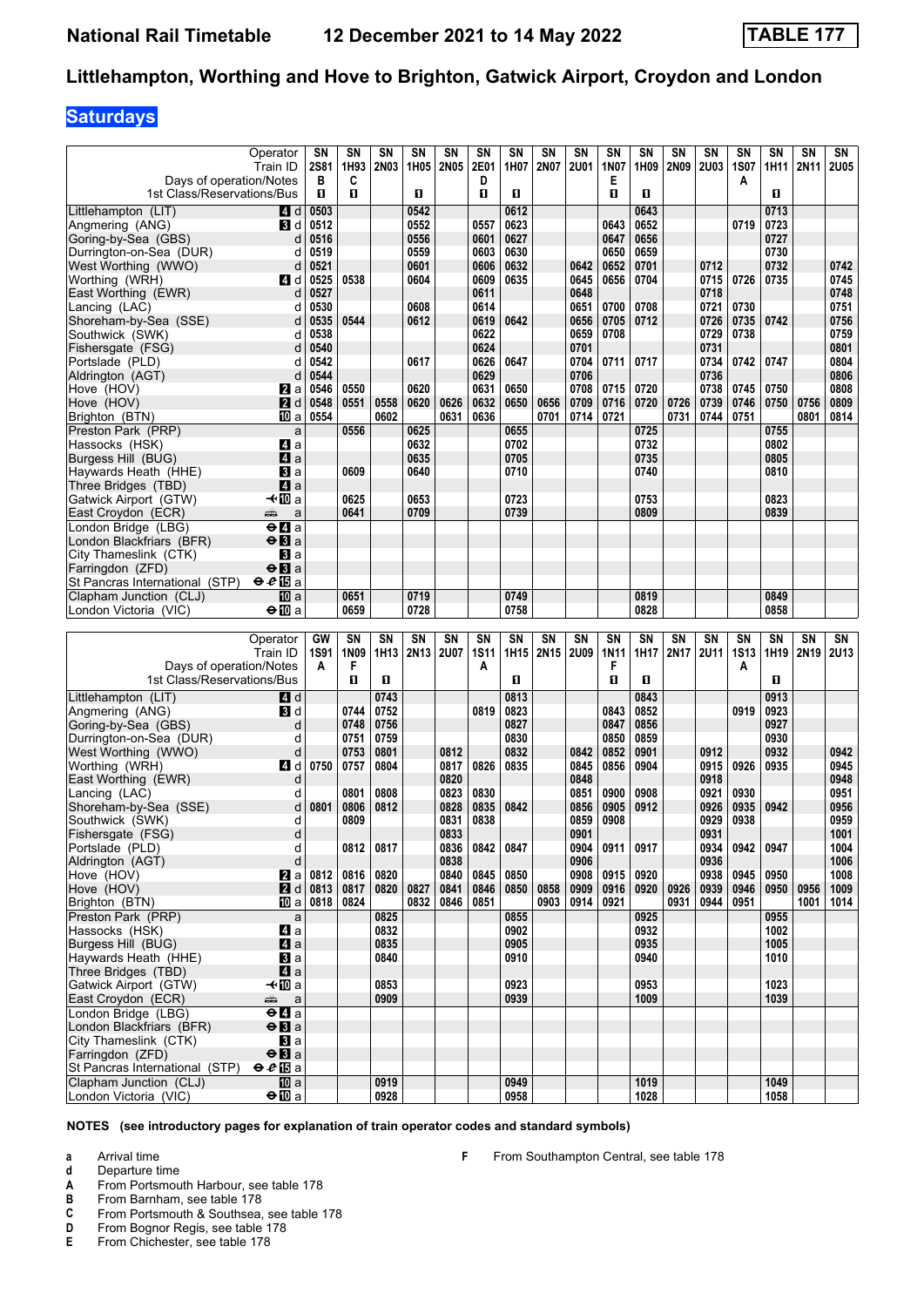# **Saturdays**

|                                                          | Operator<br>Train ID                                               | SΝ<br>1N <sub>13</sub><br>F | SΝ<br>1H21   | SN<br>2N21   | SN<br>2U15   | SN<br><b>1S15</b> | SN<br>1H23   | SN<br>2N23   | SN<br><b>2U17</b> | SΝ<br>1N15<br>F | SΝ<br>1H25   | SN<br>2N25   | SN<br><b>2U19</b> | SN<br><b>1S17</b> | SN<br>1H27   | SΝ<br>2N27   | SΝ<br><b>2U21</b> | SN<br>1N17<br>F |
|----------------------------------------------------------|--------------------------------------------------------------------|-----------------------------|--------------|--------------|--------------|-------------------|--------------|--------------|-------------------|-----------------|--------------|--------------|-------------------|-------------------|--------------|--------------|-------------------|-----------------|
| Days of operation/Notes<br>1st Class/Reservations/Bus    |                                                                    | O                           | O            |              |              | А                 | п            |              |                   | п               | O            |              |                   | A                 | O.           |              |                   | п               |
| Littlehampton (LIT)                                      | 4 d                                                                |                             | 0943         |              |              |                   | 1013         |              |                   |                 | 1043         |              |                   |                   | 1113         |              |                   |                 |
| Angmering (ANG)                                          | BI d                                                               | 0943                        | 0952         |              |              | 1019              | 1023         |              |                   | 1043            | 1052         |              |                   | 1119              | 1123         |              |                   | 1143            |
| Goring-by-Sea (GBS)<br>Durrington-on-Sea (DUR)           | d<br>d                                                             | 0947<br>0950                | 0956<br>0959 |              |              |                   | 1027<br>1030 |              |                   | 1047<br>1050    | 1056<br>1059 |              |                   |                   | 1127<br>1130 |              |                   | 1147<br>1150    |
| West Worthing (WWO)                                      | d                                                                  | 0952                        | 1001         |              | 1012         |                   | 1032         |              | 1042              | 1052            | 1101         |              | 1112              |                   | 1132         |              | 1142              | 1152            |
| Worthing (WRH)                                           | <b>4</b> d                                                         | 0956                        | 1004         |              | 1015         | 1026              | 1035         |              | 1045              | 1056            | 1104         |              | 1115              | 1126              | 1135         |              | 1145              | 1156            |
| East Worthing (EWR)                                      | d                                                                  |                             |              |              | 1018         |                   |              |              | 1048              |                 |              |              | 1118              |                   |              |              | 1148              |                 |
| Lancing (LAC)                                            | d                                                                  | 1000                        | 1008         |              | 1021         | 1030              |              |              | 1051              | 1100            | 1108         |              | 1121              | 1130              |              |              | 1151              | 1200            |
| Shoreham-by-Sea (SSE)                                    | d                                                                  | 1005                        | 1012         |              | 1026         | 1035              | 1042         |              | 1056              | 1105            | 1112         |              | 1126              | 1135              | 1142         |              | 1156              | 1205            |
| Southwick (SWK)                                          | d<br>d                                                             | 1008                        |              |              | 1029<br>1031 | 1038              |              |              | 1059<br>1101      | 1108            |              |              | 1129<br>1131      | 1138              |              |              | 1159<br>1201      | 1208            |
| Fishersgate (FSG)<br>Portslade (PLD)                     | d                                                                  | 1011                        | 1017         |              | 1034         | 1042              | 1047         |              | 1104              | 1111            | 1117         |              | 1134              | 1142              | 1147         |              | 1204              | 1211            |
| Aldrington (AGT)                                         | d                                                                  |                             |              |              | 1036         |                   |              |              | 1106              |                 |              |              | 1136              |                   |              |              | 1206              |                 |
| Hove (HOV)                                               | $\mathbf{z}$ a                                                     | 1015                        | 1020         |              | 1038         | 1045              | 1050         |              | 1108              | 1115            | 1120         |              | 1138              | 1145              | 1150         |              | 1208              | 1215            |
| Hove (HOV)                                               | <b>2</b> d                                                         | 1016                        | 1020         | 1026         | 1039         | 1046              | 1050         | 1056         | 1109              | 1116            | 1120         | 1126         | 1139              | 1146              | 1150         | 1156         | 1209              | 1216            |
| Brighton (BTN)                                           | 10 a                                                               | 1021                        |              | 1031         | 1044         | 1051              |              | 1101         | 1114              | 1121            |              | 1131         | 1144              | 1151              |              | 1201         | 1214              | 1221            |
| Preston Park (PRP)<br>Hassocks (HSK)                     | a<br>ZI a                                                          |                             | 1025<br>1032 |              |              |                   | 1055<br>1102 |              |                   |                 | 1125<br>1132 |              |                   |                   | 1155<br>1202 |              |                   |                 |
| Burgess Hill (BUG)                                       | ZI a                                                               |                             | 1035         |              |              |                   | 1105         |              |                   |                 | 1135         |              |                   |                   | 1205         |              |                   |                 |
| Haywards Heath (HHE)                                     | Вl а                                                               |                             | 1040         |              |              |                   | 1110         |              |                   |                 | 1140         |              |                   |                   | 1210         |              |                   |                 |
| Three Bridges (TBD)                                      | ZI a                                                               |                             |              |              |              |                   |              |              |                   |                 |              |              |                   |                   |              |              |                   |                 |
| Gatwick Airport (GTW)                                    | —t∙l∏Da                                                            |                             | 1053         |              |              |                   | 1123         |              |                   |                 | 1153         |              |                   |                   | 1223         |              |                   |                 |
| East Croydon (ECR)<br>London Bridge (LBG)                | پیشته<br>a<br>$\Theta$ $\blacksquare$ a                            |                             | 1109         |              |              |                   | 1139         |              |                   |                 | 1209         |              |                   |                   | 1239         |              |                   |                 |
| London Blackfriars (BFR)                                 | $\Theta$ <b>B</b> a                                                |                             |              |              |              |                   |              |              |                   |                 |              |              |                   |                   |              |              |                   |                 |
| City Thameslink (CTK)                                    | BI a                                                               |                             |              |              |              |                   |              |              |                   |                 |              |              |                   |                   |              |              |                   |                 |
| Farringdon (ZFD)                                         | $\Theta$ $\mathbf{H}$ a                                            |                             |              |              |              |                   |              |              |                   |                 |              |              |                   |                   |              |              |                   |                 |
| St Pancras International (STP)                           | $e e E$ a                                                          |                             |              |              |              |                   |              |              |                   |                 |              |              |                   |                   |              |              |                   |                 |
| Clapham Junction (CLJ)<br>London Victoria (VIC)          | $\overline{10}$ a<br>⊖n∏a                                          |                             | 1119<br>1128 |              |              |                   | 1149<br>1158 |              |                   |                 | 1221<br>1228 |              |                   |                   | 1249<br>1258 |              |                   |                 |
|                                                          |                                                                    |                             |              |              |              |                   |              |              |                   |                 |              |              |                   |                   |              |              |                   |                 |
|                                                          |                                                                    |                             |              |              |              |                   |              |              |                   |                 |              |              |                   |                   |              |              |                   |                 |
|                                                          | Operator                                                           | SN                          | SN           | SN           | SN           | SN                | SN           | SN           | SN                | SN              | SN           | SN           | SN                | SΝ                | SN           | SN           | SN                | SN              |
|                                                          | Train ID                                                           | 1H29                        | 2N29         | <b>2U23</b>  | <b>1S19</b>  | 1H31              | 2N31         | <b>2U25</b>  | 1N19              | 1H33            | 2N33         | 2U27         | <b>1S21</b>       | 1H35              | 2N35         | <b>2U29</b>  | <b>1N21</b>       | 1H37            |
| Days of operation/Notes                                  |                                                                    |                             |              |              | А            |                   |              |              | F                 |                 |              |              | A                 |                   |              |              | F                 |                 |
| 1st Class/Reservations/Bus                               |                                                                    | O                           |              |              |              | п                 |              |              | п                 | 0               |              |              |                   | O.                |              |              | п                 | O.              |
| Littlehampton (LIT)<br>Angmering (ANG)                   | 4 d<br>BI d                                                        | 1143<br>1152                |              |              | 1219         | 1213<br>1223      |              |              | 1243              | 1243<br>1252    |              |              | 1319              | 1313<br>1323      |              |              | 1343              | 1343<br>1352    |
| Goring-by-Sea (GBS)                                      | d                                                                  | 1156                        |              |              |              | 1227              |              |              | 1247              | 1256            |              |              |                   | 1327              |              |              | 1347              | 1356            |
| Durrington-on-Sea (DUR)                                  | d                                                                  | 1159                        |              |              |              | 1230              |              |              | 1250              | 1259            |              |              |                   | 1330              |              |              | 1350              | 1359            |
| West Worthing (WWO)                                      | d                                                                  | 1201                        |              | 1212         |              | 1232              |              | 1242         | 1252              | 1301            |              | 1312         |                   | 1332              |              | 1342         | 1352              | 1401            |
| Worthing (WRH)                                           | 4 d                                                                | 1204                        |              | 1215         | 1226         | 1235              |              | 1245         | 1256              | 1304            |              | 1315         | 1326              | 1335              |              | 1345         | 1356              | 1404            |
| East Worthing (EWR)<br>Lancing (LAC)                     | d<br>d                                                             | 1208                        |              | 1218<br>1221 | 1230         |                   |              | 1248<br>1251 | 1300              | 1308            |              | 1318<br>1321 | 1330              |                   |              | 1348<br>1351 | 1400              | 1408            |
| Shoreham-by-Sea (SSE)                                    | d                                                                  | 1212                        |              | 1226         | 1235         | 1242              |              | 1256         | 1305              | 1312            |              | 1326         | 1335              | 1342              |              | 1356         | 1405              | 1412            |
| Southwick (SWK)                                          | d                                                                  |                             |              | 1229         | 1238         |                   |              | 1259         | 1308              |                 |              | 1329         | 1338              |                   |              | 1359         | 1408              |                 |
| Fishersgate (FSG)                                        | d                                                                  |                             |              | 1231         |              |                   |              | 1301         |                   |                 |              | 1331         |                   |                   |              | 1401         |                   |                 |
| Portslade (PLD)                                          | d<br>d                                                             | 1217                        |              | 1234         | 1242         | 1247              |              | 1304<br>1306 | 1311              | 1317            |              | 1334<br>1336 | 1342              | 1347              |              | 1404<br>1406 | 1411              | 1417            |
| Aldrington (AGT)<br>Hove (HOV)                           | <b>2</b> a                                                         | 1220                        |              | 1236<br>1238 | 1245         | 1250              |              | 1308         | 1315              | 1320            |              | 1338         | 1345              | 1350              |              | 1408         | 1415              | 1420            |
| Hove (HOV)                                               | 2d                                                                 | 1220                        | 1226         | 1239         | 1246         | 1250              | 1256         | 1309         | 1316              | 1320            | 1326         | 1339         | 1346              | 1350              | 1356         | 1409         | 1416              | 1420            |
| Brighton (BTN)                                           | 吅 a                                                                |                             | 1231         |              | 1244 1251    |                   | 1301         | 1314         | 1321              |                 | 1331         | 1344         | 1351              |                   | 1401         | 1414         | 1421              |                 |
| Preston Park (PRP)                                       | a                                                                  | 1225                        |              |              |              | 1255              |              |              |                   | 1325            |              |              |                   | 1355              |              |              |                   | 1425            |
| Hassocks (HSK)<br>Burgess Hill (BUG)                     | 41 a                                                               | 1232<br>  1235              |              |              |              | 1302<br>1305      |              |              |                   | 1332<br>1335    |              |              |                   | 1402<br>1405      |              |              |                   | 1432<br>1435    |
| Haywards Heath (HHE)                                     | $\mathbf{A}$ a                                                     | $\blacksquare$ a   1240     |              |              |              | 1310              |              |              |                   | 1340            |              |              |                   | 1410              |              |              |                   | 1440            |
| Three Bridges (TBD)                                      | $\blacksquare$ a                                                   |                             |              |              |              |                   |              |              |                   |                 |              |              |                   |                   |              |              |                   |                 |
| Gatwick Airport (GTW)                                    | –≁10 a                                                             | 1253                        |              |              |              | 1323              |              |              |                   | 1353            |              |              |                   | 1423              |              |              |                   | 1453            |
| East Croydon (ECR)                                       | پېټو<br>a                                                          | 1309                        |              |              |              | 1339              |              |              |                   | 1409            |              |              |                   | 1439              |              |              |                   | 1509            |
| London Bridge (LBG)<br>London Blackfriars (BFR)          | $\Theta$ <b><math>\blacksquare</math></b> a<br>$\Theta$ <b>B</b> a |                             |              |              |              |                   |              |              |                   |                 |              |              |                   |                   |              |              |                   |                 |
| City Thameslink (CTK)                                    | <b>B</b> la                                                        |                             |              |              |              |                   |              |              |                   |                 |              |              |                   |                   |              |              |                   |                 |
| Farringdon (ZFD)                                         | $\Theta$ <b>B</b> a                                                |                             |              |              |              |                   |              |              |                   |                 |              |              |                   |                   |              |              |                   |                 |
| St Pancras International (STP)<br>Clapham Junction (CLJ) | $eE$ a                                                             | <b>iD</b> a   1319          |              |              |              | 1349              |              |              |                   | 1419            |              |              |                   | 1449              |              |              |                   | 1519            |

**NOTES (see introductory pages for explanation of train operator codes and standard symbols)**

**a** Arrival time

**d** Departure time<br>**A** From Portsmour<br>**F** From Southam **From Portsmouth Harbour, see table 178**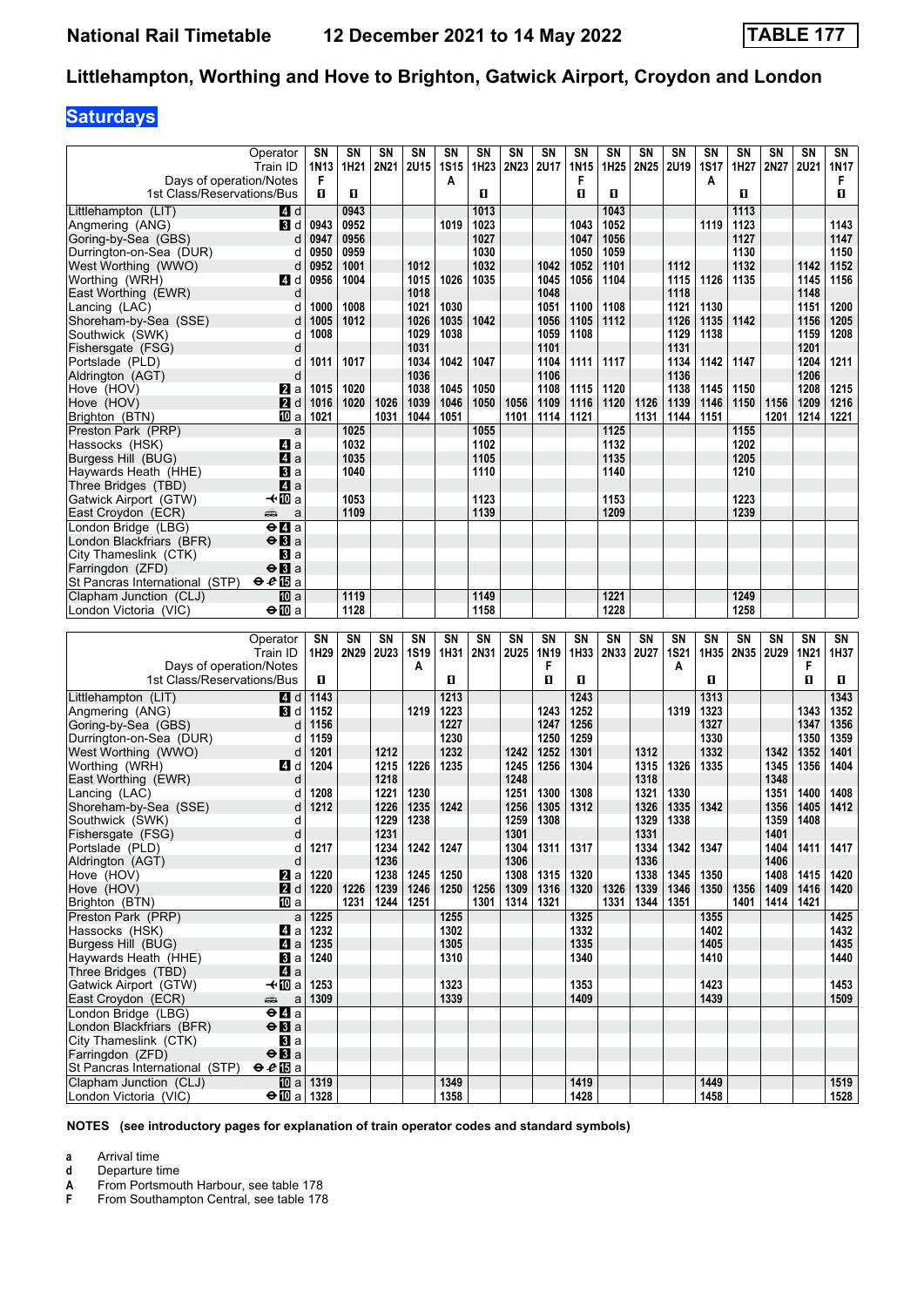# **Saturdays**

|                                                          | Operator<br>Train ID                        | SΝ<br>2N37       | SN<br><b>2U31</b> | SN<br><b>1S23</b> | SN<br>1H39   | SN<br>2N39    | SN<br><b>2U33</b> | SN<br>1N23   | SN<br>1H41 | SN<br>2N41 | SN<br><b>2U35</b> | SN<br><b>1S25</b> | SΝ<br>1H43 | SN<br><b>2N43</b> | SN<br><b>2U37</b> | SN<br>1Y65       | SN<br>1H45 | SN<br>2N45  |
|----------------------------------------------------------|---------------------------------------------|------------------|-------------------|-------------------|--------------|---------------|-------------------|--------------|------------|------------|-------------------|-------------------|------------|-------------------|-------------------|------------------|------------|-------------|
| Days of operation/Notes<br>1st Class/Reservations/Bus    |                                             |                  |                   | A                 | O            |               |                   | F<br>п       | п          |            |                   | A                 | О          |                   |                   | F<br>п           | п          |             |
| Littlehampton (LIT)                                      | 4 d                                         |                  |                   |                   | 1413         |               |                   |              | 1443       |            |                   |                   | 1513       |                   |                   |                  | 1543       |             |
| Angmering (ANG)                                          | $\mathbf{B}$ d                              |                  |                   | 1419              | 1423         |               |                   | 1443         | 1452       |            |                   | 1519              | 1523       |                   |                   | 1545             | 1552       |             |
| Goring-by-Sea (GBS)                                      | d                                           |                  |                   |                   | 1427         |               |                   | 1447         | 1456       |            |                   |                   | 1527       |                   |                   | 1549             | 1556       |             |
| Durrington-on-Sea (DUR)                                  | d                                           |                  |                   |                   | 1430         |               |                   | 1450         | 1459       |            |                   |                   | 1530       |                   |                   | 1552             | 1559       |             |
| West Worthing (WWO)                                      | d                                           |                  | 1412              |                   | 1432         |               | 1442              | 1452         | 1501       |            | 1512              |                   | 1532       |                   | 1542              | 1554             | 1601       |             |
| Worthing (WRH)                                           | 4 d                                         |                  | 1415              | 1426              | 1435         |               | 1445              | 1456         | 1504       |            | 1515              | 1526              | 1535       |                   | 1545              | 1557             | 1604       |             |
| East Worthing (EWR)                                      | d                                           |                  | 1418              |                   |              |               | 1448              |              |            |            | 1518              |                   |            |                   | 1548              |                  |            |             |
| Lancing (LAC)                                            | d                                           |                  | 1421              | 1430              |              |               | 1451              | 1500         | 1508       |            | 1521              | 1530              |            |                   | 1551              | 1601             | 1608       |             |
| Shoreham-by-Sea (SSE)                                    | d                                           |                  | 1426              | 1435              | 1442         |               | 1456              | 1505         | 1512       |            | 1526              | 1535              | 1542       |                   | 1556              | 1606             | 1612       |             |
| Southwick (SWK)                                          | d                                           |                  | 1429              | 1438              |              |               | 1459              | 1508         |            |            | 1529              | 1538              |            |                   | 1559              | 1609             |            |             |
| Fishersgate (FSG)                                        | d                                           |                  | 1431              |                   |              |               | 1501              |              |            |            | 1531              |                   |            |                   | 1601              |                  |            |             |
| Portslade (PLD)                                          | d                                           |                  | 1434              | 1442              | 1447         |               | 1504              | 1511         | 1517       |            | 1534              | 1542              | 1547       |                   | 1604              | 1612             | 1617       |             |
| Aldrington (AGT)                                         | d                                           |                  | 1436<br>1438      |                   |              |               | 1506<br>1508      | 1515         | 1520       |            | 1536<br>1538      |                   | 1550       |                   | 1606<br>1608      | 1615             | 1620       |             |
| Hove (HOV)<br>Hove (HOV)                                 | <b>і2</b> а<br>2d                           | 1426             | 1439              | 1445<br>1446      | 1450<br>1450 | 1456          | 1509              | 1516         | 1520       | 1526       | 1539              | 1545<br>1546      | 1550       | 1556              | 1609              | 1616             | 1620       | 1626        |
| Brighton (BTN)                                           | TO a                                        | 1431             | 1444              | 1451              |              | 1501          | 1514              | 1521         |            | 1531       | 1544              | 1551              |            | 1601              | 1614              | 1624             |            | 1631        |
| Preston Park (PRP)                                       | a                                           |                  |                   |                   | 1455         |               |                   |              | 1525       |            |                   |                   | 1555       |                   |                   |                  | 1625       |             |
| Hassocks (HSK)                                           | 41 a                                        |                  |                   |                   | 1502         |               |                   |              | 1532       |            |                   |                   | 1602       |                   |                   |                  | 1632       |             |
| Burgess Hill (BUG)                                       | a                                           |                  |                   |                   | 1505         |               |                   |              | 1535       |            |                   |                   | 1605       |                   |                   |                  | 1635       |             |
| Haywards Heath (HHE)                                     | $\mathbf{B}$ a                              |                  |                   |                   | 1510         |               |                   |              | 1540       |            |                   |                   | 1610       |                   |                   |                  | 1640       |             |
| Three Bridges (TBD)                                      | a                                           |                  |                   |                   |              |               |                   |              |            |            |                   |                   |            |                   |                   |                  |            |             |
| Gatwick Airport (GTW)                                    | –≁l10a                                      |                  |                   |                   | 1523         |               |                   |              | 1553       |            |                   |                   | 1623       |                   |                   |                  | 1653       |             |
| East Croydon (ECR)                                       | a<br>پېښتنه                                 |                  |                   |                   | 1539         |               |                   |              | 1609       |            |                   |                   | 1639       |                   |                   |                  | 1709       |             |
| London Bridge (LBG)                                      | $\Theta$ <b><math>\blacksquare</math></b> a |                  |                   |                   |              |               |                   |              |            |            |                   |                   |            |                   |                   |                  |            |             |
| London Blackfriars (BFR)                                 | $\Theta$ <b>B</b> a                         |                  |                   |                   |              |               |                   |              |            |            |                   |                   |            |                   |                   |                  |            |             |
| City Thameslink (CTK)                                    | $\mathbf{B}$ a                              |                  |                   |                   |              |               |                   |              |            |            |                   |                   |            |                   |                   |                  |            |             |
| Farringdon (ZFD)                                         | $\Theta$ <b>B</b> a                         |                  |                   |                   |              |               |                   |              |            |            |                   |                   |            |                   |                   |                  |            |             |
| St Pancras International (STP)                           | $eE$ a                                      |                  |                   |                   |              |               |                   |              |            |            |                   |                   |            |                   |                   |                  |            |             |
| Clapham Junction (CLJ)                                   | $\overline{m}$ a                            |                  |                   |                   | 1549<br>1558 |               |                   |              | 1619       |            |                   |                   | 1649       |                   |                   |                  | 1719       |             |
| London Victoria (VIC)                                    | $\Theta$ III a                              |                  |                   |                   |              |               |                   |              | 1628       |            |                   |                   | 1658       |                   |                   |                  | 1728       |             |
|                                                          |                                             |                  |                   |                   |              |               |                   |              |            |            |                   |                   |            |                   |                   |                  |            |             |
|                                                          |                                             |                  |                   |                   |              |               |                   |              |            |            |                   |                   |            |                   |                   |                  |            |             |
|                                                          | Operator                                    | SΝ               | SN                | SN                | SN           | SN            | <b>SN</b>         | SN           | SN         | <b>SN</b>  | SΝ                | SN                | SN         | SN                | <b>SN</b>         | <b>SN</b>        | <b>SN</b>  | SN          |
|                                                          | Train ID                                    | 2U39             | <b>1S27</b>       | 1H47              | 2N47         | <b>2U41</b>   | 1N27              | 1H49         | 2N49       | 2U43       | <b>1S29</b>       | 1H <sub>51</sub>  | 2N51       | <b>2U45</b>       | 1N29<br>F         | 1H <sub>53</sub> | 2N53       | <b>2U47</b> |
| Days of operation/Notes<br>1st Class/Reservations/Bus    |                                             |                  | A                 | O                 |              |               | F<br>п            | п            |            |            | A                 | О                 |            |                   | п                 | п                |            |             |
|                                                          |                                             |                  |                   |                   |              |               |                   |              |            |            |                   |                   |            |                   |                   |                  |            |             |
| Littlehampton (LIT)                                      | 4 d                                         |                  |                   | 1613              |              |               |                   | 1643         |            |            |                   | 1713              |            |                   |                   | 1743             |            |             |
| Angmering (ANG)<br>Goring-by-Sea (GBS)                   | BI d<br>d                                   |                  | 1619              | 1623<br>1627      |              |               | 1643<br>1647      | 1652<br>1656 |            |            | 1719              | 1723<br>1727      |            |                   | 1743<br>1747      | 1752<br>1756     |            |             |
| Durrington-on-Sea (DUR)                                  | d                                           |                  |                   | 1630              |              |               | 1650              | 1659         |            |            |                   | 1730              |            |                   | 1750              | 1759             |            |             |
| West Worthing (WWO)                                      | d                                           | 1612             |                   | 1632              |              | 1642          | 1652              | 1701         |            | 1712       |                   | 1732              |            | 1742              | 1752              | 1801             |            | 1812        |
| Worthing (WRH)                                           | 4 d                                         | 1615             | 1626              | 1635              |              | 1645          | 1656              | 1704         |            | 1715       | 1726              | 1735              |            | 1745              | 1756              | 1804             |            | 1815        |
| East Worthing (EWR)                                      | d                                           | 1618             |                   |                   |              | 1648          |                   |              |            | 1718       |                   |                   |            | 1748              |                   |                  |            | 1818        |
| Lancing (LAC)                                            | d                                           | 1621             | 1630              |                   |              | 1651          | 1700              | 1708         |            | 1721       | 1730              |                   |            | 1751              | 1800              | 1808             |            | 1821        |
| Shoreham-by-Sea (SSE)                                    | d                                           | 1626             | 1635              | 1642              |              | 1656          | 1705              | 1712         |            | 1726       | 1735              | 1742              |            | 1756              | 1805              | 1812             |            | 1826        |
| Southwick (SWK)                                          | d                                           | 1629             | 1638              |                   |              | 1659          | 1708              |              |            | 1729       | 1738              |                   |            | 1759              | 1808              |                  |            | 1829        |
| Fishersgate (FSG)                                        | d                                           | 1631             |                   |                   |              | 1701          |                   |              |            | 1731       |                   |                   |            | 1801              |                   |                  |            | 1831        |
| Portslade (PLD)                                          | d                                           | 1634             | 1642              | 1647              |              | 1704          | 1711              | 1717         |            | 1734       | 1742              | 1747              |            | 1804              | 1811              | 1817             |            | 1834        |
| Aldrington (AGT)                                         | d                                           | 1636             |                   |                   |              | 1706          |                   |              |            | 1736       |                   |                   |            | 1806              |                   |                  |            | 1836        |
| Hove (HOV)                                               | Zа                                          | 1638             | 1645              | 1650              |              | 1708          | 1715              | 1720         |            | 1738       | 1745              | 1750              |            | 1808              | 1815              | 1820             |            | 1838        |
| Hove (HOV)                                               | 2d                                          | 1639             | 1646              | 1650              | 1658         | 1709          | 1716              | 1720         | 1726       | 1739       | 1746              | 1750              | 1756       | 1809              | 1816              | 1820             | 1826       | 1839        |
| Brighton (BTN)                                           |                                             | <b>10</b> a 1644 | 1651              |                   |              | $1703$   1714 | 1721              |              | 1731       | 1744       | 1751              |                   | 1801       | 1814              | 1821              |                  | 1831       | 1844        |
| Preston Park (PRP)<br>Hassocks (HSK)                     | $\mathsf{a}$                                |                  |                   | 1655              |              |               |                   | 1725<br>1732 |            |            |                   | 1755<br>1802      |            |                   |                   | 1825<br>1832     |            |             |
| Burgess Hill (BUG)                                       | 41 a<br>$\mathbf{A}$ a                      |                  |                   | 1702<br>1705      |              |               |                   | 1735         |            |            |                   | 1805              |            |                   |                   | 1835             |            |             |
| Haywards Heath (HHE)                                     | <b>B</b> la                                 |                  |                   | 1710              |              |               |                   | 1740         |            |            |                   | 1810              |            |                   |                   | 1840             |            |             |
| Three Bridges (TBD)                                      | $\blacksquare$ a                            |                  |                   |                   |              |               |                   |              |            |            |                   |                   |            |                   |                   |                  |            |             |
| Gatwick Airport (GTW)                                    | —t∕l a                                      |                  |                   | 1723              |              |               |                   | 1753         |            |            |                   | 1823              |            |                   |                   | 1853             |            |             |
| East Croydon (ECR)                                       | æb.<br>a                                    |                  |                   | 1739              |              |               |                   | 1809         |            |            |                   | 1839              |            |                   |                   | 1909             |            |             |
| London Bridge (LBG)                                      | $\Theta$ <b><math>\blacksquare</math></b> a |                  |                   |                   |              |               |                   |              |            |            |                   |                   |            |                   |                   |                  |            |             |
| London Blackfriars (BFR)                                 | $\Theta$ <b>B</b> a                         |                  |                   |                   |              |               |                   |              |            |            |                   |                   |            |                   |                   |                  |            |             |
| City Thameslink (CTK)                                    | <b>B</b> la                                 |                  |                   |                   |              |               |                   |              |            |            |                   |                   |            |                   |                   |                  |            |             |
| Farringdon (ZFD)                                         | $\Theta$ <b>B</b> a                         |                  |                   |                   |              |               |                   |              |            |            |                   |                   |            |                   |                   |                  |            |             |
| St Pancras International (STP)<br>Clapham Junction (CLJ) | $eE$ a<br>$\overline{10}$ a                 |                  |                   | 1749              |              |               |                   | 1819         |            |            |                   | 1849              |            |                   |                   | 1919             |            |             |

**NOTES (see introductory pages for explanation of train operator codes and standard symbols)**

**a** Arrival time

**d** Departure time<br>**A** From Portsmour<br>**F** From Southam **From Portsmouth Harbour, see table 178**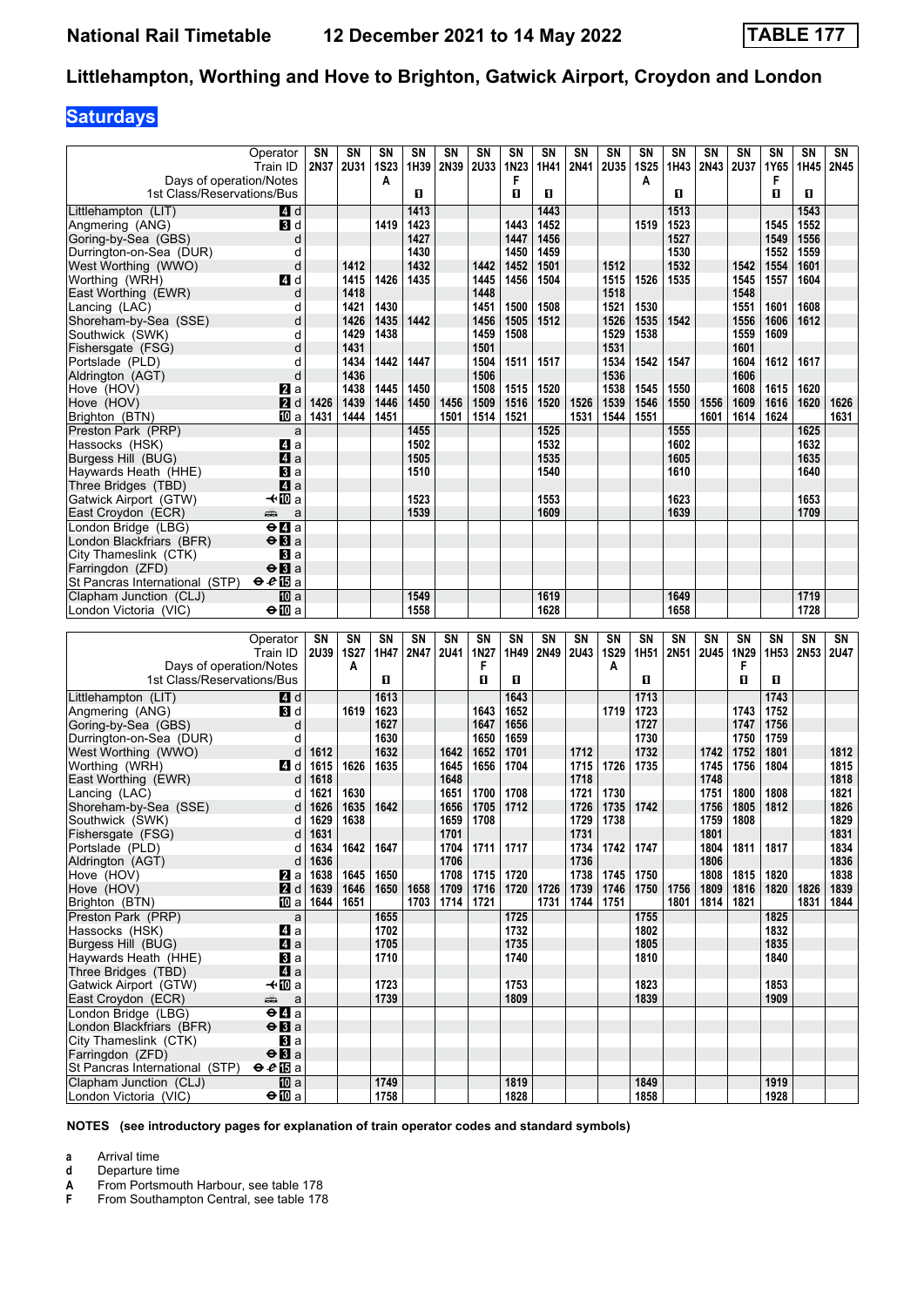# **Saturdays**

| Days of operation/Notes                                  | Operator<br>Train ID            | SΝ<br><b>1S31</b><br>A          | SΝ<br>1H <sub>55</sub> | SN<br>2N55   | SΝ<br><b>2U49</b> | SN<br>1N31<br>F | SN<br>1H57   | SN<br>2N57   | SΝ<br><b>2U51</b> | SΝ<br><b>1S33</b><br>A | SΝ<br>1H <sub>59</sub> | SΝ<br>2N59   | <b>SN</b><br><b>2U53</b> | <b>SN</b><br>1N33<br>F | SN<br>1H61   | SΝ<br>2N61   | SN<br><b>2U55</b> | SN<br><b>1S35</b><br>A |
|----------------------------------------------------------|---------------------------------|---------------------------------|------------------------|--------------|-------------------|-----------------|--------------|--------------|-------------------|------------------------|------------------------|--------------|--------------------------|------------------------|--------------|--------------|-------------------|------------------------|
| 1st Class/Reservations/Bus                               |                                 |                                 | O.                     |              |                   | п               | O            |              |                   |                        | O                      |              |                          | O                      | O            |              |                   |                        |
| Littlehampton (LIT)                                      | 4 d                             | 1819                            | 1813<br>1823           |              |                   |                 | 1843         |              |                   |                        | 1913<br>1923           |              |                          |                        | 1943<br>1952 |              |                   | 2019                   |
| Angmering (ANG)<br>Goring-by-Sea (GBS)                   | BI d<br>d                       |                                 | 1827                   |              |                   | 1843<br>1847    | 1852<br>1856 |              |                   | 1919                   | 1927                   |              |                          | 1943<br>1947           | 1956         |              |                   |                        |
| Durrington-on-Sea (DUR)                                  | d                               |                                 | 1830                   |              |                   | 1850            | 1859         |              |                   |                        | 1930                   |              |                          | 1950                   | 1959         |              |                   |                        |
| West Worthing (WWO)                                      | d                               |                                 | 1832                   |              | 1843              | 1852            | 1901         |              | 1912              |                        | 1932                   |              | 1942                     | 1952                   | 2001         |              | 2012              |                        |
| Worthing (WRH)                                           | <b>4</b> d                      | 1826                            | 1835                   |              | 1846              | 1856            | 1904         |              | 1915              | 1926                   | 1935                   |              | 1945                     | 1956                   | 2004         |              | 2015              | 2026                   |
| East Worthing (EWR)                                      |                                 |                                 |                        |              | 1849              |                 |              |              | 1918              |                        |                        |              | 1948                     |                        |              |              | 2018              |                        |
| Lancing (LAC)                                            | d                               | 1830                            |                        |              | 1852              | 1900            | 1908         |              | 1921              | 1930                   |                        |              | 1951                     | 2000                   | 2008         |              | 2021              | 2030                   |
| Shoreham-by-Sea (SSE)<br>Southwick (SWK)                 | d<br>d                          | 1835<br>1838                    | 1842                   |              | 1856<br>1900      | 1905<br>1908    | 1912         |              | 1926<br>1929      | 1935<br>1938           | 1942                   |              | 1956<br>1959             | 2005<br>2008           | 2012         |              | 2026<br>2029      | 2035<br>2038           |
| Fishersgate (FSG)                                        | d                               |                                 |                        |              | 1902              |                 |              |              | 1931              |                        |                        |              | 2001                     |                        |              |              | 2031              |                        |
| Portslade (PLD)                                          | d                               | 1842                            | 1847                   |              | 1904              | 1911            | 1917         |              | 1934              | 1942                   | 1947                   |              | 2004                     | 2011                   | 2017         |              | 2034              | 2042                   |
| Aldrington (AGT)                                         | d                               |                                 |                        |              | 1907              |                 |              |              | 1936              |                        |                        |              | 2006                     |                        |              |              | 2036              |                        |
| Hove (HOV)                                               | <b>Z</b> a                      | 1845                            | 1850                   |              | 1909              | 1915            | 1920         |              | 1939              | 1945                   | 1950                   |              | 2008                     | 2015                   | 2020         |              | 2038              | 2045                   |
| Hove (HOV)                                               | 2d                              | 1846                            | 1850                   | 1856         | 1909              | 1916            | 1920         | 1926         | 1939              | 1946                   | 1950                   | 1956         | 2009                     | 2016                   | 2020         | 2026         | 2039              | 2046                   |
| Brighton (BTN)<br>Preston Park (PRP)                     | <b>ID</b> a<br>a                | 1851                            | 1855                   | 1901         | 1914              | 1921            | 1925         | 1931         | 1944              | 1951                   | 1955                   | 2001         | 2014                     | 2021                   | 2025         | 2031         | 2044              | 2051                   |
| Hassocks (HSK)                                           | 41 a                            |                                 | 1902                   |              |                   |                 | 1932         |              |                   |                        | 2002                   |              |                          |                        | 2032         |              |                   |                        |
| Burgess Hill (BUG)                                       | a                               |                                 | 1905                   |              |                   |                 | 1935         |              |                   |                        | 2005                   |              |                          |                        | 2035         |              |                   |                        |
| Haywards Heath (HHE)                                     | $\mathbf{B}$ a                  |                                 | 1910                   |              |                   |                 | 1940         |              |                   |                        | 2010                   |              |                          |                        | 2040         |              |                   |                        |
| Three Bridges (TBD)                                      | ZI a                            |                                 |                        |              |                   |                 |              |              |                   |                        |                        |              |                          |                        |              |              |                   |                        |
| Gatwick Airport (GTW)                                    | –≁l10a                          |                                 | 1923                   |              |                   |                 | 1953         |              |                   |                        | 2023                   |              |                          |                        | 2053         |              |                   |                        |
| East Croydon (ECR)<br>London Bridge (LBG)                | پیشته<br>a<br>$\overline{e}$ la |                                 | 1939                   |              |                   |                 | 2009         |              |                   |                        | 2039                   |              |                          |                        | 2109         |              |                   |                        |
| London Blackfriars (BFR)                                 | $\Theta$ <b>B</b> a             |                                 |                        |              |                   |                 |              |              |                   |                        |                        |              |                          |                        |              |              |                   |                        |
| City Thameslink (CTK)                                    | Вl а                            |                                 |                        |              |                   |                 |              |              |                   |                        |                        |              |                          |                        |              |              |                   |                        |
| Farringdon (ZFD)                                         | $\Theta$ <b>B</b> a             |                                 |                        |              |                   |                 |              |              |                   |                        |                        |              |                          |                        |              |              |                   |                        |
| St Pancras International (STP)                           | $e e E$ a                       |                                 |                        |              |                   |                 |              |              |                   |                        |                        |              |                          |                        |              |              |                   |                        |
| Clapham Junction (CLJ)                                   | <b>ID</b> a<br>$\bigoplus a$    |                                 | 1949<br>1958           |              |                   |                 | 2019<br>2028 |              |                   |                        | 2049<br>2058           |              |                          |                        | 2119<br>2128 |              |                   |                        |
| London Victoria (VIC)                                    |                                 |                                 |                        |              |                   |                 |              |              |                   |                        |                        |              |                          |                        |              |              |                   |                        |
|                                                          |                                 |                                 |                        |              |                   |                 |              |              |                   |                        |                        |              |                          |                        |              |              |                   |                        |
|                                                          | Operator                        | SN                              | SN                     | SN           | SN                | <b>SN</b>       | SN           | SN           | SΝ                | SΝ                     | SN                     | SN           | <b>SN</b>                | <b>SN</b>              | SN           | SΝ           | SΝ                | SN                     |
|                                                          | Train ID                        | 1H63                            | 2N63                   | <b>2U57</b>  | 1N35              | 1H65            | 2N65         | <b>2U59</b>  | <b>1S37</b>       | 1H67                   | 2N67                   | <b>2U61</b>  | 1N37                     | 1H69                   | 2N69         | <b>2U63</b>  | 2N71              | <b>2U65</b>            |
| Days of operation/Notes                                  |                                 |                                 |                        |              | F                 |                 |              |              | A                 |                        |                        |              | F                        |                        |              |              |                   |                        |
| 1st Class/Reservations/Bus                               |                                 | O.                              |                        |              | O                 | п               |              |              |                   | п                      |                        |              | O                        | п                      |              |              |                   |                        |
| Littlehampton (LIT)                                      | ZI d                            | 2013                            |                        |              |                   | 2043            |              |              |                   | 2113                   |                        |              |                          | 2143                   |              |              |                   |                        |
| Angmering (ANG)                                          | <b>B</b> Id                     | 2023                            |                        |              | 2043              | 2052            |              |              | 2119              | 2123                   |                        |              | 2143                     | 2152                   |              |              |                   |                        |
| Goring-by-Sea (GBS)                                      | d<br>d                          | 2027                            |                        |              | 2047              | 2056            |              |              |                   | 2127<br>2130           |                        |              | 2147                     | 2156<br>2159           |              |              |                   |                        |
| Durrington-on-Sea (DUR)<br>West Worthing (WWO)           | d                               | 2030<br>2032                    |                        | 2042         | 2050<br>2052      | 2059<br>2101    |              | 2112         |                   | 2132                   |                        | 2142         | 2150<br>2152             | 2201                   |              | 2212         |                   | 2242                   |
| Worthing (WRH)                                           | <b>4</b> d                      | 2035                            |                        | 2045         | 2056              | 2104            |              | 2115         | 2126              | 2135                   |                        | 2145         | 2156                     | 2204                   |              | 2215         |                   | 2245                   |
| East Worthing (EWR)                                      | d                               |                                 |                        | 2048         |                   |                 |              | 2118         |                   |                        |                        | 2148         |                          |                        |              | 2218         |                   | 2248                   |
| Lancing (LAC)                                            | d                               |                                 |                        | 2051         | 2100              | 2108            |              | 2121         | 2130              |                        |                        | 2151         | 2200                     | 2208                   |              | 2221         |                   | 2251                   |
| Shoreham-by-Sea (SSE)                                    | d                               | 2042                            |                        | 2056         | 2105              | 2112            |              | 2126         | 2135              | 2142                   |                        | 2156         | 2205                     | 2212                   |              | 2226         |                   | 2256                   |
| Southwick (SWK)                                          | d<br>d                          |                                 |                        | 2059<br>2101 | 2108              |                 |              | 2129<br>2131 | 2138              |                        |                        | 2159<br>2201 | 2208                     |                        |              | 2229<br>2231 |                   | 2259<br>2301           |
| Fishersgate (FSG)<br>Portslade (PLD)                     | d                               | 2047                            |                        |              | 2104 2111 2117    |                 |              | 2134         | 2142 2147         |                        |                        | 2204         | 2211                     | 2217                   |              | 2234         |                   | 2304                   |
| Aldrington (AGT)                                         | d                               |                                 |                        | 2106         |                   |                 |              | 2136         |                   |                        |                        | 2206         |                          |                        |              | 2236         |                   | 2306                   |
| Hove (HOV)                                               | <b>Z</b> a                      | 2050                            |                        |              | $2108$   2115     | 2120            |              | 2138 2145    |                   | 2150                   |                        | 2208         | 2215                     | 2220                   |              | 2238         |                   | 2308                   |
| Hove (HOV)                                               | <b>2</b> d                      | $ 2050\rangle$                  | 2056                   |              |                   | 2109 2116 2120  | 2126         | 2139         | 2146              | 2150                   | 2156                   | 2209         | 2216                     | 2220                   | 2226         | 2239         | 2256              | 2309                   |
| Brighton (BTN)                                           | 吅 a                             |                                 | 2101                   |              | $2114$ 2121       |                 | 2131         | 2144         | 2151              |                        | 2201                   | 2214         | 2221                     |                        | 2231         | 2244         | 2301              | 2314                   |
| Preston Park (PRP)                                       |                                 | $a$ 2055                        |                        |              |                   | 2125            |              |              |                   | 2155                   |                        |              |                          | 2225                   |              |              |                   |                        |
| Hassocks (HSK)<br>Burgess Hill (BUG)                     |                                 | $\blacksquare$ a   2102<br>2105 |                        |              |                   | 2132<br>2135    |              |              |                   | 2202<br>2205           |                        |              |                          | 2232<br>2235           |              |              |                   |                        |
| Haywards Heath (HHE)                                     |                                 | <b>B</b> a $2111$               |                        |              |                   | 2140            |              |              |                   | 2210                   |                        |              |                          | 2240                   |              |              |                   |                        |
| Three Bridges (TBD)                                      | ZI a                            |                                 |                        |              |                   |                 |              |              |                   |                        |                        |              |                          |                        |              |              |                   |                        |
| Gatwick Airport (GTW)                                    | <b>+</b> III a 2123             |                                 |                        |              |                   | 2153            |              |              |                   | 2223                   |                        |              |                          | 2253                   |              |              |                   |                        |
| East Croydon (ECR)                                       | æÊr                             | $a$   2139                      |                        |              |                   | 2209            |              |              |                   | 2239                   |                        |              |                          | 2309                   |              |              |                   |                        |
| London Bridge (LBG)<br>London Blackfriars (BFR)          | ⊖Иа<br>$\Theta$ $\mathbf{B}$ a  |                                 |                        |              |                   |                 |              |              |                   |                        |                        |              |                          |                        |              |              |                   |                        |
| City Thameslink (CTK)                                    | Bla∣                            |                                 |                        |              |                   |                 |              |              |                   |                        |                        |              |                          |                        |              |              |                   |                        |
| Farringdon (ZFD)                                         | $\Theta$ <b>B</b> a             |                                 |                        |              |                   |                 |              |              |                   |                        |                        |              |                          |                        |              |              |                   |                        |
| St Pancras International (STP)<br>Clapham Junction (CLJ) | $eE$ a                          | <b>10</b> a 2149                |                        |              |                   | 2219            |              |              |                   | 2249                   |                        |              |                          | 2322                   |              |              |                   |                        |

**NOTES (see introductory pages for explanation of train operator codes and standard symbols)**

**a** Arrival time

**d** Departure time<br>**A** From Portsmour<br>**F** From Southam **From Portsmouth Harbour, see table 178**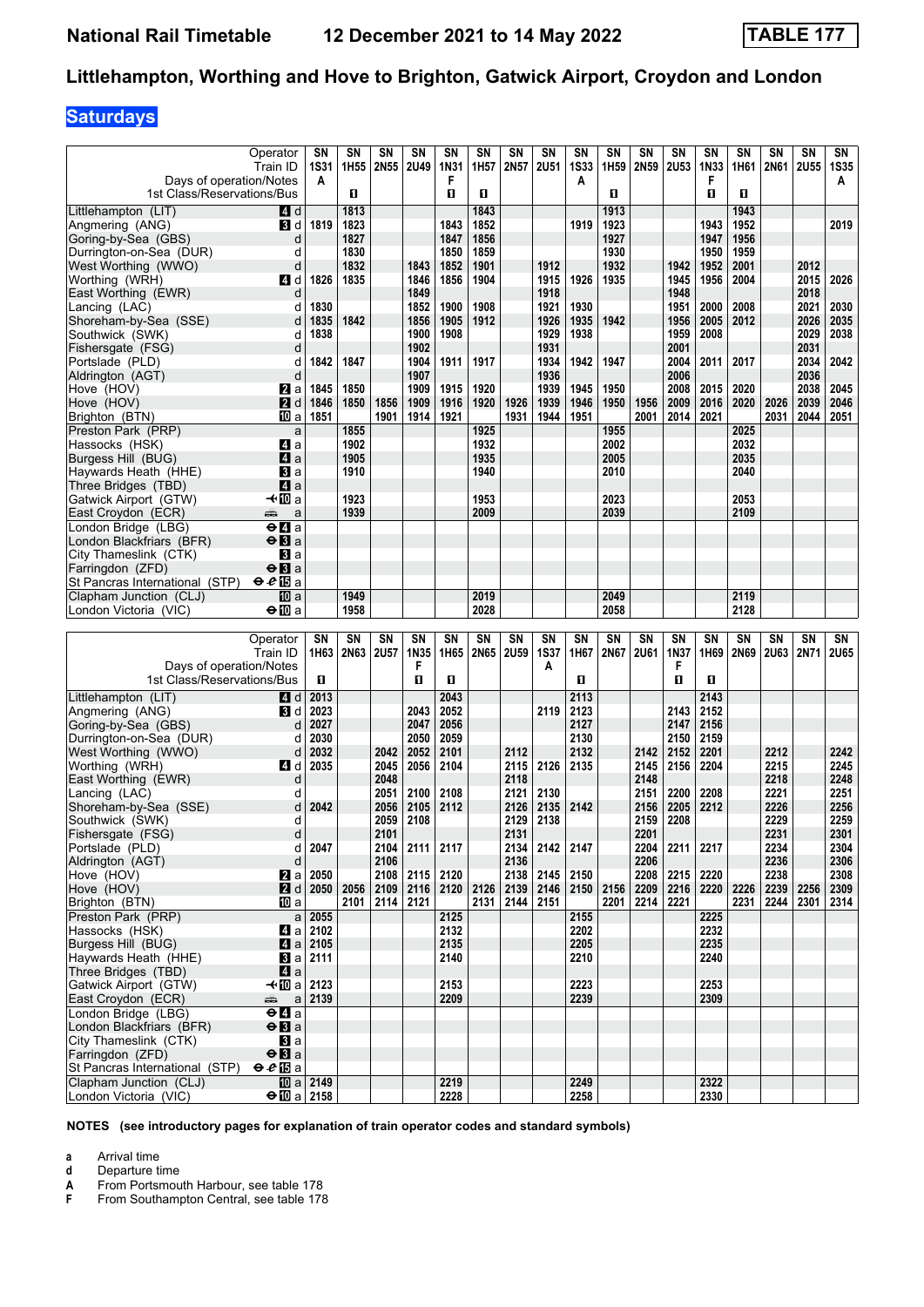# **Saturdays**

|                                | Operator<br>Train ID                        | SN<br>1N91 | <b>SN</b><br>2N73 | SN<br><b>2S93</b> | SN<br>2N75 | SN<br>2S95 |
|--------------------------------|---------------------------------------------|------------|-------------------|-------------------|------------|------------|
| Days of operation/Notes        |                                             | F          |                   | A                 |            | A          |
| 1st Class/Reservations/Bus     |                                             | п          |                   |                   |            |            |
| Littlehampton (LIT)            | 4 d                                         | 2235       |                   |                   |            | 2343       |
| Angmering (ANG)                | 3 d                                         | 2244       |                   | 2309              |            | 2352       |
| Goring-by-Sea (GBS)            | d                                           | 2248       |                   | 2313              |            | 2356       |
| Durrington-on-Sea (DUR)        | d                                           | 2251       |                   | 2316              |            | 2358       |
| West Worthing (WWO)            | d                                           | 2253       |                   | 2318              |            | 0001       |
| Worthing (WRH)                 | 4 d                                         | 2256       |                   | 2321              |            | 0004       |
| East Worthing (EWR)            | d                                           | 2259       |                   | 2324              |            | 0007       |
| Lancing (LAC)                  | d                                           | 2302       |                   | 2327              |            | 0010       |
| Shoreham-by-Sea (SSE)          | d                                           | 2306       |                   | 2332              |            | 0014       |
| Southwick (SWK)                | d                                           | 2309       |                   | 2335              |            | 0017       |
| Fishersgate (FSG)              | d                                           | 2311       |                   | 2337              |            | 0019       |
| Portslade (PLD)                | d                                           | 2313       |                   | 2339              |            | 0021       |
| Aldrington (AGT)               | d                                           | 2315       |                   | 2342              |            | 0024       |
| Hove (HOV)                     | 2a a                                        | 2317       |                   | 2344              |            | 0026       |
| Hove (HOV)                     | 2 d                                         | 2318       | 2326              | 2345              | 2356       | 0026       |
| Brighton (BTN)                 | 吅 a                                         | 2322       | 2331              | 2349              | 0001       | 0030       |
| Preston Park (PRP)             | a                                           |            |                   |                   |            |            |
| Hassocks (HSK)                 | ZI a                                        |            |                   |                   |            |            |
| Burgess Hill (BUG)             | $\blacksquare$ a                            |            |                   |                   |            |            |
| Haywards Heath (HHE)           | <b>El</b> a                                 |            |                   |                   |            |            |
| Three Bridges (TBD)            | Z4 a                                        |            |                   |                   |            |            |
| Gatwick Airport (GTW)          | –≁i∏la                                      |            |                   |                   |            |            |
| East Croydon (ECR)             | پیشته<br>a                                  |            |                   |                   |            |            |
| London Bridge (LBG)            | $\Theta$ <b><math>\blacksquare</math></b> a |            |                   |                   |            |            |
| London Blackfriars (BFR)       | $\Theta$ <b>B</b> a                         |            |                   |                   |            |            |
| City Thameslink (CTK)          | <b>El</b> a                                 |            |                   |                   |            |            |
| Farringdon (ZFD)               | $\Theta$ <b>B</b> a                         |            |                   |                   |            |            |
| St Pancras International (STP) | ⊖€l∃a                                       |            |                   |                   |            |            |
| Clapham Junction (CLJ)         | ЮЮ а                                        |            |                   |                   |            |            |
| London Victoria (VIC)          | ⊖l∏a                                        |            |                   |                   |            |            |

**NOTES (see introductory pages for explanation of train operator codes and standard symbols)**

**a** Arrival time<br>**d** Departure t

**d** Departure time<br> **A** From Portsmou<br> **F** From Southamp

From Portsmouth Harbour, see table 178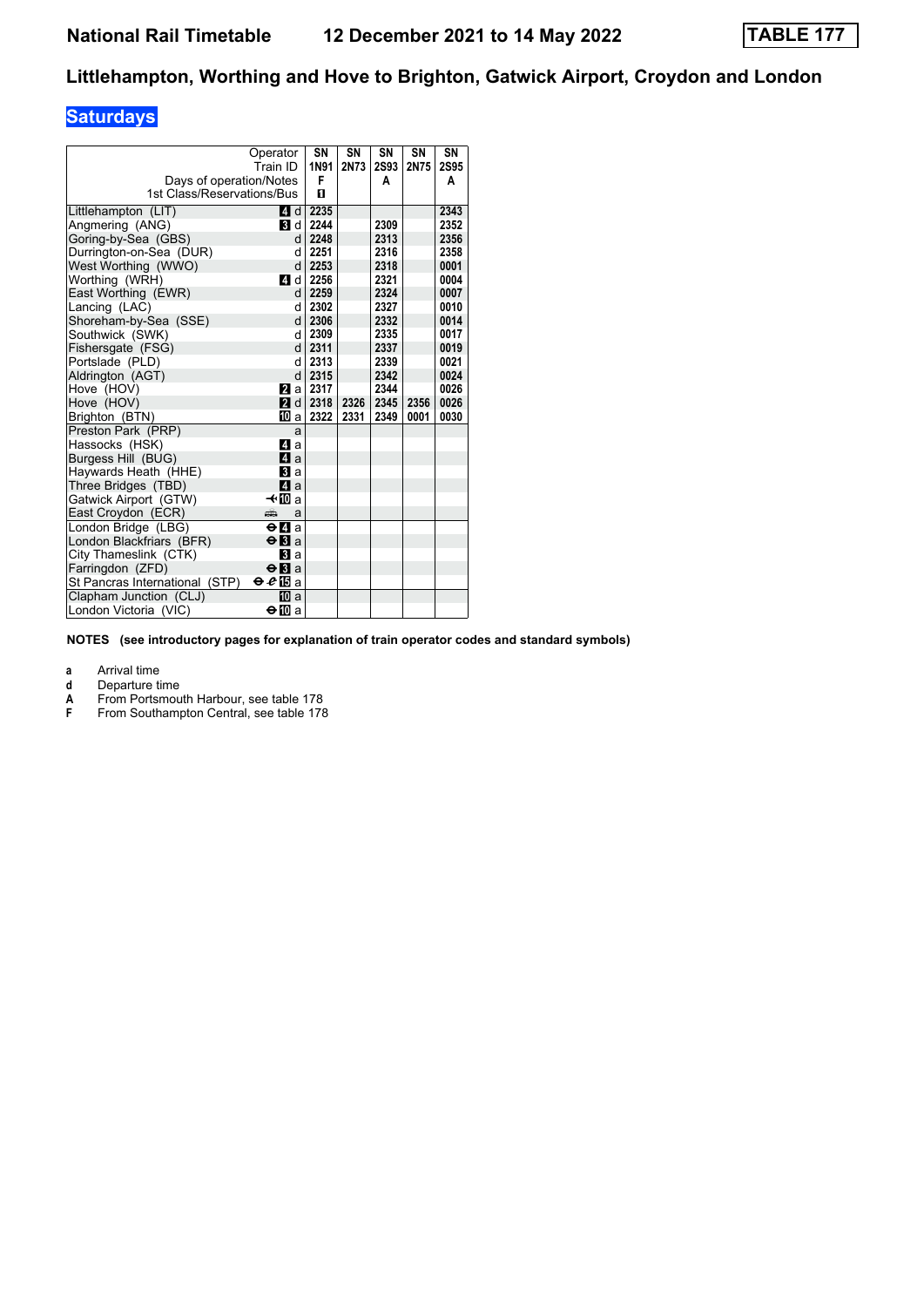### **Sundays**

|                                                          | Operator<br>Train ID                        | SΝ<br>1A80 | SΝ<br>1A99       | SΝ<br>1A86         | SN<br><b>2S81</b> | SΝ<br>1H95 | SN<br>2N11   | SΝ<br>2E01   | SΝ<br><b>1S11</b> | SΝ<br>1H15 | SN<br>2N15       | SN<br><b>1N11</b> | SN<br><b>1S13</b> | SΝ<br>1H19 | SΝ<br>2N <sub>19</sub> | SΝ<br>1N <sub>13</sub> | SN<br><b>1S15</b> | SN<br>1H23    |
|----------------------------------------------------------|---------------------------------------------|------------|------------------|--------------------|-------------------|------------|--------------|--------------|-------------------|------------|------------------|-------------------|-------------------|------------|------------------------|------------------------|-------------------|---------------|
| Days of operation/Notes<br>1st Class/Reservations/Bus    |                                             | п          | в<br>0           | П                  | C<br>O            | п          | п            | п            | A<br>п            | п          | 0                | D<br>O            | A<br>O            | п          | O                      | D<br>O                 | A<br>O            | O.            |
| Littlehampton (LIT)                                      | 4 d                                         |            |                  |                    | 0622              | 0712       |              | 0735         |                   | 0813       |                  |                   |                   | 0913       |                        |                        |                   | 1013          |
| Angmering (ANG)                                          | $\mathbf{B}$ d                              |            |                  |                    |                   | 0721       |              | 0744         | 0814              | 0823       |                  | 0843              | 0914              | 0923       |                        | 0935                   | 1014              | 1023          |
| Goring-by-Sea (GBS)                                      | d                                           |            |                  |                    |                   | 0725       |              | 0748         | 0818              | 0827       |                  | 0847              | 0918              | 0927       |                        | 0939                   | 1018              | 1027          |
| Durrington-on-Sea (DUR)                                  | d                                           |            |                  |                    |                   | 0727       |              | 0751         | 0820              | 0830       |                  | 0849              | 0920              | 0930       |                        | 0941                   | 1020              | 1030          |
| West Worthing (WWO)                                      | d                                           |            |                  |                    |                   | 0730       |              | 0753         | 0823              | 0832       |                  | 0852              | 0923              | 0932       |                        | 0944                   | 1023              | 1032          |
| Worthing (WRH)                                           | 41 d                                        |            |                  |                    | 0637              | 0733       |              | 0756         | 0826              | 0835       |                  | 0855              | 0926              | 0935       |                        | 0955c                  | 1026              | 1035          |
| East Worthing (EWR)                                      | d                                           |            |                  |                    |                   |            |              | 0759         | 0828              |            |                  | 0857              | 0928              |            |                        | 0957                   | 1028              |               |
| Lancing (LAC)                                            | d                                           |            |                  |                    | 0641              | 0737       |              | 0802         | 0831              | 0839       |                  | 0900              | 0931              | 0939       |                        | 1000                   | 1031              | 1039          |
| Shoreham-by-Sea (SSE)                                    | d                                           |            |                  |                    | 0645              | 0741       |              | 0806         | 0836              | 0844       |                  | 0905              | 0936              | 0944       |                        | 1005                   | 1036              | 1044          |
| Southwick (SWK)                                          | d                                           |            |                  |                    | 0648              | 0744       |              | 0809         | 0839              |            |                  | 0908              | 0939              |            |                        | 1008                   | 1039              |               |
| Fishersgate (FSG)                                        | d                                           |            |                  |                    |                   |            |              | 0811         | 0841              |            |                  | 0910              | 0941              |            |                        | 1010                   | 1041              |               |
| Portslade (PLD)                                          | d                                           |            |                  |                    | 0652              | 0748       |              | 0813         | 0843              | 0848       |                  | 0912              | 0943              | 0948       |                        | 1012                   | 1043              | 1048          |
| Aldrington (AGT)                                         | d                                           |            |                  |                    |                   |            |              | 0816         | 0845              |            |                  | 0914              | 0945              |            |                        | 1014                   | 1045              |               |
| Hove (HOV)                                               | <b>2</b> a                                  |            |                  |                    | 0655              | 0751       |              | 0818         | 0847              | 0851       |                  | 0916              | 0947              | 0951       |                        | 1016                   | 1047              | 1051          |
| Hove (HOV)                                               | <b>2</b> d                                  | 0242       | 0433             | 0532               | 0656              | 0752       | 0759         | 0820         | 0848              | 0852       | 0859             | 0918              | 0948              | 0952       | 0959                   | 1019                   | 1048              | 1052          |
| Brighton (BTN)                                           | III a                                       | 0246       |                  | 0536               | 0700              |            | 0803         | 0824         | 0852              |            | 0903             | 0922              | 0952              |            | 1003                   | 1023                   | 1052              |               |
| Preston Park (PRP)                                       | a                                           |            |                  |                    |                   | 0757       |              |              |                   | 0857       |                  |                   |                   | 0957       |                        |                        |                   | 1057          |
| Hassocks (HSK)                                           | ZI a                                        |            |                  |                    |                   |            |              |              |                   | 0903       |                  |                   |                   | 1003       |                        |                        |                   | 1103          |
| Burgess Hill (BUG)                                       | ZI a                                        |            |                  |                    |                   |            |              |              |                   | 0907       |                  |                   |                   | 1007       |                        |                        |                   | 1107          |
| Haywards Heath (HHE)                                     | Вl а                                        |            | 0446             |                    |                   | 0809       |              |              |                   | 0912       |                  |                   |                   | 1012       |                        |                        |                   | 1112          |
| Three Bridges (TBD)                                      | ZI a                                        |            | 0456             |                    |                   |            |              |              |                   |            |                  |                   |                   |            |                        |                        |                   |               |
| Gatwick Airport (GTW)                                    | —t∙l∐Da                                     |            | 0502             |                    |                   | 0824       |              |              |                   | 0927       |                  |                   |                   | 1027       |                        |                        |                   | 1127          |
| East Croydon (ECR)                                       | a<br>پېښ                                    |            | 0529             |                    |                   | 0845       |              |              |                   | 0943       |                  |                   |                   | 1043       |                        |                        |                   | 1143          |
| London Bridge (LBG)                                      | $\Theta$ $\bm{\Pi}$ a                       |            |                  |                    |                   |            |              |              |                   |            |                  |                   |                   |            |                        |                        |                   |               |
| London Blackfriars (BFR)                                 | $\Theta$ $\mathbf B$ a                      |            |                  |                    |                   |            |              |              |                   |            |                  |                   |                   |            |                        |                        |                   |               |
| City Thameslink (CTK)                                    | <b>B</b> a                                  |            |                  |                    |                   |            |              |              |                   |            |                  |                   |                   |            |                        |                        |                   |               |
| Farringdon (ZFD)                                         | $\Theta$ $\mathbf{H}$ a                     |            |                  |                    |                   |            |              |              |                   |            |                  |                   |                   |            |                        |                        |                   |               |
| St Pancras International (STP)                           | $e e E$ a                                   |            |                  |                    |                   |            |              |              |                   |            |                  |                   |                   |            |                        |                        |                   |               |
| Clapham Junction (CLJ)                                   | III a                                       |            | 0551             |                    |                   | 0855       |              |              |                   | 0953       |                  |                   |                   | 1053       |                        |                        |                   | 1153          |
| London Victoria (VIC)                                    | ⊖o∏Da                                       |            | 0559             |                    |                   | 0905       |              |              |                   | 1000       |                  |                   |                   | 1100       |                        |                        |                   | 1200          |
|                                                          |                                             |            |                  |                    |                   |            |              |              |                   |            |                  |                   |                   |            |                        |                        |                   |               |
|                                                          |                                             |            |                  |                    |                   |            |              |              |                   |            |                  |                   |                   |            |                        |                        |                   |               |
|                                                          | Operator                                    | SN         | SN               | SN                 | SN                | SN         | SN           | SN           | SN                | <b>SN</b>  | SN               | SN                | <b>SN</b>         | SN         | GW                     | SN                     | SN                | SN            |
|                                                          | Train ID                                    | 2N23       | 1N <sub>15</sub> | 1S17               | 1H27              | 2N27       | 1N17         | 1S19         | 1H31              | 2N31       | 1N <sub>19</sub> | 1S21              | 1H35              | 2N35       | 1093                   | <b>1N21</b>            | 2N39              | <b>1S89</b>   |
| Days of operation/Notes<br>1st Class/Reservations/Bus    |                                             | п          | D<br>0           | A<br>П             | п                 | п          | D<br>О       | A<br>O       | п                 | О          | D<br>п           | A<br>0            | 0                 | 0          | F<br>В                 | D<br>O                 | п                 | Α<br>O        |
|                                                          |                                             |            |                  |                    |                   |            |              |              |                   |            |                  |                   |                   |            |                        |                        |                   |               |
| Littlehampton (LIT)                                      | 4 d                                         |            |                  |                    | 1114              |            |              |              | 1213              |            |                  |                   | 1313              |            |                        |                        |                   |               |
| Angmering (ANG)                                          | $\blacksquare$                              |            | 1043             | 1114               | 1123              |            | 1143         | 1214         | 1223              |            | 1243             | 1314              | 1323              |            | 1333                   | 1343                   |                   | 1414          |
| Goring-by-Sea (GBS)                                      | d                                           |            | 1047             | 1118               | 1127              |            | 1147         | 1218         | 1227              |            | 1247             | 1318              | 1327              |            |                        | 1347                   |                   | 1418          |
| Durrington-on-Sea (DUR)                                  | d                                           |            | 1049             | 1120               | 1129              |            | 1149         | 1220         | 1230              |            | 1249             | 1320              | 1330              |            |                        | 1349                   |                   | 1420          |
| West Worthing (WWO)                                      | d                                           |            | 1052             | 1123               | 1132              |            | 1152<br>1155 | 1223<br>1226 | 1232              |            | 1252<br>1255     | 1323<br>1326      | 1332              |            | 1343                   | 1352<br>1355           |                   | 1423<br>1439f |
| Worthing (WRH)<br>East Worthing (EWR)                    | 4 d<br>d                                    |            | 1055<br>1057     | 1126<br>1128       | 1135              |            | 1157         | 1228         | 1235              |            | 1257             | 1328              | 1335              |            |                        | 1357                   |                   | $\rightarrow$ |
| Lancing (LAC)                                            | d                                           |            | 1100             | 1131               | 1139              |            | 1200         | 1231         | 1239              |            | 1300             | 1331              | 1339              |            |                        | 1400                   |                   |               |
| Shoreham-by-Sea (SSE)                                    | d                                           |            | 1105             | 1136               | 1143              |            | 1205         | 1236         | 1244              |            | 1305             | 1336              | 1344              |            | 1350                   | 1405                   |                   |               |
| Southwick (SWK)                                          | d                                           |            | 1108             | 1139               |                   |            | 1208         | 1239         |                   |            | 1308             | 1339              |                   |            |                        | 1408                   |                   |               |
| Fishersgate (FSG)                                        |                                             |            | 1110 1141        |                    |                   |            | 1210         | 1241         |                   |            | 1310             | 1341              |                   |            |                        | 1410                   |                   |               |
| Portslade (PLD)                                          | d                                           |            |                  | 1112   1143        | 1148              |            | 1212         | 1243         | 1248              |            | 1312             | 1343              | 1348              |            |                        | 1412                   |                   |               |
| Aldrington (AGT)                                         | d                                           |            |                  | $1114$   1145      |                   |            | 1214         | 1245         |                   |            | 1314             | 1345              |                   |            |                        | 1414                   |                   |               |
| Hove (HOV)                                               | $\mathbf{z}$ a                              |            | 1116             | 1147               | 1151              |            | 1216         | 1247         | 1251              |            | 1316             | 1347              | 1351              |            | 1356                   | 1416                   |                   |               |
| Hove (HOV)                                               | 2 d                                         | 1059       |                  | 1119   1148   1152 |                   | 1159       | 1219         | 1248         | 1252              | 1259       | 1319             | 1348              | 1352 1359         |            | 1403                   | 1419                   | 1448              |               |
| Brighton (BTN)                                           | [10] a                                      | 1103       |                  | 1123 1152          |                   | 1203       | 1223         | 1252         |                   | 1303       | 1323             | 1352              |                   | 1403       | 1407                   | 1423                   | 1452              |               |
| Preston Park (PRP)                                       | a                                           |            |                  |                    | 1157              |            |              |              | 1257              |            |                  |                   | 1357              |            |                        |                        |                   |               |
| Hassocks (HSK)                                           | $\blacksquare$ a                            |            |                  |                    | 1203              |            |              |              | 1303              |            |                  |                   | 1403              |            |                        |                        |                   |               |
| Burgess Hill (BUG)                                       | 4 a                                         |            |                  |                    | 1207              |            |              |              | 1307              |            |                  |                   | 1407              |            |                        |                        |                   |               |
| Haywards Heath (HHE)                                     | <b>Bl</b> a                                 |            |                  |                    | 1212              |            |              |              | 1312              |            |                  |                   | 1412              |            |                        |                        |                   |               |
| Three Bridges (TBD)                                      | $\blacksquare$ a                            |            |                  |                    |                   |            |              |              |                   |            |                  |                   |                   |            |                        |                        |                   |               |
| Gatwick Airport (GTW)                                    | —t∙l∐Da                                     |            |                  |                    | 1227              |            |              |              | 1327              |            |                  |                   | 1427              |            |                        |                        |                   |               |
| East Croydon (ECR)                                       | æ<br>a                                      |            |                  |                    | 1243              |            |              |              | 1343              |            |                  |                   | 1443              |            |                        |                        |                   |               |
| London Bridge (LBG)                                      | $\Theta$ <b><math>\blacksquare</math></b> a |            |                  |                    |                   |            |              |              |                   |            |                  |                   |                   |            |                        |                        |                   |               |
| London Blackfriars (BFR)                                 | $\Theta$ <b>B</b> a                         |            |                  |                    |                   |            |              |              |                   |            |                  |                   |                   |            |                        |                        |                   |               |
| City Thameslink (CTK)                                    | <b>B</b> la                                 |            |                  |                    |                   |            |              |              |                   |            |                  |                   |                   |            |                        |                        |                   |               |
| Farringdon (ZFD)                                         | $\Theta$ <b>B</b> a                         |            |                  |                    |                   |            |              |              |                   |            |                  |                   |                   |            |                        |                        |                   |               |
| St Pancras International (STP)<br>Clapham Junction (CLJ) | $\Theta$ $e$ $\mathbb{E}$ a<br>il0 al       |            |                  |                    | 1253              |            |              |              | 1353              |            |                  |                   | 1453              |            |                        |                        |                   |               |

**NOTES (see introductory pages for explanation of train operator codes and standard symbols)**

**a** Arrival time

**d** Departure time

**c** Arrives 9 minutes earlier<br>**f** Arrives 14 minutes earlie

**f** Arrives 14 minutes earlier

**A** From Portsmouth Harbour, see table 178

**B** From Brighton depart 0424. Also calls at Horley 0507, Purley 0524, Selhurst 0533, Thornton Heath 0536, Norbury 0539, Streatham Common 0541, Balham 0546 and Battersea Park 0555

**C** From Barnham, see table 178<br>**D** From Southampton Central, se

**D** From Southampton Central, see table 178<br>**F** From Bristol Temple Meads, see table 133

From Bristol Temple Meads, see table 133